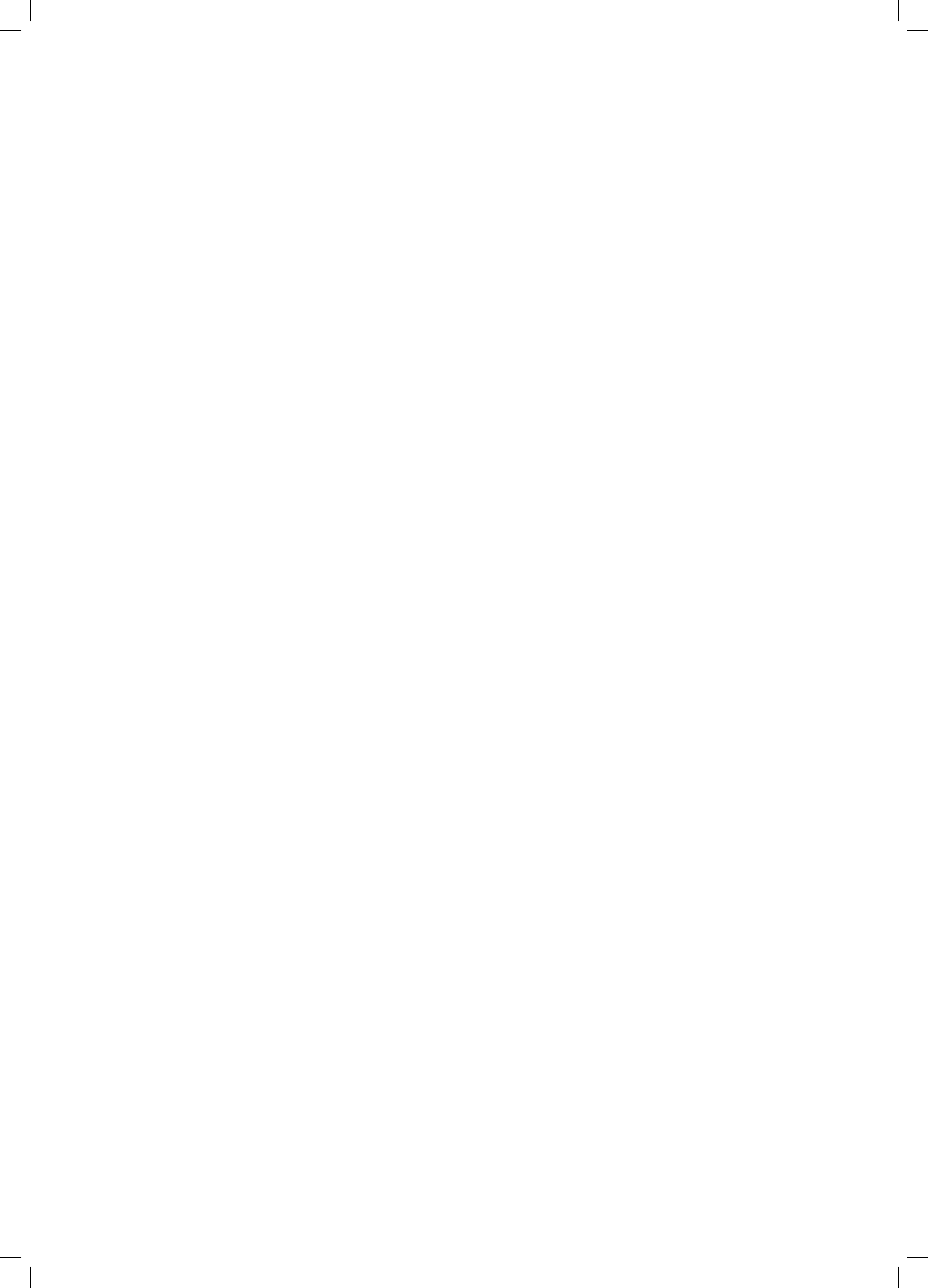## **Fields inTrust was founded in 1925 as the National Playing FieldsAssociationand incorporatedby RoyalCharterin 1933.**

## **Patron**

HM The Queen

## **President**

HRH The Duke of Cambridge KG KT

## **Vice Presidents**

Gyles Brandreth, Derek Forbes, The Lord Howard of Rising, Christopher Laing OBE, Alison Moore-Gwyn LVO, The Rt Hon The Earl of Stockton

### **Ambassadors**

Geoffrey Boycott OBE, Roger Federer, Tim Henman OBE, Graeme le Saux, Pat Nevin, Sir Matthew Pinsent CBE, SirClive Woodward OBE, Baroness Grey-Thompson DBE

## **Trustees and Members ofCouncil**

Tim Phillips CBE – Chairman Richard Schuster – Vice Chairman, Jeremy Hammond – Honorary Treasurer Tom Barber (to 31<sup>st</sup> July 2018), Mark Campion, Paul Garber, Ian Ginbey (from 25<sup>th</sup> June 2018), Dr Ann Heywood, Debbie JevansCBE, Graeme le Saux,Carlotta Newbury, Brian Samson, TimSmith (to 2<sup>nd</sup> July 2018), Mike Street OBE, Brynmor Williams

## **Chief Executive**

Helen Griffiths

**Bankers** HSBC plc, London Lloyds Bank plc, London Clydesdale Bank plc, Edinburgh

### **Solicitors**

Freshfields Bruckhaus Deringer LLP, London Russell Cooke LLP, London CMSCameron McKenna, Edinburgh

## **Investment Managers**

Stonehage Fleming, London

## **Auditors**

Sayer Vincent LLP, London

**Charity Registration Number:** 306070,registered in England and Wales

**Company Registration Number:** RC000370 (incorporated by Royal Charter),registered in the UK

## **Office of Scottish Charity Regulator Registration Number:** SC040357

**Registered Office:** 2D Woodstock Studios, 36 Woodstock Grove, London W12 8LE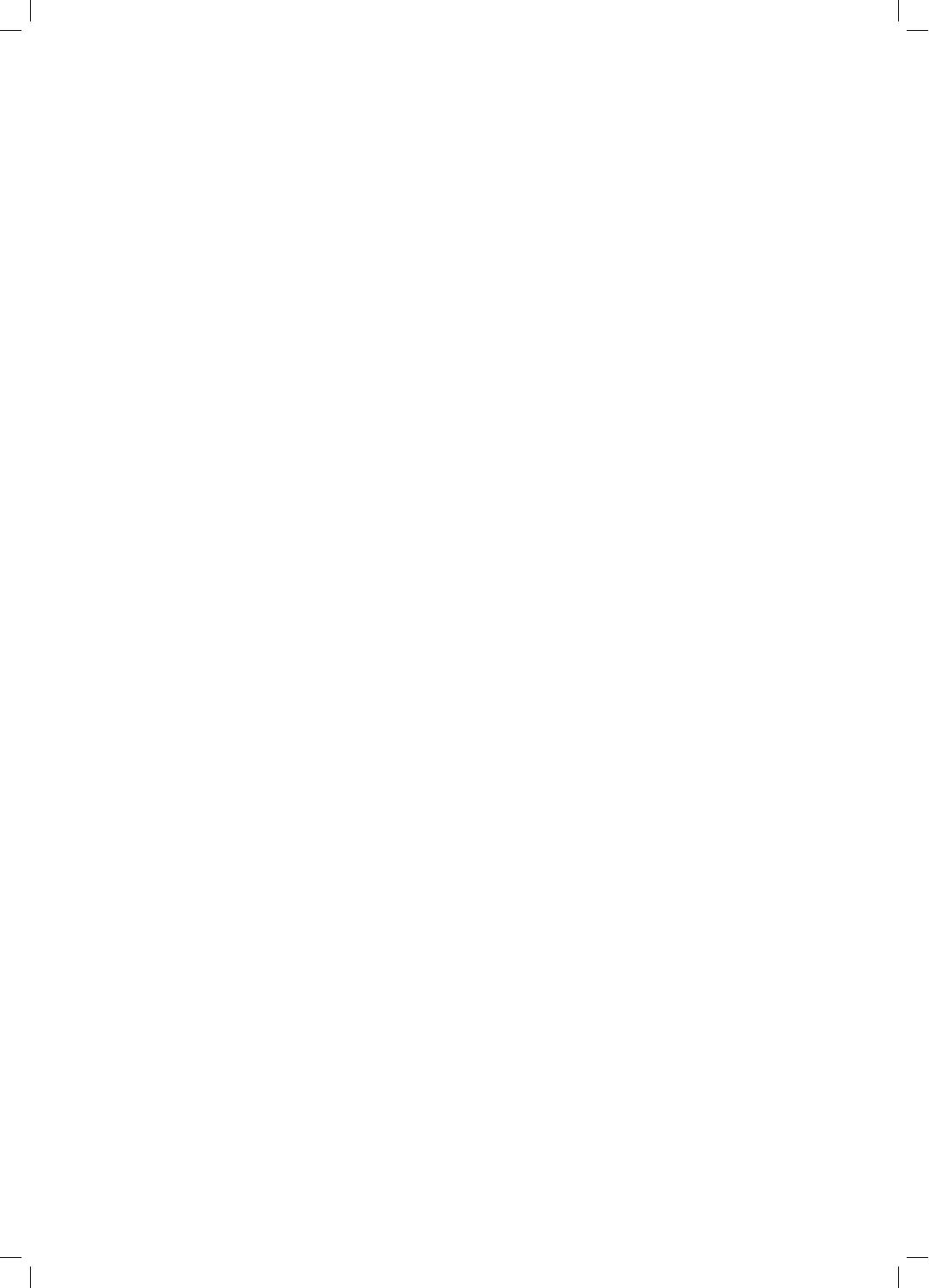## **CHAIRMAN'S STATEMENT**

In 2018 we were pleased to publish our new *Green Spaces forGood* strategy which sets out our plans for the next 5 years.

Parks, playing fields and green spaces are not simply nice to have; they are a necessity for healthy, happy communities positively impacting on a range of key wellbeing issues from physical and mental health to social cohesion. Pressure on local authority budgets and the need for new housing are resulting in an increasingly vulnerable position for this non-statutory service.

Using new HM Treasury approved methodology, we can now quantify the financial value of the health and wellbeing benefits generated by parks and green spaces to the community. We aim to use this new data led approach to persuade more landowners of the need to protect these spaces because once they are lost, they are lost forever.

As an entirely independent charity our work is reliant on the generosity of funders who share our commitment to the future of parks, playing fields and green spaces. We are grateful to them all for their ongoing support andhope to continue towork successfully in partnershipwith funders and land owners to protect more green spaces for good.

Tim Prinling

**Tim PhillipsCBE Chairman**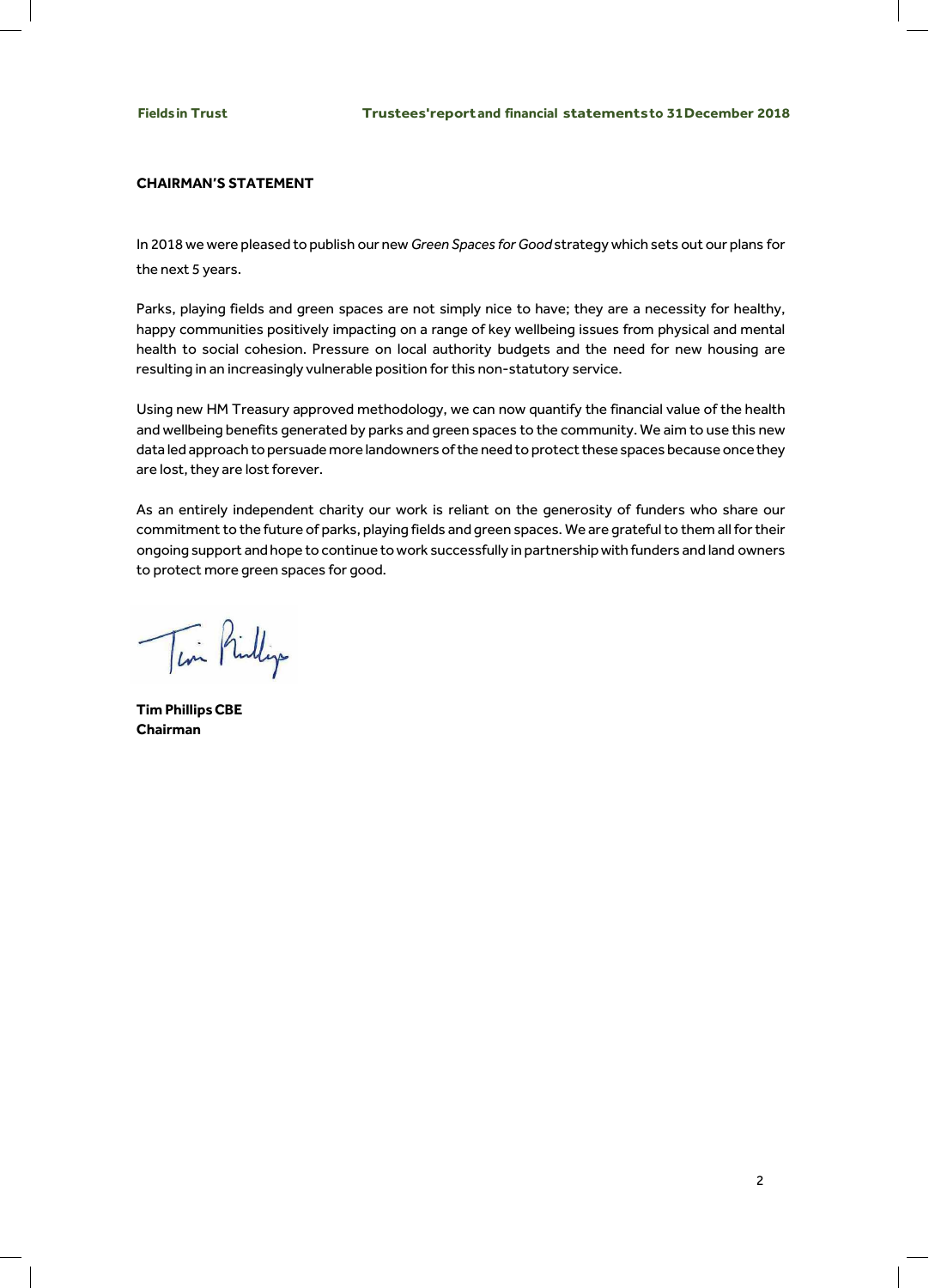## **TRUSTEES'REPORT**

The Board of Trustees present their annual report, incorporating the audited financial statements, for the year ended31<sup>st</sup> December 2018, together with an update on current plans and achievements.

**OUR** MISSION

Fields in Trust champions and supports our parks and green spaces by protecting them for people toenjoy in perpetuity.

**Becauseonce green spaces are lost,theyare lost forever.**

OUR VALUES







**UKspacesprotected**



**hectares protected**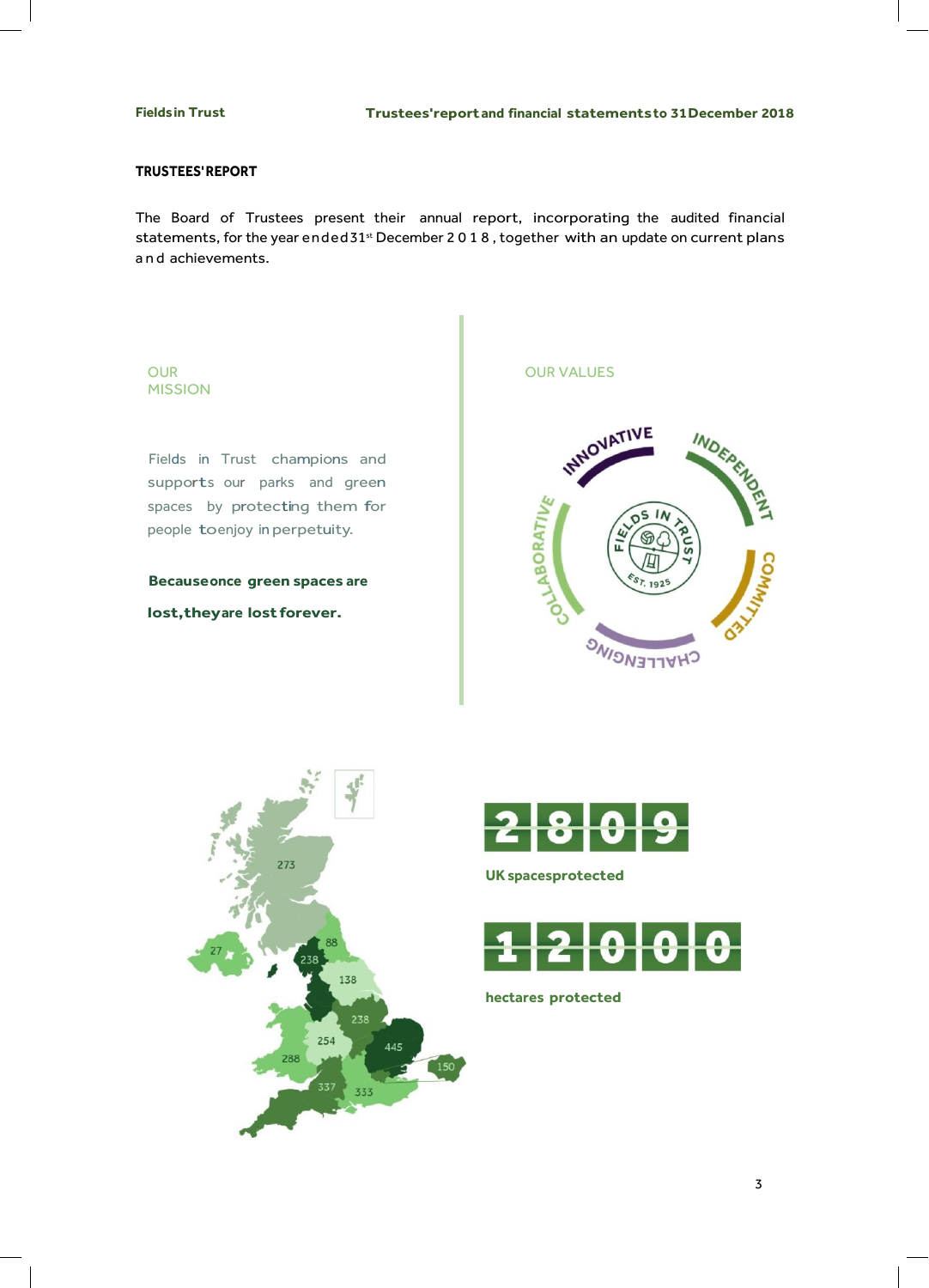Established in 1925 Fields in Trust is the only UK-wide charity legally protecting parks and green spaces in perpetuity. Currently we protect a total of 2,809 parks and green spaces. We work with landowners, community groups and policy makers to champion the value of our parks and green spaces to achieve better protection for their future at both local and UK-wide level.

In 2018 we published a new 5-year strategy *Green Spaces for Good* setting out our plans to protect, champion and support these vulnerable community spaces. 2018 also saw the publication of our innovative new research *Revaluing Parks and Green Spaces* which enabled us to demonstrate the economic value of the health and wellbeing benefits provided by parks and green spaces for the very first time.

Going forward we aim to use this new strategy and research to change the conversation around parks and green spaces and how we measure their contribution to communities to better secure their future.

Parks, playing fields and green spaces are proven to help people stay physically and mentally well; places where everyone can move, breathe, run and play. They are an important tool to drive social cohesion, combat loneliness and build community spirit.

## **PUBLIC BENEFIT**

In setting our objectives and planning our activities the Trustees have given careful consideration to the Charity Commission's general guidance on public benefit. Fields in Trust's work benefits everyone. The parks, playing fields and playgrounds that Fields in Trust protect are free at the point of access and ensure that communities have opportunities to engage in sport, play and recreation.

## **2018 OBJECTIVES AND ACHIEVEMENTS**

During2018thecharityfocusedonthethreekeyareasof activityoutlinedin*GreenSpaces forGood*:

## **1. Protect**

*Parks andgreen spaces arebeing losttobothdevelopment andbudget cuts across theUK.Wemust act now* to protect their future.

## **What did we set out to achieve?**

- Continue to deliver the Centenary Fields programme protecting anadditional 62 spaces by the end of 2018.
- Continue to deliver the Active Spaces programme protecting an additional 45 spaces by the end of 2018.
- Work with local authorities and other landowners to protect 18 other parks and green spaces outside the time limited programmes.
- Use our benchmark standard *Guidance for Outdoor Sport and Play: Beyond the Six Acre Standard* to encourage sufficient and equitable provision of parks and green spaces in new developments.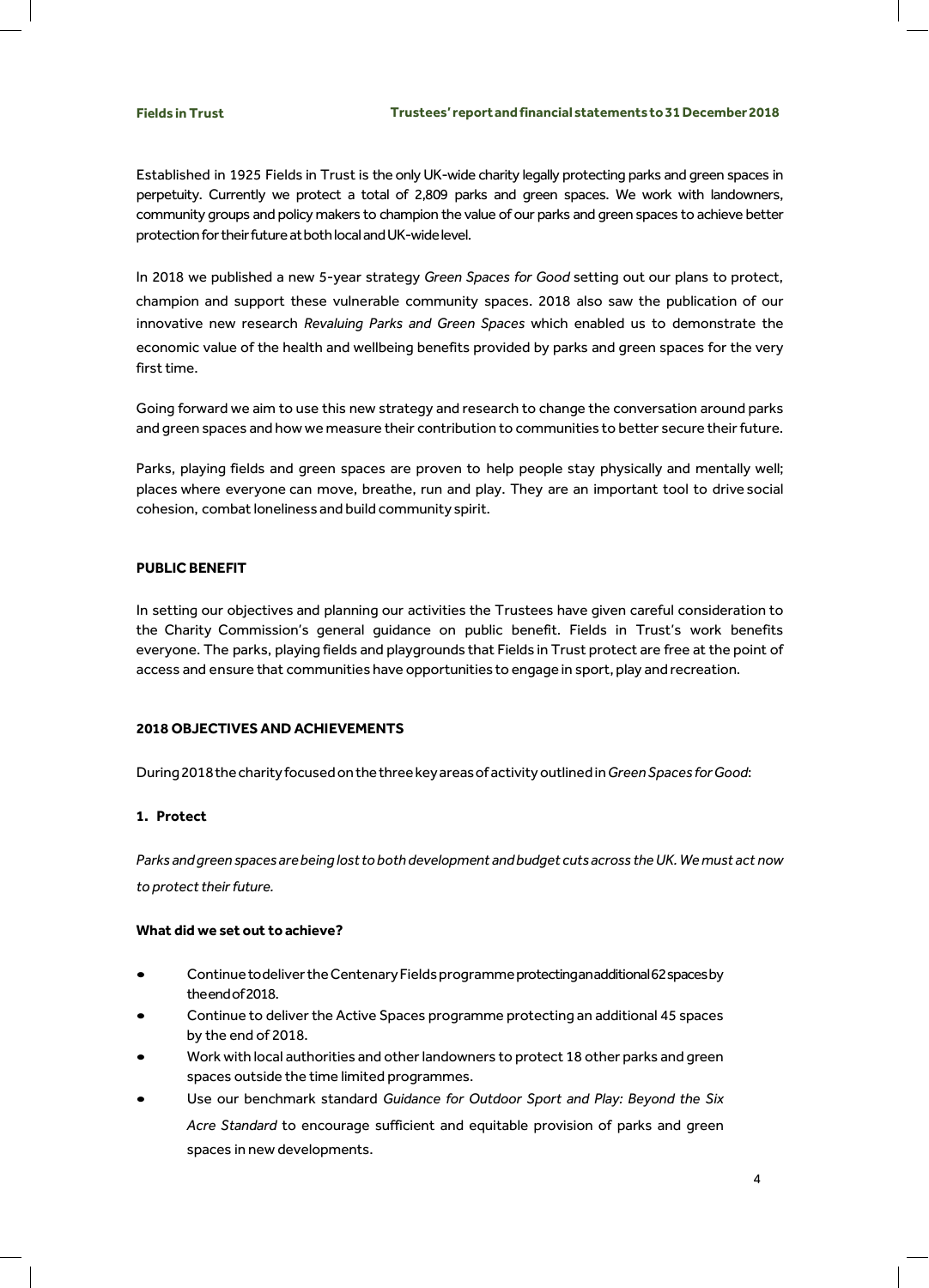## **How did we do?**

- Protected 80new parks and green spaces in perpetuity including;
	- o 49 parks and playing fields protected as part of the Centenary Fields programme in partnership with The Royal British Legion bringing the overall total from this initiative to 160. A further 100 Centenary Fields applications are in process and will be finalised and protected by legal deed in early 2019. In the lead up to Armistice Day in November we contributed toTheRoyalBritish Legion's 'ThankYou' campaign by showcasing a different Centenary Field and its story every day for the one hundred days of the campaign;
	- o 14 parks and green spaces protected as part of our mainstream programme Green Spaces for Good;
	- $\circ$  17 spaces protected through Active Spaces, apartnership with the London Marathon Charitable Trust to protect parks and green spaces in areas of deprivation and encourage inactive people to get more active, with a £5,000 grant to do so. A total of 41 applications had been received by the end of 2018, 21 of which started during the year including:
		- An initiative in Hailsham being run in conjunction with local GP surgeries to engage older people in the community to become physically active through weekly onehour boot-camp sessions and is being delivered on the newly protected Western Road site with activities targeted towards people aged 55+. There are around 30 regular participants who were all previously inactive and are reporting significant improvements in both physical and mental health.
	- o Capital grants totalling £100,000 were awarded to four of the Active Spaces one in each home nation – to support projects to increase physical activity in areas of deprivation:
		- West Pilton Park, Edinburgh, Scotland to fund the installation of outdoor gym equipment
		- Gelligaled Park, Rhondda Cynon Taff, Wales to fund the creation of a trim trail, wellness zone, family fun area, walk/run routes and bike rack facilities
		- People's Park, County Antrim, Northern Ireland to fund a trim trail and natural outdoor gym equipment
		- Halewood Park, Merseyside, England to help fund a wider redevelopment project including new pathways, furniture, landscaping and entrance way
- Worked with Natural England and other stakeholders to develop specific park and green space quality, quantity and safeguarding benchmarks as part of the new Green Infrastructure Standards referenced in DEFRA's 25 Year Environment Plan. Pilot schemes for these new Standards are expected in 2019.
- Developed new mapping tools to assess local authority and new housing development performance against our benchmark standards forthe provision of space for outdoor sport and play and began trialling this new approach with selected local authorities, developers and funders.

## **2. Champion**

*We champion parks and green spaces at local and UK level and across multiple sectors and government departments. Parks and green spaces impact on a range of key wellbeing issues from physical and mental health to community cohesion butthey are an undervalued resource.*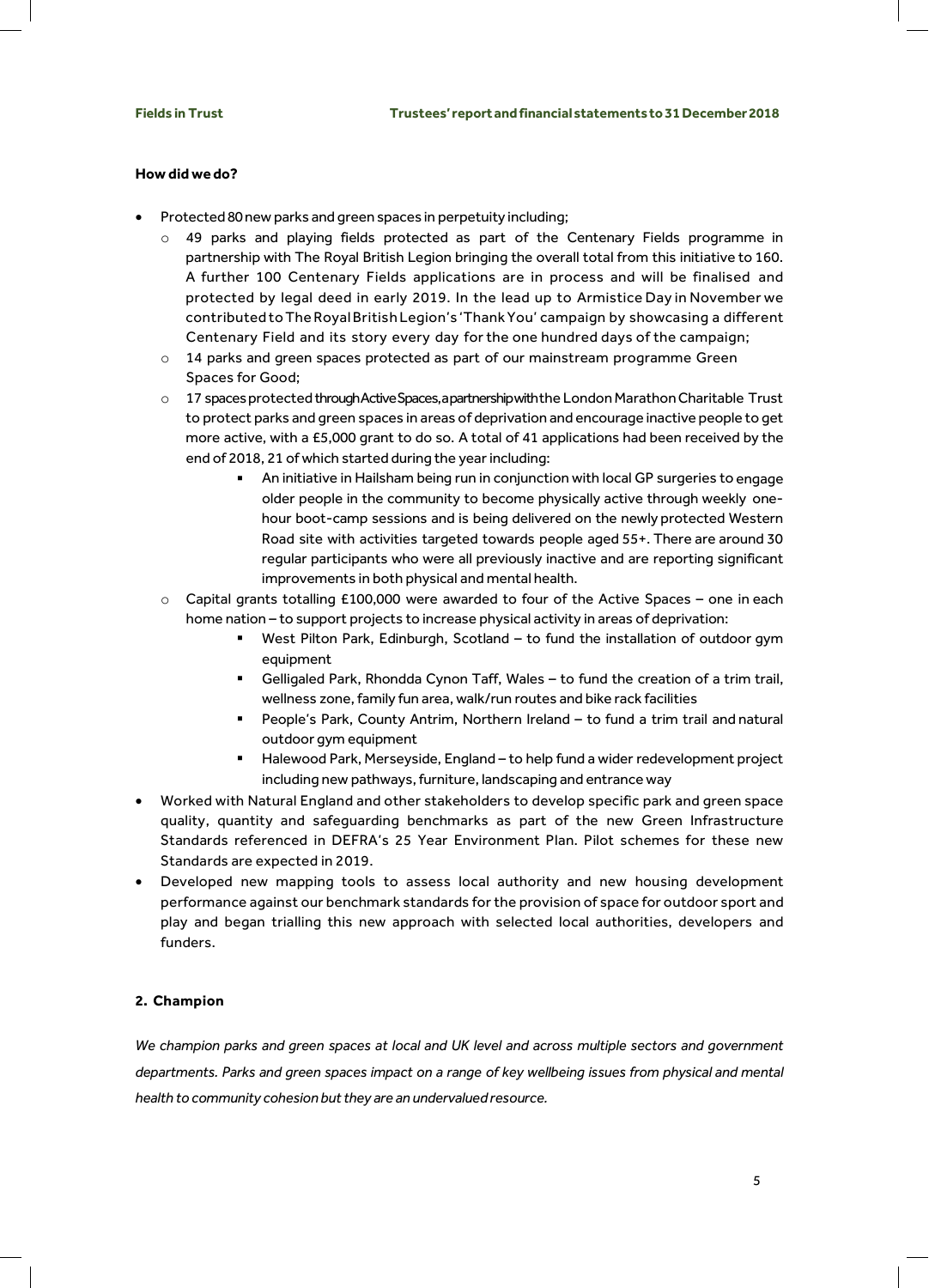## **What did we set out to achieve?**

- $\bullet$  Deliver national campaigns including Have a Field Day on  $7^{^{\rm th}}$  July 2018 and UK's Best Park in November to raise awareness of the importance of parks and green spaces.
- Demonstrate the value and impact of parks and green spaces through the publication of new research in Spring 2018.
- Use this research to play a leading role in the UK debate around provision of parks and green spaces and their relevance to key policy agendas.
- Track trends relating to the closure or development of parks and green spaces using the UK Ordnance Survey Green Space Map baseline.

## **How did we do?**

- Over 30,000 people across the UK celebrated parks and green spaces by attending over 100 Have a Field Day events on 7 $^{\text{th}}$  July ranging from small community picnics to large parties and fetes. It was decided that the UK's Best Park campaign would be more suited to summer, so it was postponed forming part of a wider campaign in 2019.
- *Revaluing Parks and Green Spaces* was published in May demonstrating the economic value of the health and wellbeing benefits generated by parks and green spaces for the first time. Using HM Treasury approved methodology, it provides a new way to quantify the positive financial benefit of parks and green spaces to help support more informed judgements about their future. *Revaluing Parks and Green Spaces* shows that £34 billion of health and wellbeing benefits are provided annually as well as estimated savings to the NHS of £111 million through reduced GP visits. The research was published alongside the new *Green Spaces for Good* strategy generating significant broadcast and print media coverage and was cited in the Mail on Sunday's 'Save Our Parks' campaign which ran from September through to the end of the year.
- We continued our role as a founder member of the Ministry for Housing, Communities and Local Government's Parks Action Group leading on one workstream and playing an active member role in many others. The findings of our research have been woven into the work on this Group and cited by the Minister as part of the ongoing task to find a sustainable future for parks and green spaces. *Revaluing Parks and Green Spaces* was shared at an event atthe Welsh

Assembly with AM Hannah Blythn, used as the basis of our written and oral evidence to the Local Government and Communities Committee session on access to green space at Scottish Parliament and presented at numerous other conferences and seminars.

- During the year we contributed to a range of consultations including Sport Wales A Draft Vision for Sport in Wales, Ministry for Housing, Communities and Local Government – National Planning Policy Framework consultation proposals & Integrated Communities Strategy Green Paper, DCMS - Civil Society Strategy Engagement Exercise, Welsh Government – Draft Planning Policy Wales: Edition 10.
- In May we joined a coalition of parks and green space sector organisations as a founder signatory to a Charter for Parks.
- We continued to develop plans and the methodology for an annual Green Space Index to track the loss or gain of green space using the UK Ordnance Survey Green Space Map as a baseline. Publication of the first version of this Index was postponed to 2019 when we expect OS to have completed some significant data verification.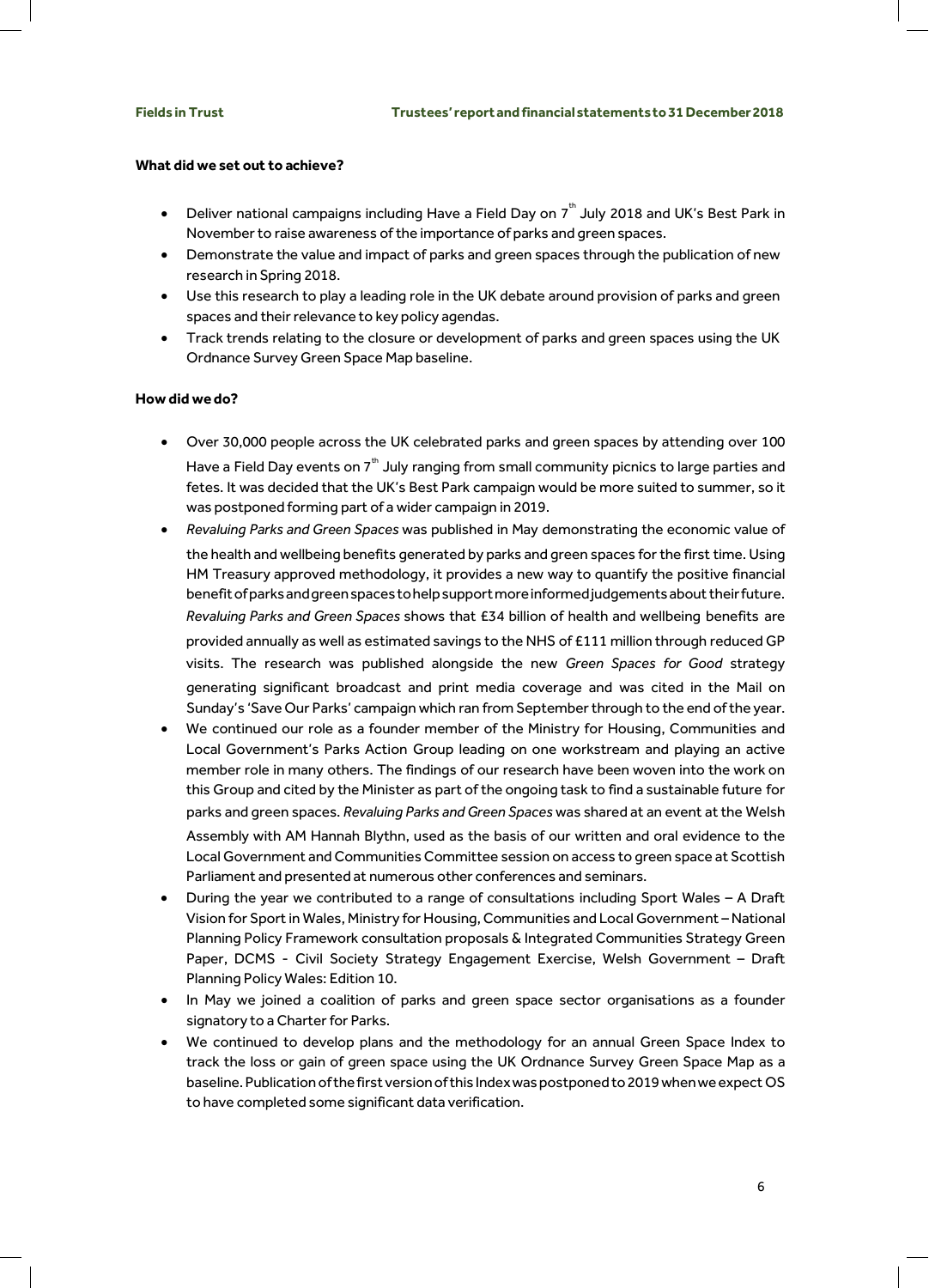## **3. Support**

*Parks and green spaces should be open to everyone, connecting people and catalysing community spirit. Placeswhere we can all move, breathe, run and play. Landowners, community groups and users of parks and playing fields need supporting to ensure these spaces reach theirfull potential.*

## **What did we set out to achieve?**

- Provide online advice and information on key issues relating to the protection and management of parks and green spaces to landowners, managers and users.
- Meet our obligations to legally protected parks and green spaces by providing comprehensive support.
- Increase the capacity of Friends of Parks Groups through a project in partnership with Groundwork UK and the National Youth Agency with financial support from The National Lottery Heritage Fund.
- Complete and launch online campaigning tools for use by communities aware of threats to their local parks and green spaces.

## **How did we do?**

- In 2018 we fielded 318 telephone or email queries from landowners, voluntary organisations and members of the public on issues relating to parks and green spaces including sites under threat, opportunities for funding and general management and maintenance.
- The Knowledge Base, a comprehensive repository of information relating to parks and green spaces went live as part of our new website. Over 8,000 articles have been accessed on the Knowledge Base.
- As part of our ongoing stewardship of the 2,809 spaces we protect we processed 84 Field Change Requests.
- We successfully secured funding of almost £60,000 from The National Lottery Heritage Fund for the Future Proof Parks project which was launched in the summer. Friends of Parks Groups and local young people are working together on a three-year programme which will engage 880 young people across England in five hub locations, to learn more about their local historic park heritage join theirlocal 'friends of' park groups and volunteer to preserve the local spaces that matter to the communities they live in. The initiative will work with 60 'friends of' park groups to give them the tools, encouragement, and support to get more local young people involved in their work and to see the benefits of cross- generational working.

## **OVERVIEW**

The publication of *Green Spaces for Good* sets out a clear agenda for the next five years as we continue to strive to ensure Fields in Trust has impact, relevance and is financially sustainable. Refreshing the organisation's mission andadopting a more robustly evidence ledapproach to our work were important steps to securing a successful future.

The Trustees believe that as awareness of the relevance of parks and green spaces to current political and social issues increases and we improve our ability to demonstrate this link it will be possible to protect more green spaces for good.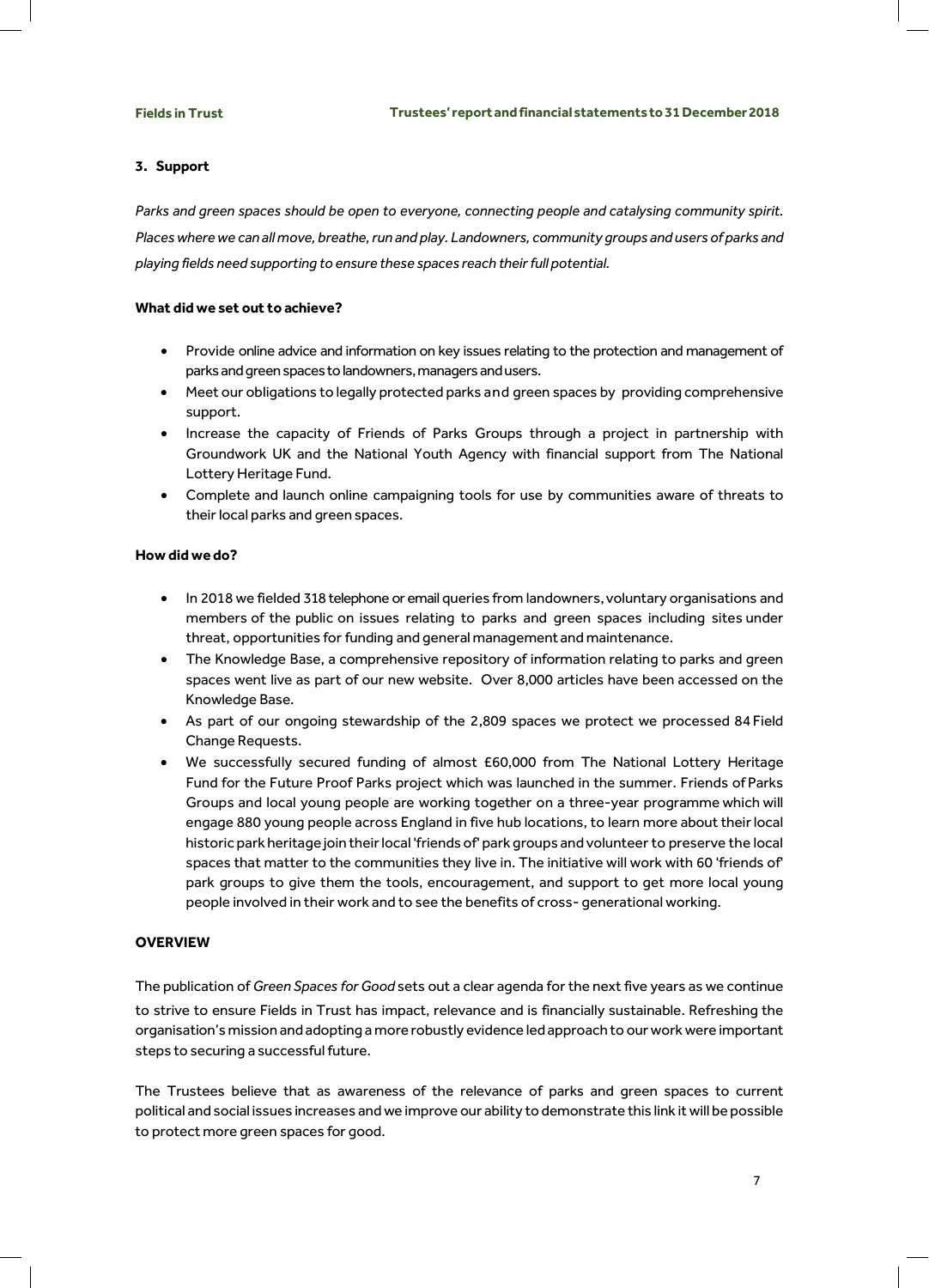## **Acknowledgements**

The Trustees gratefully acknowledge the valuable and generous support we received towards our work during the year from trusts and foundations, members, clubs and associations and corporate partners. In this final year of Centenary Fields, we would particularly like to thank The Royal British Legion for their

partnership and funding which has enabled us to deliver a legacy from the 100<sup>th</sup> Anniversarv commemorations of World War I. We would also like to thank the London Marathon Charitable Trust for funding the Active Spaces programme. We are grateful to the Lord's Taverners and the Christopher Laing Foundation for their continued generous and loyal support.

As we embark on the delivery of our ambitious new five-year strategy, developing partnerships with both new and long-term supporters including the Dulverton Trust and the Swire Charitable Trust will be vitally important.

## **FINANCIAL REVIEW**

During 2018, the King George's Field Foundation was consolidated into the 2018 accounts as a charitable subsidiary (see page 13). Hence the Group now consists of the consolidated accounts of Fields in Trust and its subsidiaries, NPFA Services Ltd and King George's Field Foundation (henceforth referred to as 'the Group'). The Charity consists of Fields in Trust's accounts only (henceforth referred to as 'theCharity').

During 2018 we had two primary activity programmes; Centenary Fields and Active Spaces. Income in 2018 was **£0.96m**. 2018 activity costs were broadly in line with the previous year at **£1.03m.**

## **Funding Sources**

## **Voluntary Income**

By far the largest part of our voluntary unrestricted income during the year was from charitable trusts and foundations with a smaller element given by corporate organisations.

## **Income from Charitable Activities and Other Trading**

Income from other charitable activities totalled **£122,000** and was generated largely from various field rents, technical advice and consultancy. We provide advice and information on the protection and improvement of parks, playing fields and green spaces which enables us to earn consultancy fees.

## **Gifts in Kind**

Fields in Trust is grateful to the following organisations for their contributions in kind:

- The Fields in Trust office in Wales is provided free of rent by Sport Wales, contributing as a gift in kind towards our core costs.
- During the year, Freshfields Bruckhaus Derringer LLP carried out pro-bono legal work for us on our protection deeds.

These contributions have been included in the financial statements at their respective values to the charity.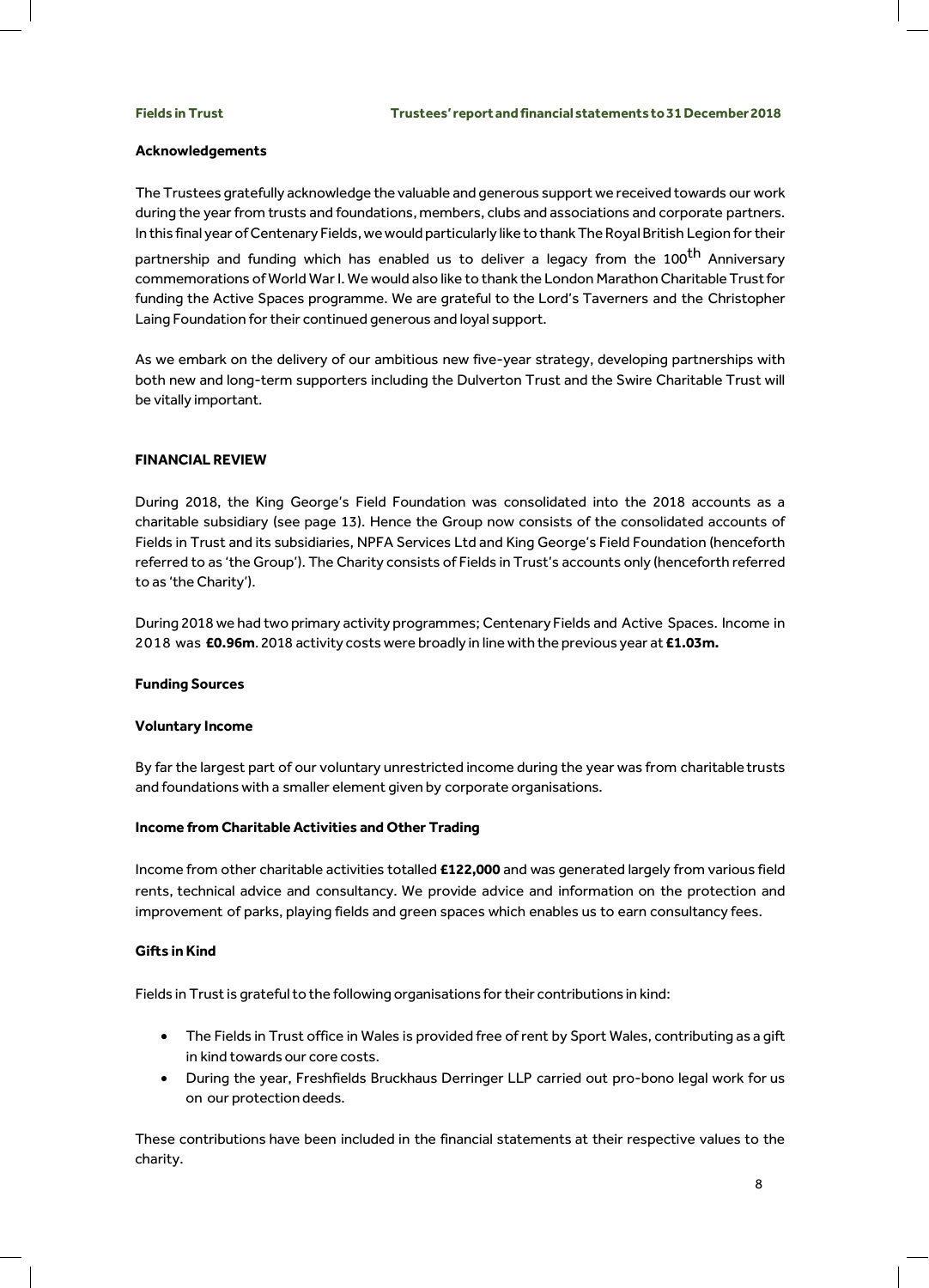## **How the Funding wasSpent**

During the year **£1.01m** was spent on our charitable activities, helping to increase the number of parks and green spaces we protect in perpetuity and ensuring the continued stewardship of the stable of protected spaces.

We continue to strive to maintain administration costs at a low level. Overhead and governance costs were allocated across our projects and charitable activities as disclosed in note 8 to the accounts.

## **ReservesPolicy**

The Trustees review the charity's anticipated income and expenditure actuals against budgets on a regular basis taking into account planned investment and future operating programmes. Careful consideration is given to the following conditions when reviewing this policy:

- The nature of the work
- The lack of guaranteed regular income
- Future needs,opportunities,contingencies and risks
- Responsibilitiesand obligations to employees

The overall Groupreservesbalance was £4.6m (2018: £4.8m) and comprised:

| <b>Restricted Reserves</b>                                           | £0.898m |
|----------------------------------------------------------------------|---------|
| Permanent Endowment Funds                                            | £0.102m |
| Designated Reserves<br>(Fields Legacy Fund and fixed assets) £2.671m |         |
| <b>Free Reserves</b>                                                 | £0.943m |

Further details on the reserves balance are set out in Note 22.

## **RestrictedReserves**

These reserves are derived from donations and grants with specific conditions attached. Total restricted reserves stand at £0.898m of which the main purposes are £0.753m held forthe protection of parks and green spaces and £0.145m held for the specific development and improvement of protected sites.

## **Permanent Endowment Funds**

These represent sums given to the charity under terms requiring them to be invested for the support of parks and playing fields including specific named fields and total £0.102m.

## **Free and DesignatedReserves**

Free and designated reserves are available for use by the charity to achieve its strategic objectives. These funds arise from unrestricted donations and grants, investment income and the resultant surpluses generated from our day to day operations.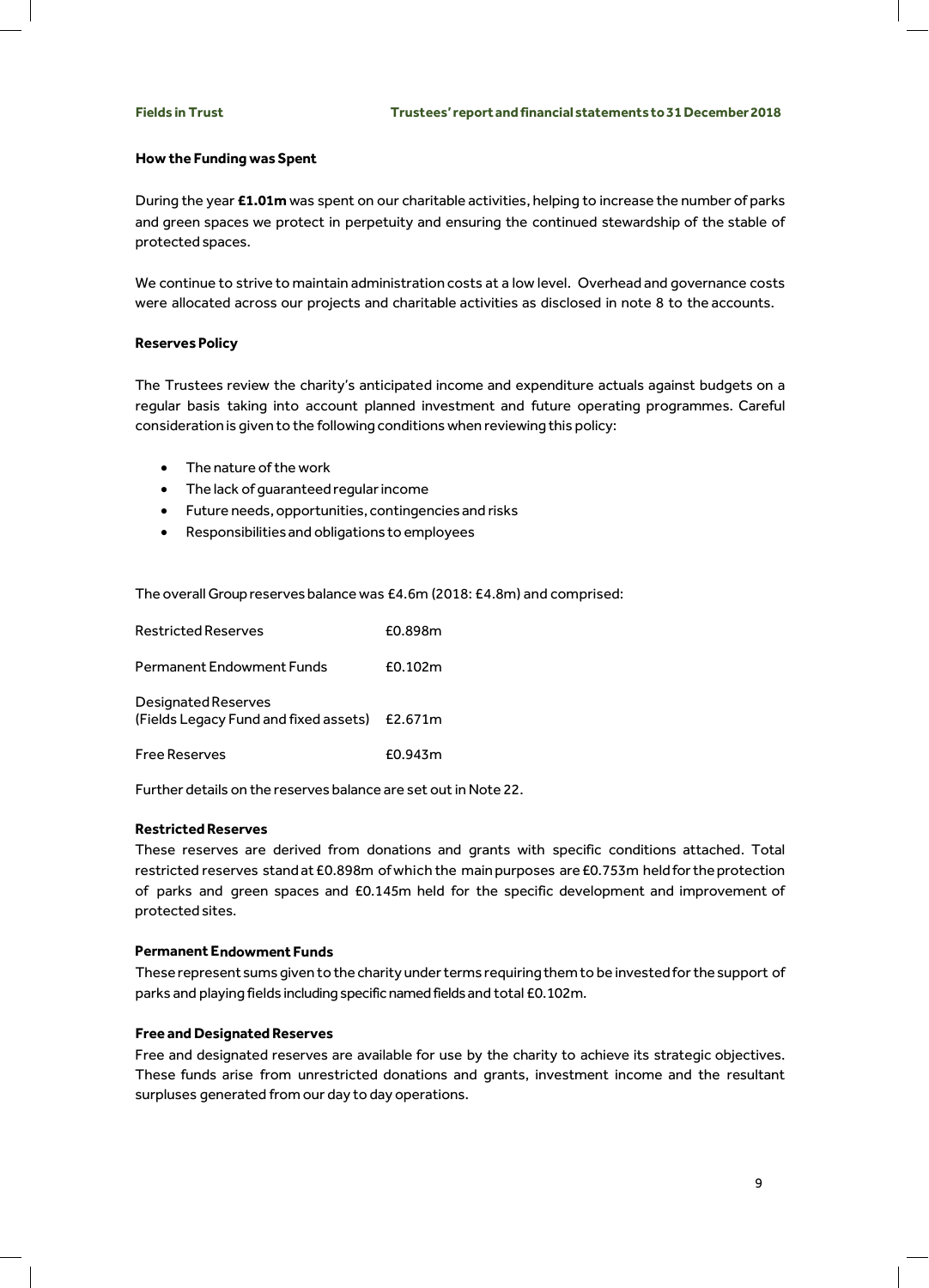## **Fields in Trust Trustees'reportandfinancialstatementsto31December2018**

The free reserves represent those unrestricted funds not invested in tangible fixed assets or otherwise committed. The Trustees consider it prudent to retain these reserves at a level representing around twelve months forward expenditure in order to ensure the organisation can deliver its ongoing work. Twelve months forward expenditureis currently budgeted at £0.938m.

Five years ago, the Trustees took the decision to set aside a designated Fields Legacy Fund in recognition of the significant increase in the number of parks and green spaces the charity now protects. Eachyearourteamof sixDevelopmentOfficersandourin-houselawyerdealwithawide range of issues relating to the stewardship of these sites including granting leases and considering applications for site changes and improvements. They work in conjunction with the Land and Planning Committee to support the sites with these changes. This work does not deliver the type of quantifiable outcome that voluntary income funders are looking to support and therefore it is prudent to ensure that the charity has sufficient reserves to be able to fulfil its ongoing obligations to the sites protected in perpetuity.The Fields Legacy Fund currently stands at £2.136m.

## **Investment Policy and Performance**

In accordance with the charity's Royal Charter, the trustees have the power to invest in such stocks, shares, investments and property as they deem appropriate. The majority of the investment portfolio is managed by Stonehage Fleming, from whom advice is sought on an ongoing basis.

In managing the investments and making or varying the investments, the investment manager has regard to the following criteria:

- a) The suitability of any class of investments to the charity;
- b) The suitability of any particular investment within that class;
- c) The need for diversification of the investments of the Charity, so far as is appropriate to the circumstances of the charity

The Trustees' key objectives for long term investments are to preserve capital and income and to target a total annual return of RPI + 3% plus a desirable income yield of 3%.

The performance of the investment portfolio is reviewed by the audit committee which meets up to four times a year. The value of the Group investments rose by 1.8% in the year, whilst the Charity's investments grew by 2.6%. The Group figures reflect the inclusion of the investments of the new charitable subsidiary (the King George's Field Foundation) from July 2018.

Both the Group and Charity portfolios produced an income yield of 3.4% which is above the desired income target.

## **Grant Making Policy**

The bulk of Fields in Trust's activity is concentrated on the protection and support of parks, playing fields and green space protection and advocacy work to raise awareness of their importance. Where funds allow, the Trustees may award grants for the improvement and maintenance of playing fields, play areas and other recreational schemes, on condition the field is under the charity's protection. Such grants will generally be made from restricted funding or from general funds designated for that purpose and will be awarded under the conditions imposed by the funder, Fields in Trust or both. The charity does not generally make grants for unsolicited applicationsorto individuals.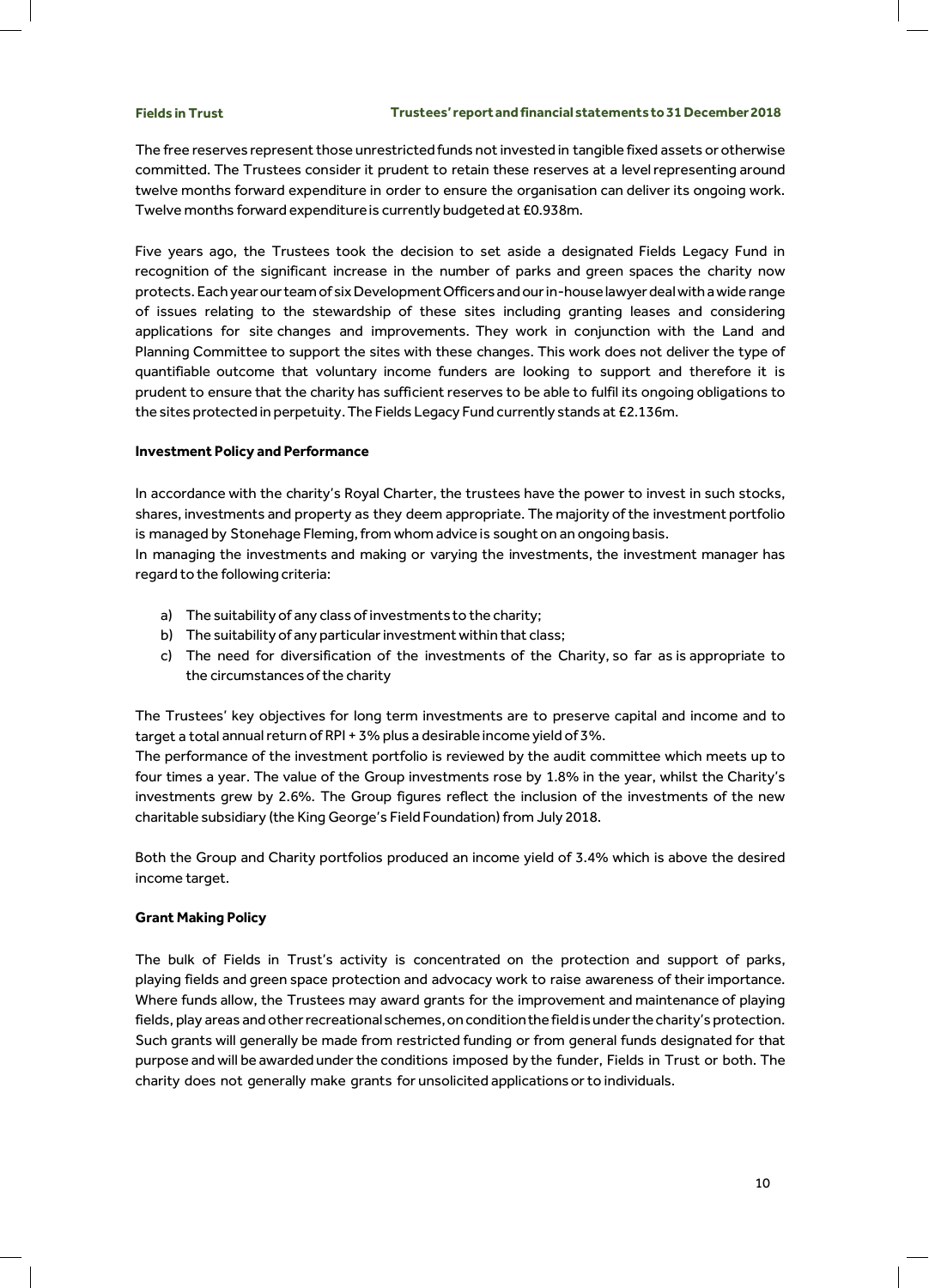## **FundraisingApproach**

In 2018 Fields in Trust conducted all its fundraising approaches through its inhouse fundraising team and did not use any third parties or commercial participators. Most of this activity was focusedon approaches to trusts and foundations and this accounts for the majority of the charity's voluntary income.

Fields in Trust is registered with the Fundraising Regulator and complies with its standards to ensure that our fundraising technique is open, honest, fair and accountable. We did not receive any complaints in 2018 about our work.

Should the Fields in Trust team encounter people who may be considered vulnerable or who need additional support to make an informed decision about donating to us then we will ensure they are provided with all relevant information. If we believe an individual is not able to make a decision, then we will not accept that donation. We adhere to the Institute of Fundraising's Four Key Principles for considerate fundraising:

## **1) Respect**

Fields inTrustfundraisersmust alwaysbe respectful.Thismeansbeingmindfulof, and sensitiveto, any particular need that a donor may have. It also means striving to respect the wishes and preferencesof the donor.

## **2) Fairness**

Fields in Trust fundraisers must always treat donors fairly. This includes not discriminating against any group or individual based on their appearance or health conditions.

## **3) Responsive**

Fields in Trust fundraisers must respond appropriately to the individual needs of each donor. The responsibility lies with fundraisers to adapt their approach (tone, language, communication technique) to suit the needs and requirementsofthe donor.

## **4) Accountable**

At Fields in Trust we take responsibility for our actions, ensuring that our fundraising is carried out in line with theCode of FundraisingPractice.

## **Funds held as CustodianTrustee**

The charity acts as custodian trustee to other charities whose objects are similar and concerned with the protection and improvement of playing fields. Those charities for which Fields in Trust holds investments are listed in note 27 to the accounts. These investments are held separately from the charity's own investments and are not included in the financial statements, although income arising from those investments is held by Fields in Trust and shown as a creditor on the balance sheet.

In 2017 it was acknowledged that in three instances – King George's Field Foundation, King George's Field Stepney and the Playing Field and Recreation Ground at Holt - Fields in Trust acts as sole trustee for these funds and therefore consolidation of these funds should be considered. However, the objects of these charities were established many decades ago and they now significantly limit the ways in which income andcapitalcanbedistributed.As a consequence,despitebeingsoletrustee, Fields in Trust did not have either the power or benefit of these funds at present but that a resolution commensurate with the organisation's limited time and resource should be sought.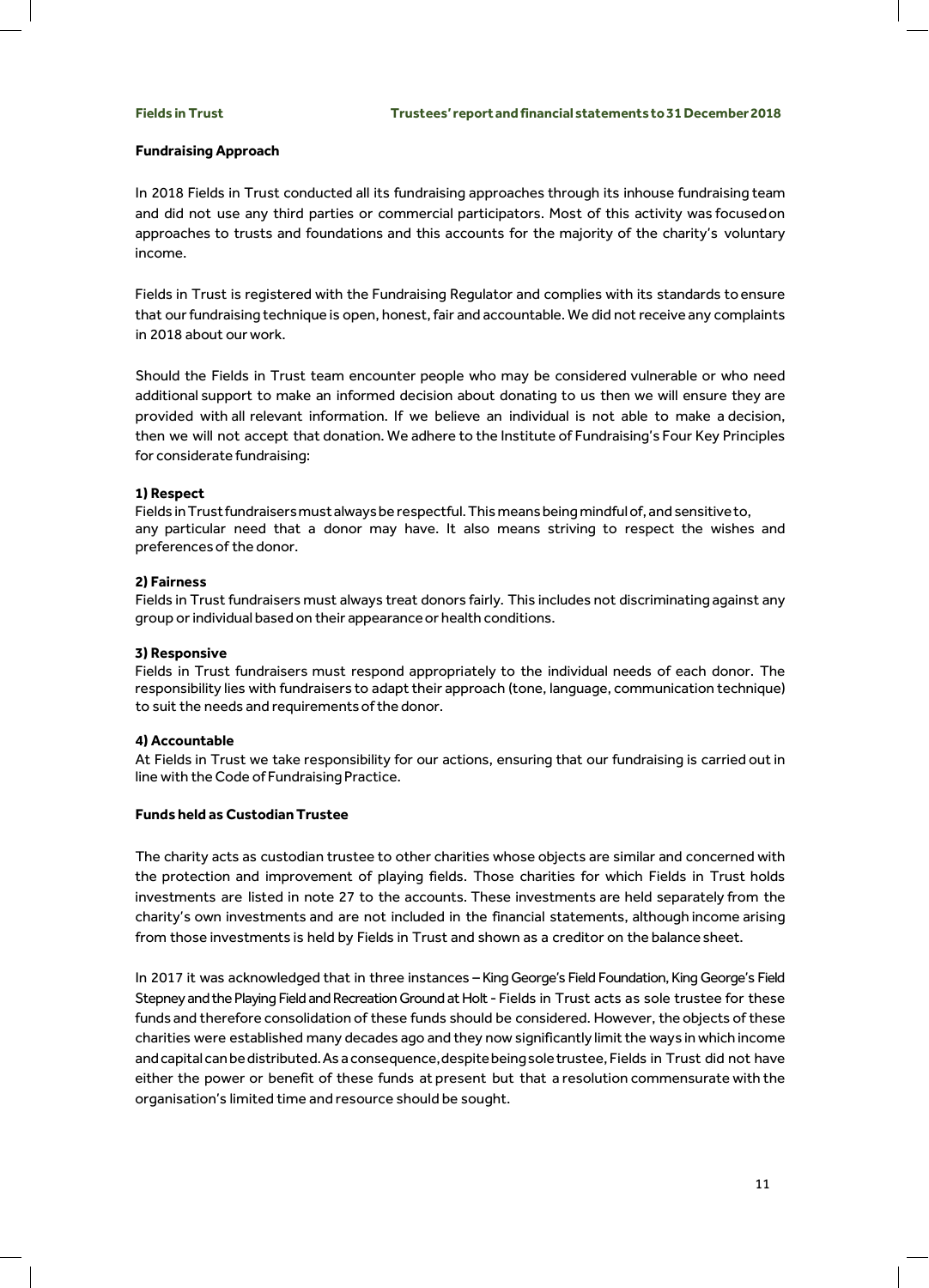### **Fields in Trust Trustees'reportandfinancialstatementsto31December2018**

In 2018 we approached theCharityCommission about a potential cy-pres scheme to widen the objects of the King George's Field Foundation to benefit any Fields in Trust protected parks and playing fields rather than restricting its activity to the King George V Fields. It was agreed this was a suitable route forward and following a public consultation to ensure there were no objections the scheme was granted in July 2018. This fund has been consolidated into the 2018 accounts as a charitable subsidiary. The charity is developing plans to use this fund in 2019 and will begin discussions to address the two other funds with the Charity Commission.

During 2018 the remaining investments for two minor custodian funds were transferred in their entirety to the playing field committees at Backbarrow and Worth.

## **STRUCTURE, GOVERNANCE AND MANAGEMENT**

Fields in Trust is a registered charity established as the National Playing Fields Association in 1925 and incorporated by Royal Charter in 1933. The Charter, together with subsequent amendments, forms its governing document. Fields in Trust operates throughout the UK and is also registered with the Office of the Scottish Charity Regulator (OSCR). With the Trustees having changed the operating name to Fields in Trust in 2007, it was decided to formally change the name of the charity, and an application has been made to the Privy Council to do so, by amending the Royal Charter.

Fields in Trust has a wholly owned subsidiary trading company, NPFA Services Limited, which was dormant during 2018 and a charitable subsidiary, King George's Field Foundation.

## **Council ofTrustees**

The charity is governed by a Council of a maximum of fourteen Trustees who serve a three-year term and are then eligible to stand for re-election. Trustees are appointed for their relevant experience and for the breadth of contributionthey can offerto the charity.

All new Trustees receive a briefing on their duties and obligations under the Charter and the role and responsibilitiesof a Trustee.

The Council of Trustees meets at least four times a year and appoints such committees as it deems appropriate to manage the charity's affairs. There are currently five such committees:

- **FIT Cymru Committee** Brynmor Williams (Chair) supported by volunteer committee members.
- **FIT Scotland Committee** Brian Samson (Chair) supported by volunteer committee members.
- **Audit Committee** Richard Schuster (Chair), Paul Garber, Jeremy Hammond and Brian Samson.
- **Land and Planning Committee** Paul Garber (Chair), Ian Ginbey (from July 2018), Ann Heywood andTim Smith (until July 2018).
- **Fundraising and Marketing Committee** Tom Barber (Chair until June 2018), Carlotta Newbury (Chair from November 2018), Mark Campion, Graeme le Saux (until November 2018), Brian Samson (from November 2018), Brynmor Williams (from November 2018).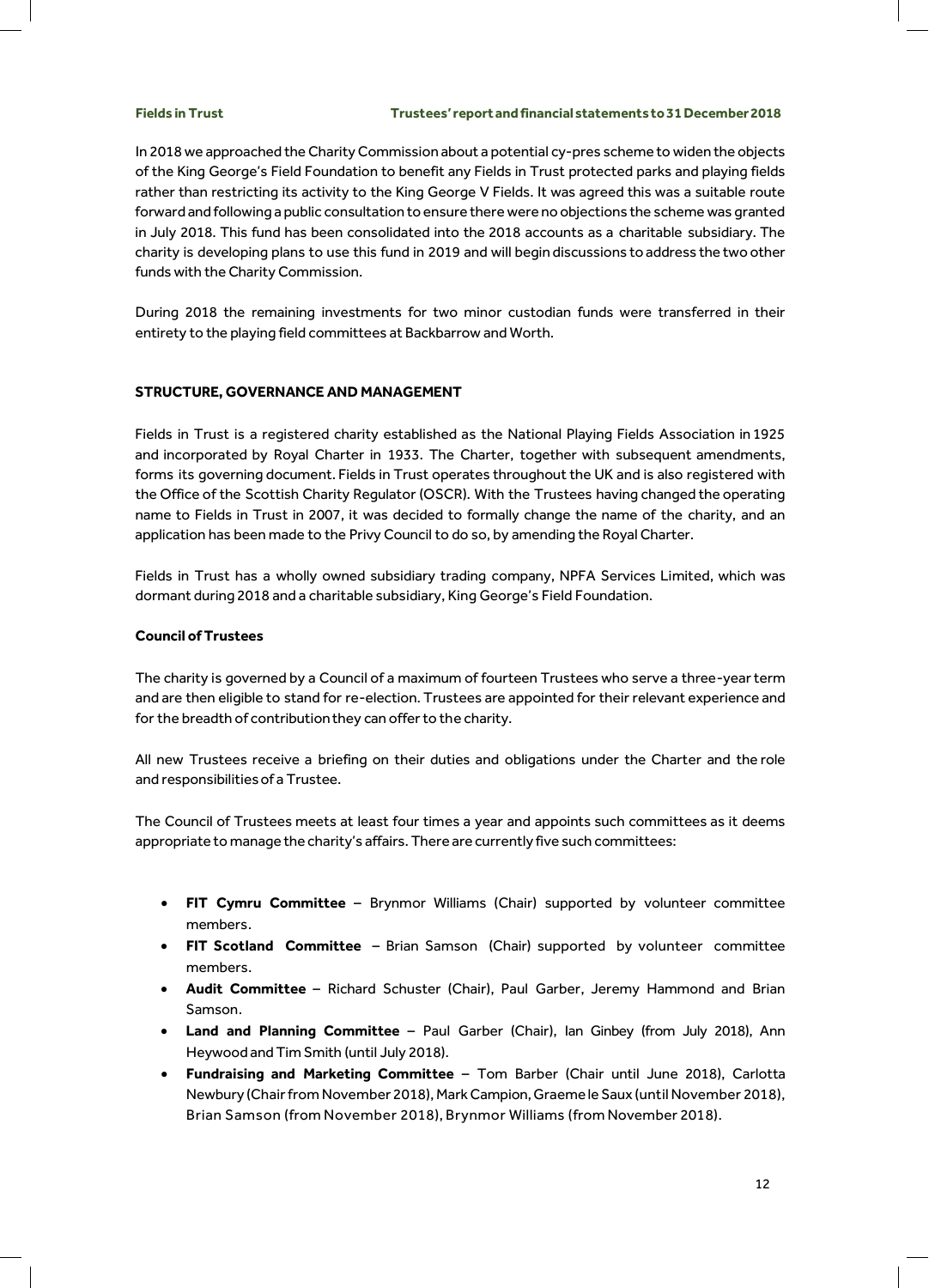## **Risk Management**

The Trustees have a risk management strategywhich comprises:

- $\bullet$  A regular review of the principal risks and uncertainties that the charity faces.
- The establishment of policies, systems and procedures to mitigate those risks identified in the review.
- The implementation of procedures designed to minimise or manage any potential impact on the charity should those risks materialise.

This has identified that future funding and the prevailing financial climate are the major risks to the future sustainability of the organisation. These factors are linked and also impact on the return on the charity's investments. A key element in the management of this financial risk has been the implementation of a strategy to:

- Focus fundraisingon diversifyingincome streams.
- Review income against targets on a regular basis.
- Monitor expenditureagainst budgets and reduce commitments accordingly.
- Assess the effectiveness of the investment policy and the performance of the charity's investments.

## **Management and Staffing**

The Trustees appoint a Chief Executive who has a delegated authority to implement Council's decision and is responsible for the day to day management of the charity and of the highly committed and professional team. The Chief Executive is supported by the Senior Management Team.

| <b>Chief Executive</b>                | Helen Griffiths                       |
|---------------------------------------|---------------------------------------|
| <b>Finance Manager</b>                | <b>Guy Digby</b>                      |
| <b>Head of Programmes</b>             | Angela Lewis                          |
| Marketing & Communications Manager    | <b>Richard McKeever</b>               |
| <b>Policy Manager</b>                 | Alison McCann                         |
| <b>Trust &amp; Major Gift Manager</b> | Emanuela Piccolo (appointed May 2018) |

## **Remuneration Policy**

The pay of all staff is reviewed annually and in 2018 increased in accordance with the consumer price index. In view of the location of the charity, the trustees benchmark against pay levels in other charities of a similar size within Central London. The remuneration benchmark is the lower point of the range paid for similar roles adjusted for any additional skills or responsibilities. If recruitment or retention has proven difficult in the recent past a market addition is considered. The maximum pay is no greater than the highest benchmarked salary for a comparable role or for the equivalent market rate for the position.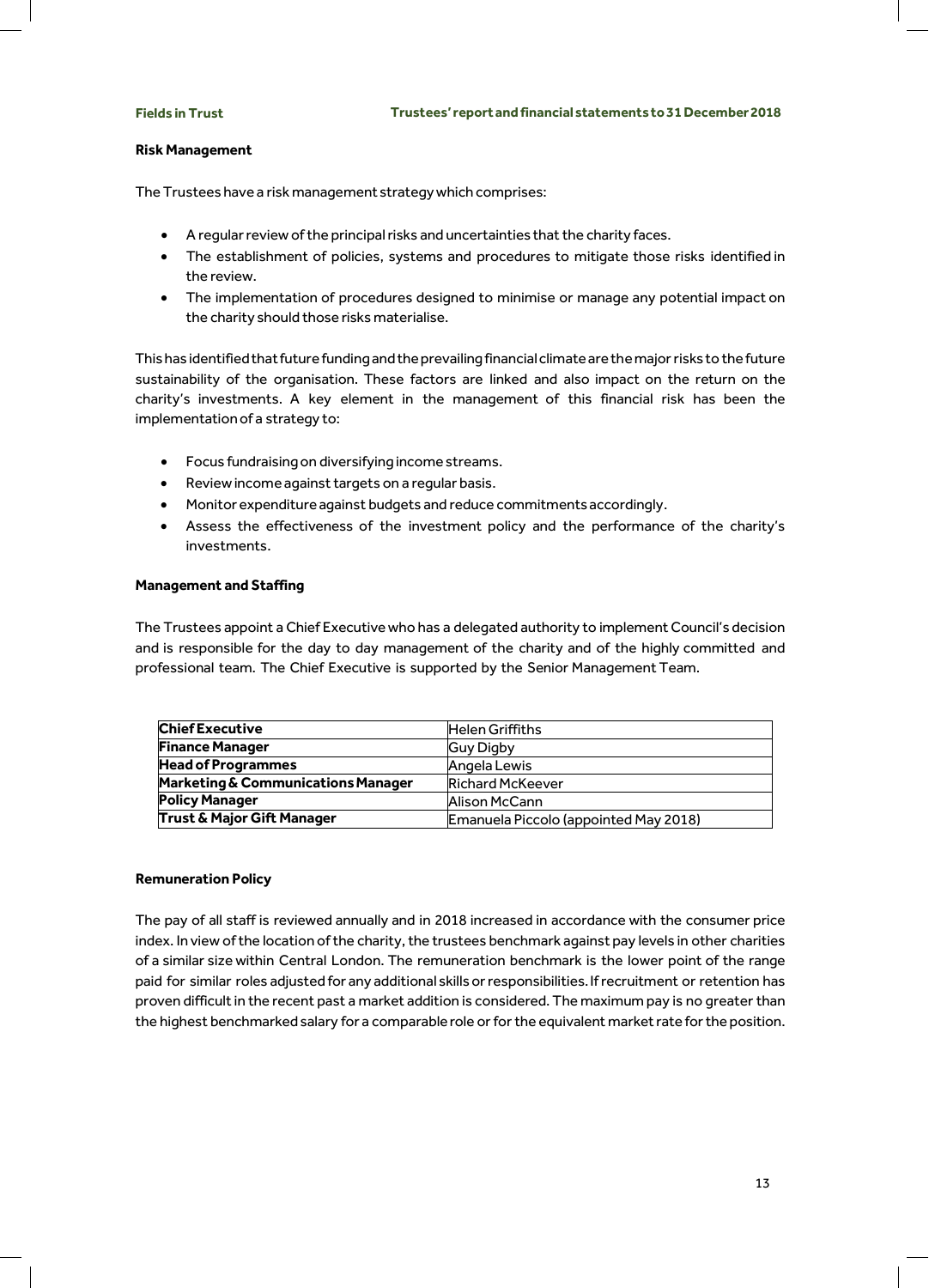## **Plans for Future Periods**

Over the next five years we will be working to deliver the ambitious programme of activity set out in *Green Spaces forGood*.This strategy reflects the essence of what we do and why we do it; green spaces are good, they do good and they need to be protected for good.

Local Authorities have rarely faced a more challenging financial time than the present and are under increasing pressure to maintain essential services and meet targets for new housing. Against this backdrop the temptation to sell parks and green spaces to meet budget shortfalls will increase despite the powerful good these spaces can do to help mitigate physical and mental health issues. Through our new evidence led approach we hope to be able to change the conversation around parks and green spaces and play a key role in helping to secure their future.

To do this we will continue to work across our three key areas of activity;

## **Protect**

*Parks andgreen spaces arebeing lostto both developmentandbudget cuts across theUK. We mustactnow* to protect their future.

- Complete the legal protection of the 100 Centenary Fields in process across the UK, as part of the partnership with The Royal British Legion.
- Complete the legal protection of the remaining 32 Active Spaces as part of the partnership with the London Marathon Charitable Trust.
- Deliver and evaluate programmes for inactive groups across all 50 spaces in the Active Spaces programme.
- Work with local authorities, developers and other landowners to protect 55 spaces as part of the mainstream *Green Spaces for Good* programme.

## **Champion**

*We champion parks and green spaces at local and UK level and across multiple sectors and government departments. Parks and green spaces impact on a range of key wellbeing issues from physical and mental health to communitycohesionbutthey are an undervaluedresource.*

- Continue to advocate for parks and green spaces at local and UK level and across multiple government departments through our role on the Parks Action Group and other relevant policymaker engagement.
- Build on existing development work to publish the first UK wide Green Space Index demonstratingthe loss or gain of parks and green spaces by interrogating theOrdnance Survey Green Space map.
- Produce a range of detailed spatial and statistical analyses of the value of green space focusing on key issues such as health indicators, community engagement, loss of green space and provision of green space against *Guidance for Outdoor Sport and Play*.
- Work with Natural England and other partners to embed benchmark standards for parks and green spaces in the new Green Infrastructure Standards.
- Deliver Have a Field Day on Saturday  $6<sup>th</sup>$  July as a community engagement campaign on parks and green spaces across the UK.
- Deliver the UK's Best Park campaign to raise awareness amongst policy makers and park and green space users.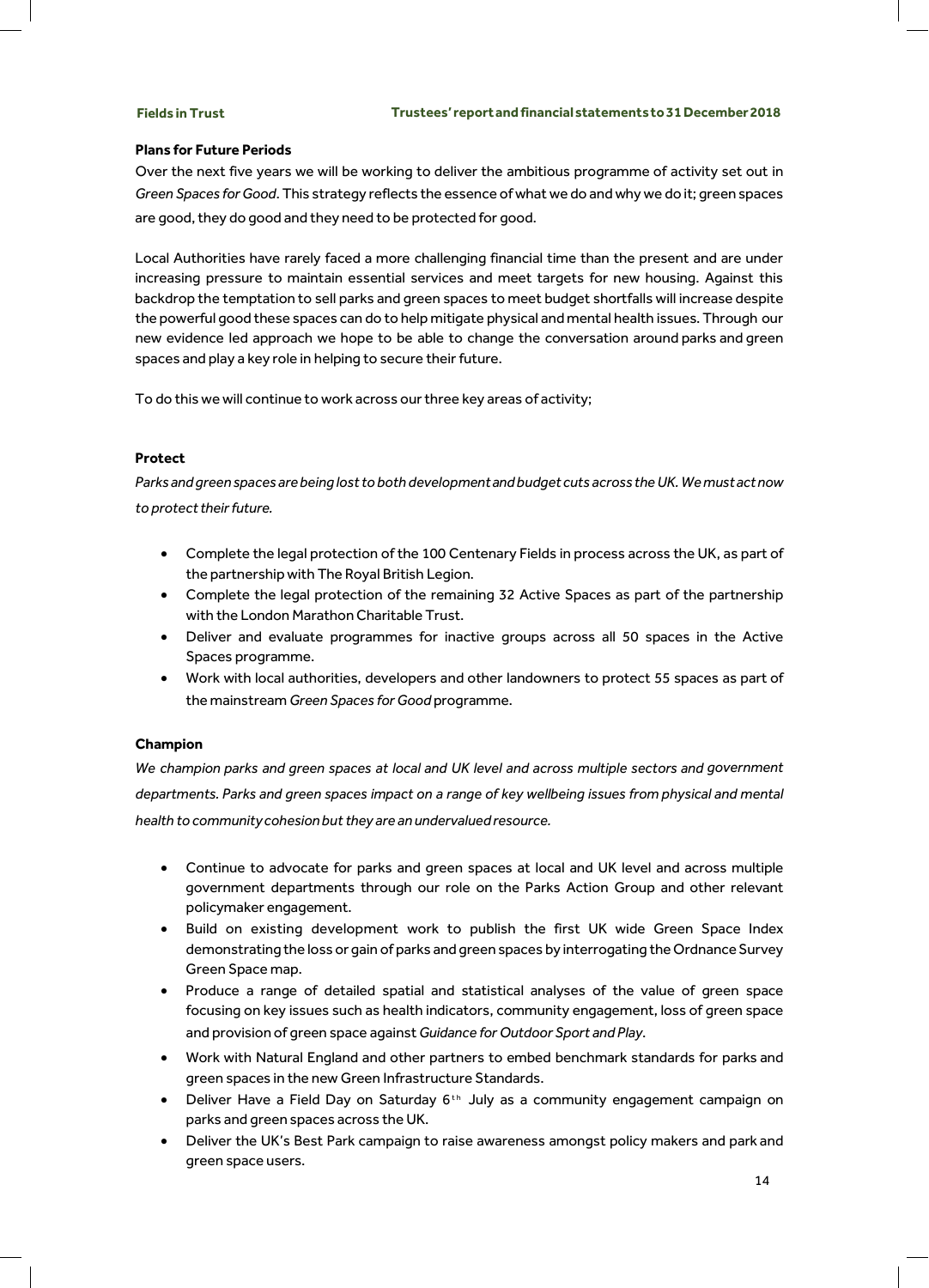## **Support**

*Parks and green spaces should be open to everyone, connecting people and catalysing community spirit. Places where we can all move, breathe, run and play. Landowners, community groups and users of parks and green spaces need supportingto ensure these spaces reach theirfull potential.*

- Provide advice and information on key issues relating to the protection and management of parks and green spaces to landowners, managers and users through the online resources at www.fieldsintrust.org/knowledge-base
- Meet our obligations to legally protected parks and green spaces by providing excellent stewardship and support.
- Produce and disseminate resources for the *Future Proof Parks* programme.

## **Statement of Trustees' Responsibilities**

The Trustees are responsible for preparing the report of the Trustees and the financial statements in accordance with applicable law and United Kingdom Accounting Standards (United Kingdom Generally Accepted Accounting Practice).

The law applicable to charities in England and Wales and Scotland requires the trustees to prepare financial statements for each financial year which give a true and fair view of the state of affairs of the charity and the group and of the incoming resources and application of resources of the group for that period. In preparing these financial statements, the trustees are required to:

- Select suitable accountingpolicies and then apply them consistently;
- Observe the methods and principles in the Charities Statement of Recommended Practice;
- Make judgements and estimates that are reasonableand prudent;
- State whether applicable accounting standards have been followed, subject to any material departures disclosed and explained in the financial statements;and
- Prepare the financial statements on the going concern basis unless it is inappropriate to presume that the charity will continue in operation.

The Trustees are responsible for keeping adequate accounting records that disclose with reasonable accuracy at any time the financial position of the charity and enable them to ensure that the financial statements comply with the Charities Act 2011, the Charity (Accounts and Reports) Regulations 2008 and the provisions of the trust deed, the Charities and Trustee Investment (Scotland) Act 2005, the Charities Accounts (Scotland) Regulations 2006 (as amended) and the provisions of the charity's constitution. They are also responsible for safeguarding the assets of the charity and the group and hence for taking reasonable steps for the prevention and detection of fraud and other irregularities.

The Trustees are responsible for the maintenance and integrity of the charity and financial information included on the charity's website. Legislation in the United Kingdom governing the preparation and dissemination of financial statements may differ from legislation in other jurisdictions.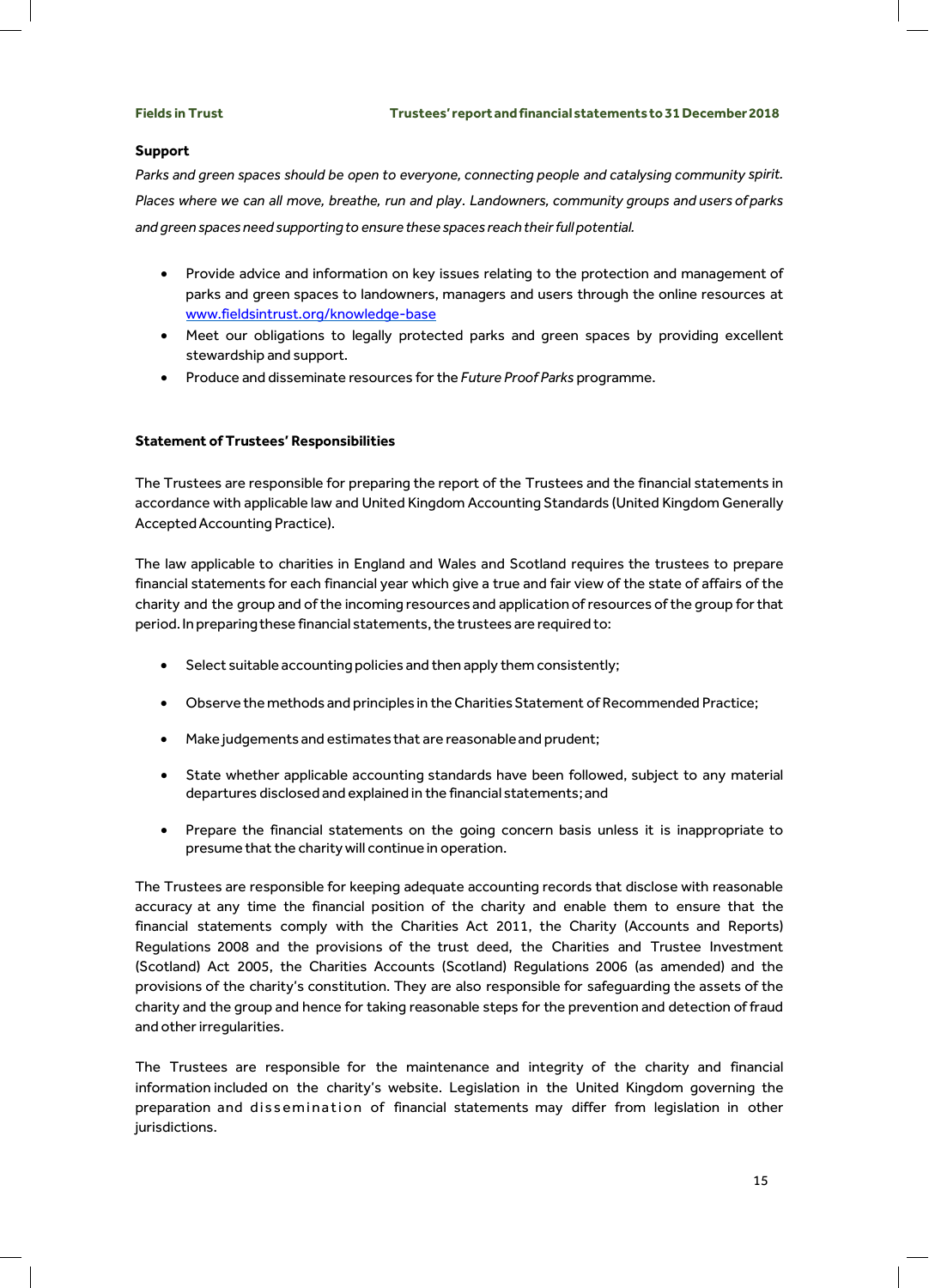## **Auditor**

Sayer Vincent LLP was re-appointed as the group and charity's auditor during the year and has expressed its willingnessto continuein that capacity.

Approved by the Council of Trustees on 19 March 2019 and signed on its behalf by

Tim Pinlip

**Tim PhillipsCBE Chairman**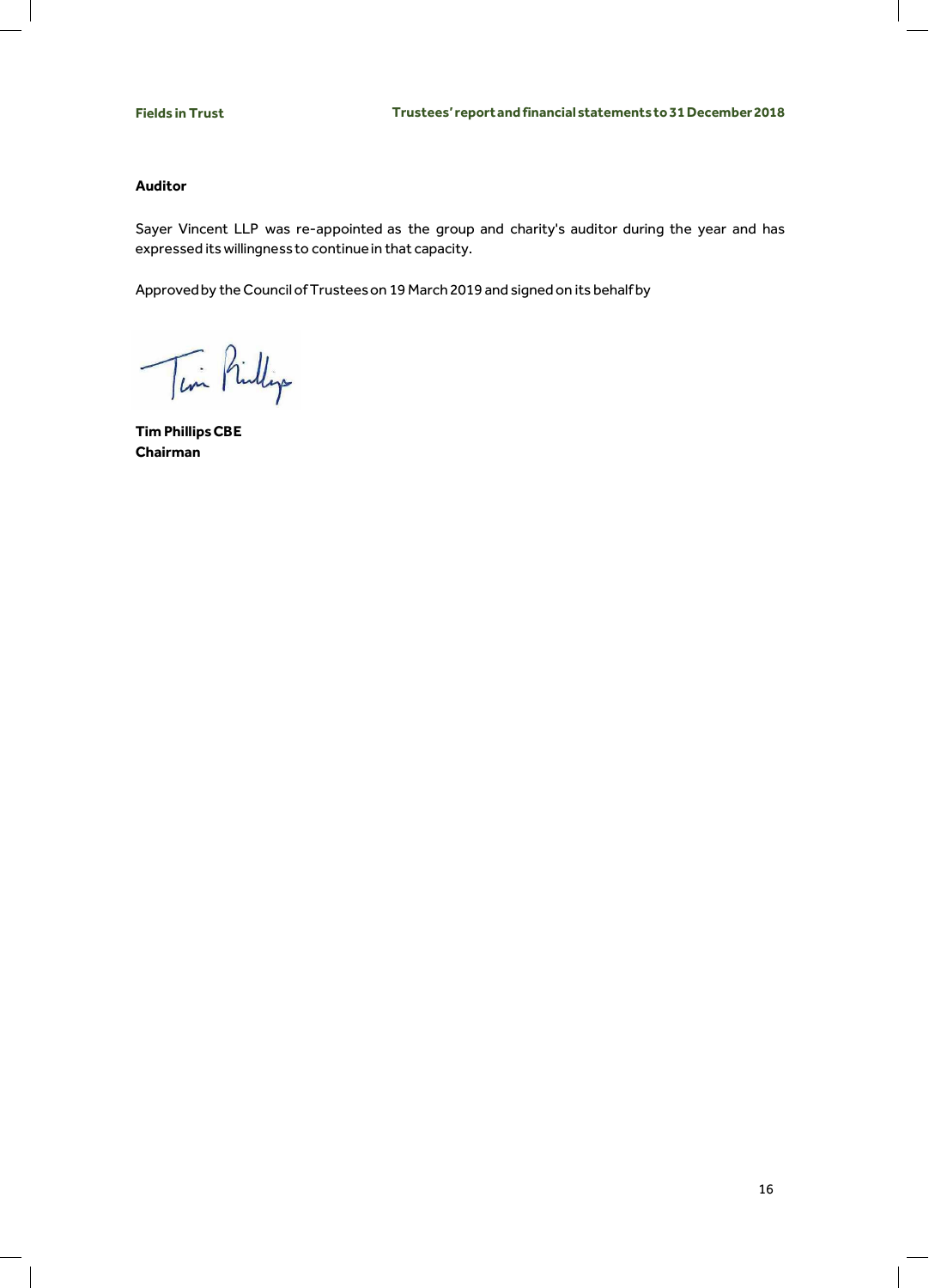## Opinion

We have audited the financial statements of Fields in Trust (the 'parent charity') for the year ended 31 December 2018 which comprise the consolidated and parent charity statement of financial activities, the group and parent charity balance sheets, the consolidated statement of cash flows and the notes to the financial statements, including a summary of significant accounting policies. The financial reporting framework that has been applied in their preparation is applicable law and United Kingdom Accounting Standards, including Financial Reporting Standard 102 'The Financial Reporting Standard applicable in the UK and Republic of Ireland' (United Kingdom Generally Accepted Accounting Practice).

In our opinion, the financial statements:

- Give a true and fair view ofthe state ofthe group andparent charity'saffairs as at 31 December 2018 andofthegroupandparentcharity'sincomingresourcesand applicationofresources,for the year then ended
- Have been properly prepared in accordance with United Kingdom Generally Accepted AccountingPractice
- Have been prepared in accordance with the requirements of the Charities Act 2011 and of the Charities and Trustee Investment (Scotland) Act 2005 and regulations 6 and 8 of the Charities Accounts (Scotland) Regulations 2006 (as amended)

## Basis for opinion

We conducted our audit in accordance with International Standards on Auditing (UK) (ISAs (UK)) and applicable law. Our responsibilities under those standards are further described in the Auditor's responsibilities for the audit of the financial statements section of our report. We are independent of the group in accordance with the ethical requirements that are relevant to our audit of the financial statements in the UK, including the FRC's Ethical Standard and we have fulfilled our other ethical responsibilities in accordance with these requirements. We believe that the audit evidence we have obtained is sufficient and appropriate to provide a basis for our opinion.

## Conclusions relating to going concern

We have nothing to report in respect of the following matters in relation to which the ISAs (UK) require us to report to you where:

- The trustees' use of the going concern basis of accounting in the preparation of the financial statements is not appropriate;or
- The trustees have not disclosed in the financial statements any identified material uncertainties that may cast significant doubt about the group or parent charity's ability to continue to adopt the going concern basis of accounting for a period of at least twelve months from the date when the financial statementsare authorisedfor issue.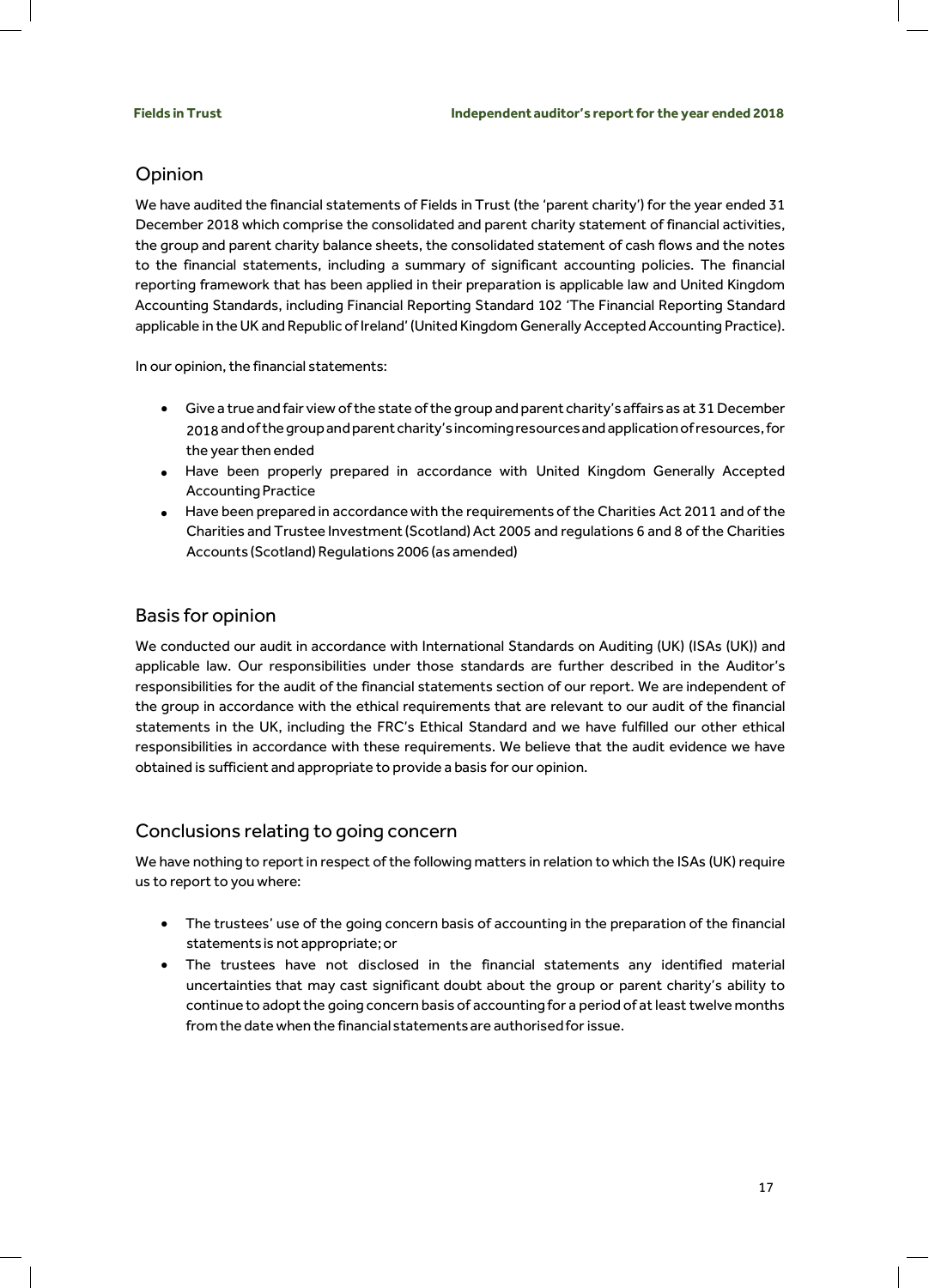## Other information

The other information comprises the information included in the trustees' annual report, other than the financial statements and our auditor's report thereon. The trustees are responsible for the other information. Our opinion on the financial statements does not coverthe other information and, except to the extent otherwise explicitly stated in our report, we do not express any form of assurance conclusion thereon. In connection with our audit of the financial statements, our responsibility is to read the other information and, in doing so, consider whether the other information is materially inconsistent with the financial statements or our knowledge obtained in the audit or otherwise appears to be materially misstated. If we identify such material inconsistencies or apparent material misstatements, we are required to determine whether there is a material misstatement in the financial statements or a material misstatement of the other information. If, based on the work we have performed, we conclude that there is a material misstatement of this other information, we are required to report that fact.

We have nothing to report in this regard.

## Matters on which we are required to report by exception

We have nothing to report in respect of the following matters in relation to which the Charities (Accounts and Reports) Regulations 2008 and the Charities Accounts (Scotland) Regulations 2006 (as amended) require us to report to you if, in our opinion:

- The informationgiven in the trustees' annualreportis inconsistentin any material respect with the financial statements
- Sufficient and proper accountingrecords have not been kept; or
- The financial statements are notin agreementwith the accountingrecords and returns; or
- $\bullet$  We have not received all the information and explanations we require for our audit.

## Responsibilities of trustees

As explained more fully in the statement of trustees' responsibilities set out in the trustees' annual report, the trustees are responsible for the preparation of the financial statements and for being satisfied that they give a true and fair view, and for such internal control as the trustees determine is necessary to enable the preparation of financial statements that are free from material misstatement, whether due to fraud or error.

In preparing the financial statements, the trustees are responsible for assessing the group and parent charity's ability to continue as a going concern, disclosing, as applicable, matters related to going concern and using the going concern basis of accounting unless the trustees either intend to liquidate the charity or to cease operations, or have no realistic alternative but to do so.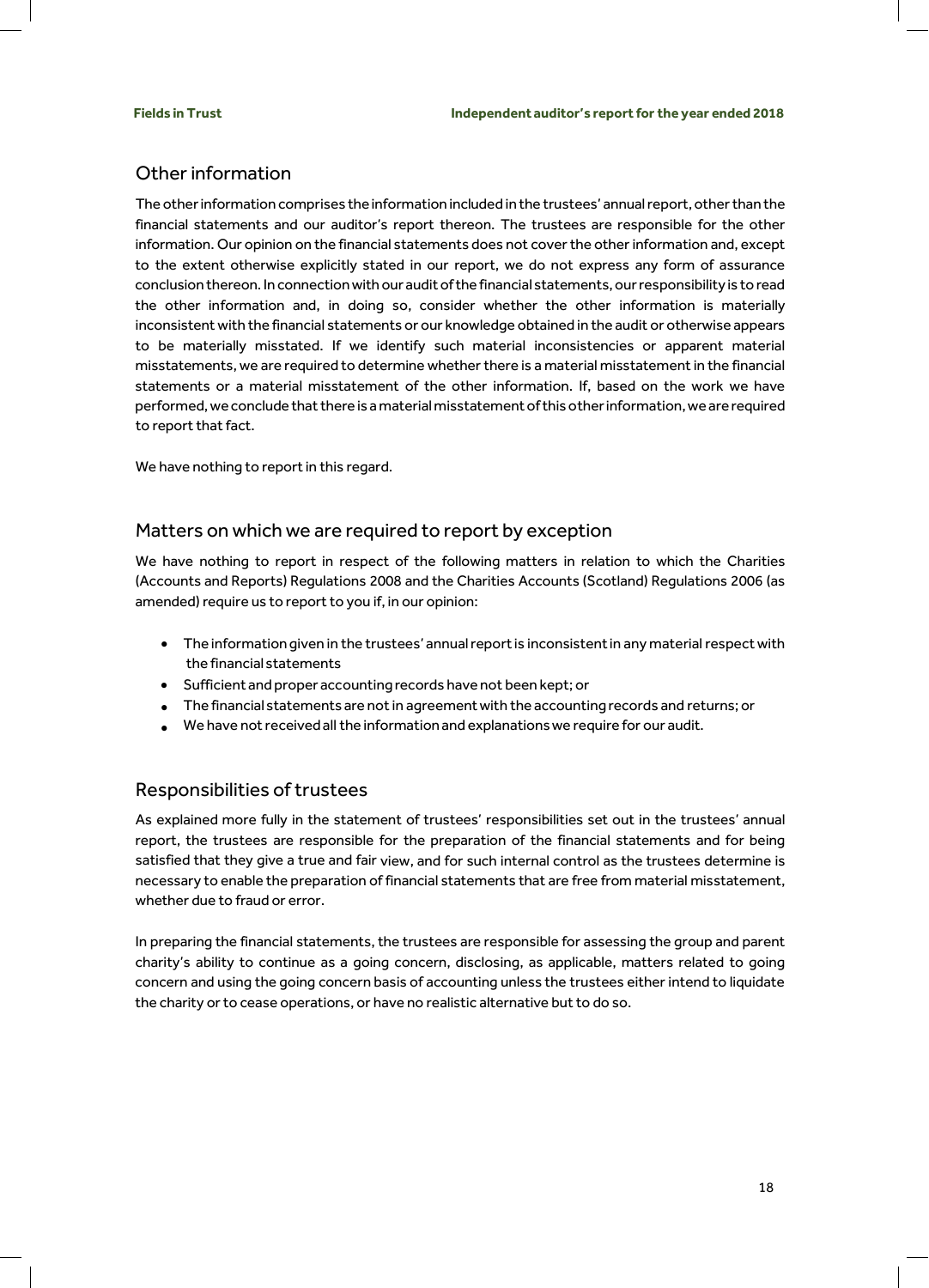## Auditor's responsibilities for the audit of the financial statements

We have been appointed as auditor under section 144 of the Charities Act 2011 and section 44(1)(c) of the Charities and Trustee Investment (Scotland) Act 2005 and report in accordance with regulations made under that Act.

Our objectives are to obtain reasonable assurance about whether the financial statements as a whole are free from material misstatement, whether due to fraud or error, and to issue an auditor's report that includes our opinion. Reasonable assurance is a high level of assurance, but is not a guarantee that an audit conducted in accordance with ISAs (UK) will always detect a material misstatement when it exists. Misstatements can arise from fraud or error and are considered material if, individually or in the aggregate, they could reasonably be expected to influence the economic decisions of users taken on the basis of these financial statements.

As part of an audit in accordance with ISAs (UK), we exercise professional judgment and maintain professional scepticism throughout the audit. We also:

- Identify and assess the risks of material misstatement of the financial statements, whether due to fraud or error, design and perform audit procedures responsive to those risks, and obtain audit evidence that is sufficient and appropriate to provide a basis for our opinion. The risk of not detecting a material misstatement resulting from fraud is higher than for one resulting from error, as fraud may involve collusion, forgery, intentional omissions, misrepresentations,orthe overrideof internal control.
- Obtain an understanding of internal control relevant to the audit in order to design audit procedures that are appropriate in the circumstances, but not for the purpose of expressing an opinion on the effectivenessofthe group's internal control
- Evaluate the appropriateness of accounting policies used and the reasonableness of accounting estimates and related disclosures made by the trustees
- $\bullet$  Conclude on the appropriateness of the trustees' use of the going concern basis of accounting and, based on the audit evidence obtained, whether a material uncertainty exists related to events or conditions that may cast significant doubt on the group's or the parent charity's ability to continue as a going concern. If we conclude that a material uncertainty exists, we are required to draw attention in our auditor's report to the related disclosures in the financial statements or, if such disclosures are inadequate, to modify our opinion. Our conclusions are based on the audit evidence obtained up to the date of our auditor's report. However,future events or conditions may cause the group or the parent charity to cease to continue as a going concern.
- Evaluate the overall presentation, structure and content of the financial statements, including the disclosures, and whether the financial statements represent the underlying transactions and events in a mannerthat achieves fair presentation
- $\bullet$  Obtain sufficient appropriate audit evidence regarding the financial information of the entities or business activities within the group to express an opinion on the consolidated financial statements. We are responsible for the direction, supervision and performance of the group audit. We remain solely responsiblefor our audit opinion.
- We communicate with those charged with governance regarding, among other matters, the planned scope and timing of the audit and significant audit findings, including any significant deficiencies in internal control that we identify during our audit.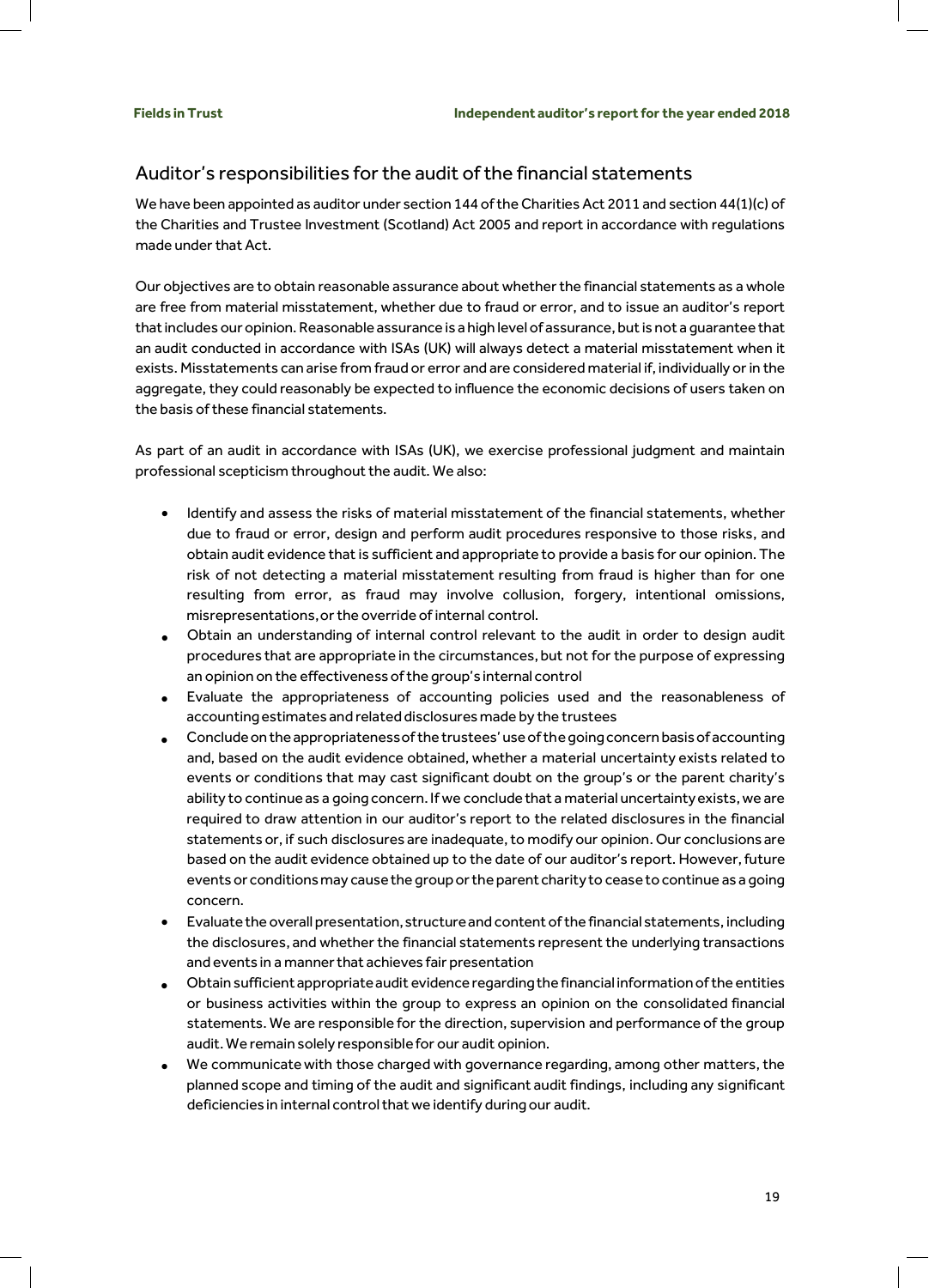## Use of our report

This reportis made solely to the parent charity's trustees as a body, in accordance with section 44(1)(c) of theCharities and Trustee Investment(Scotland) Act 2005, section 144 oftheCharities Act 2011 and regulations made under section 154 of that Act. Our audit work has been undertaken so that we might state to the parent charity's trustees those matters we are required to state to them in an auditor's report and for no other purpose. To the fullest extent permitted by law, we do not accept or assume responsibility to anyone other than the parent charity and the parent charity's trustees as a body, for our audit work, for this report, or for the opinions we have formed.

Sayer Vincent LLP

26 March 2019

Sayer Vincent LLP, Statutory Auditor

Invicta House, 108-114 Golden Lane, LONDON, EC1Y 0TL

Sayer Vincent LLP is eligible to act as auditor in terms of section 1212 of the Companies Act 2006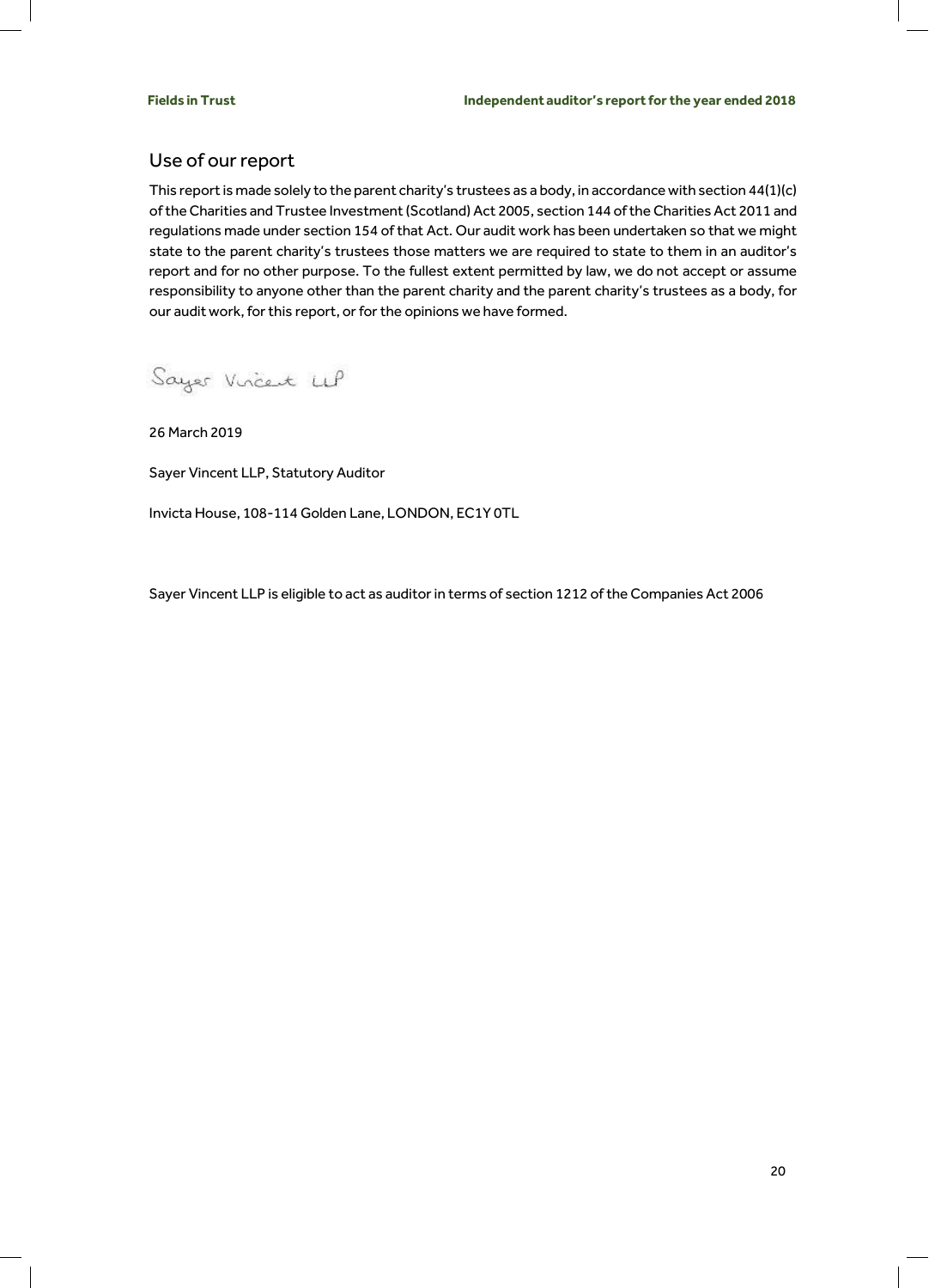### Consolidated statement of Financial Activities

## For the year ended 31 December 2018

|                                                                          |                | <b>Unrestricted Funds</b> |                              | <b>Restricted Funds</b>         |                                  |                        |                        |
|--------------------------------------------------------------------------|----------------|---------------------------|------------------------------|---------------------------------|----------------------------------|------------------------|------------------------|
|                                                                          | <b>Note</b>    | General<br>fund<br>£'000  | Designated<br>Funds<br>£'000 | Income<br><b>Funds</b><br>£'000 | Permanent<br>Endowments<br>£'000 | 2018<br>Total<br>£'000 | 2017<br>Total<br>£'000 |
| Income from:                                                             |                |                           |                              |                                 |                                  |                        |                        |
| Donations and legacies                                                   | 3              | 289                       |                              | 158                             |                                  | 447                    | 955                    |
| Donation - transfer of King George's Field                               |                |                           |                              |                                 |                                  |                        |                        |
| Foundation investments                                                   | 4              | 225                       |                              |                                 | 41                               | 267                    |                        |
| Charitable activities                                                    | 5              |                           |                              |                                 |                                  |                        |                        |
| Protect Parks and Green Spaces                                           |                | 122                       |                              |                                 | $\qquad \qquad -$                | 122                    | 106                    |
| Other trading activities                                                 | 6              | 2                         |                              |                                 |                                  | $\overline{c}$         |                        |
| Investments                                                              | $\overline{7}$ | 118                       |                              |                                 | $\overline{2}$                   | 120                    | 115                    |
| Total income                                                             |                | 756                       |                              | 158                             | 43                               | 957                    | 1,176                  |
| Expenditure on:                                                          | 8              |                           |                              |                                 |                                  |                        |                        |
| Raising funds                                                            |                | 110                       |                              |                                 |                                  | 110                    | 90                     |
| Charitable activities                                                    |                |                           |                              |                                 |                                  |                        |                        |
| Protect Parks and Green Spaces                                           |                | 408                       |                              | 329                             |                                  | 737                    | 507                    |
| Support Parks and Green Spaces                                           |                | 30                        |                              | 8                               |                                  | 37                     | 239                    |
| Champion Parks and Green Spaces                                          |                | 236                       |                              | 9                               |                                  | 245                    | 452                    |
| Total expenditure                                                        |                | 784                       | $\overline{a}$               | 346                             | $\overline{\phantom{0}}$         | 1,130                  | 1,288                  |
| Net (expenditure) / income before net<br>gains / (losses) on investments |                | (28)                      |                              | (188)                           | 43                               | (173)                  | (112)                  |
|                                                                          |                |                           |                              |                                 |                                  |                        |                        |
| Net (losses) / gains on investments                                      |                | (17)                      |                              |                                 | (2)                              | (19)                   | 112                    |
| Net income / (expenditure) for the year                                  | 9              | (45)                      |                              | (188)                           | 41                               | (192)                  |                        |
| Transfers between funds                                                  | 22             | 228                       | (228)                        |                                 |                                  |                        |                        |
| Net movement in funds                                                    |                | 183                       | (228)                        | (188)                           | 41                               | (192)                  |                        |
| Reconciliation of funds                                                  |                |                           |                              |                                 |                                  |                        |                        |
| Total funds brought forward                                              |                | 760                       | 2,899                        | 1,086                           | 60                               | 4,805                  | 4,805                  |
| Total funds carried forward                                              |                | 943                       | 2,671                        | 898                             | 101                              | 4,613                  | 4,805                  |

All of the above results are derived from continuing activities. There were no other recognised gains or losses other than those stated above. Movements in funds are disclosed in Note 22 to the financial statements.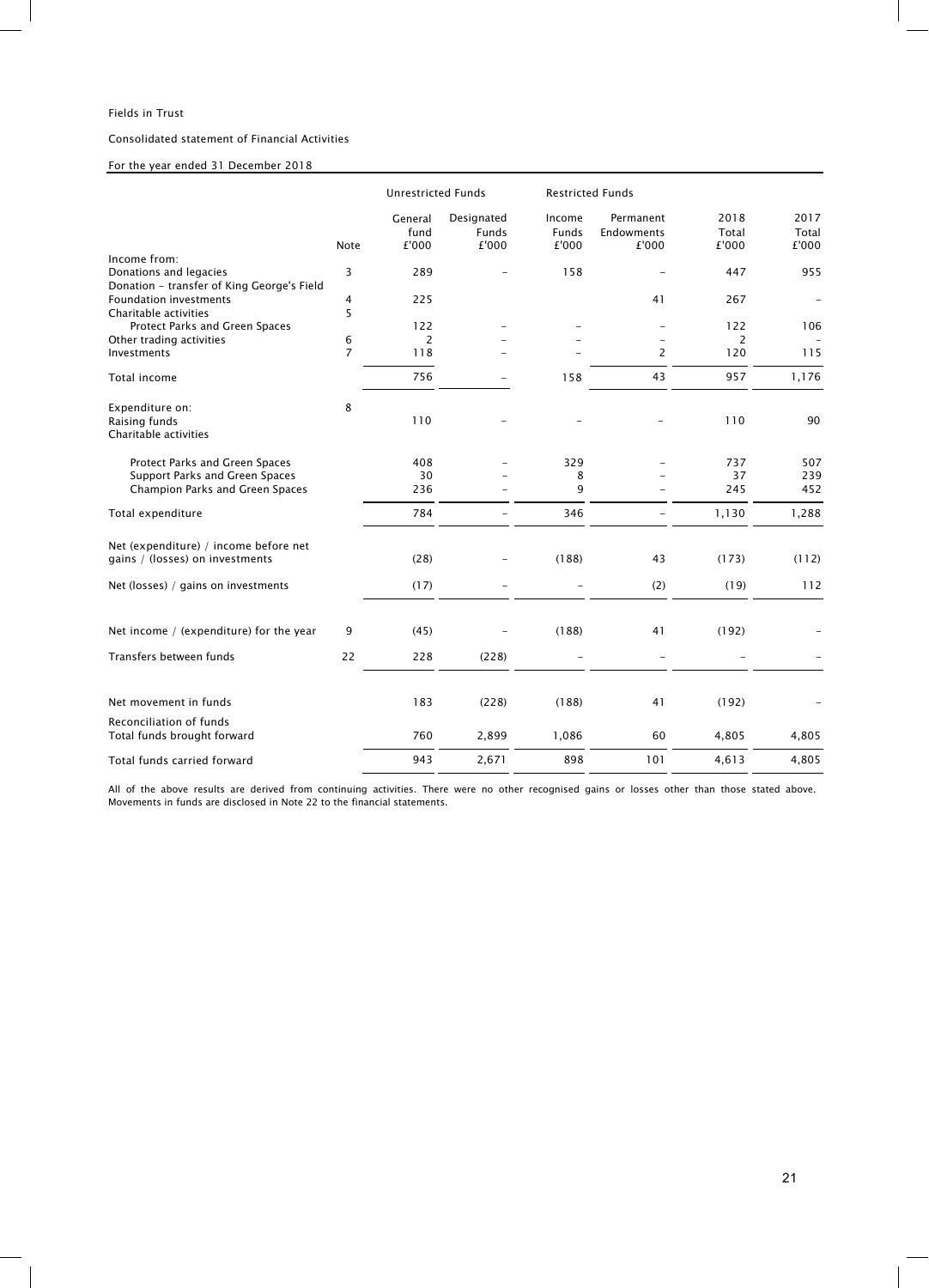## Consolidated Charitable Company

## Balance sheets

## For the year ended 31 December 2018

|                                                               |             | The group     |               |               | The charity   |  |
|---------------------------------------------------------------|-------------|---------------|---------------|---------------|---------------|--|
|                                                               | <b>Note</b> | 2018<br>£'000 | 2017<br>£'000 | 2018<br>£'000 | 2017<br>£'000 |  |
| Fixed assets                                                  |             |               |               |               |               |  |
| Tangible assets<br>Investments                                | 14<br>15    | 535<br>3,550  | 556<br>3,358  | 535<br>3,350  | 556<br>3,372  |  |
|                                                               |             | 4,085         | 3,914         | 3,885         | 3,928         |  |
| Current assets                                                |             |               |               |               |               |  |
| <b>Debtors</b><br>Cash at bank and in hand                    | 18          | 105<br>708    | 207<br>990    | 105<br>708    | 207<br>990    |  |
|                                                               |             | 813           | 1,197         | 813           | 1,197         |  |
| Liabilities<br>Creditors: amounts falling due within one year | 19          | 285           | 306           | 330           | 320           |  |
| Net current assets                                            |             | 528           | 891           | 482           | 877           |  |
| Total net assets                                              |             | 4,613         | 4,805         | 4,367         | 4,805         |  |
| Funds                                                         | 22          |               |               |               |               |  |
| Restricted income funds                                       |             | 898           | 1,086         | 898           | 1,086         |  |
| <b>Income Funds</b><br><b>Permanent Endowment Funds</b>       |             | 101           | 60            | 60            | 60            |  |
| <b>Total Restricted Funds</b>                                 |             | 999           | 1,146         | 958           | 1,146         |  |
| Unrestricted funds<br>Designated funds<br>General funds       |             | 2,671<br>943  | 2,899<br>760  | 2,898<br>512  | 2,899<br>760  |  |
| Total unrestricted funds                                      |             | 3,614         | 3,659         | 3,410         | 3,659         |  |
| Total charity funds                                           |             | 4,613         | 4,805         | 4,367         | 4,805         |  |

Approved by the trustees on 19 March 2019 and signed on their behalf by

Tim Prinling

Chairman

Tim Phillips Jeremy Hammond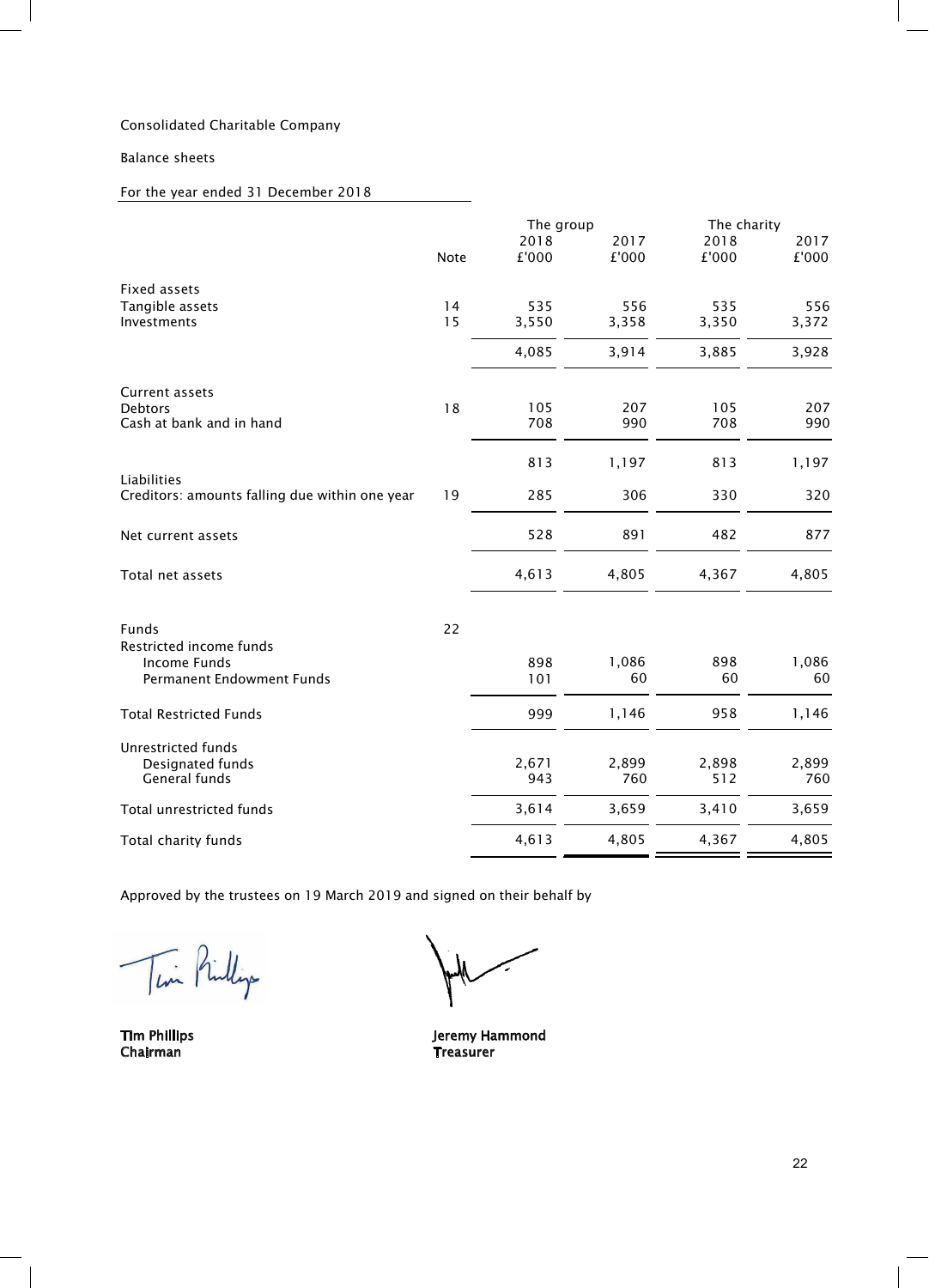## Consolidated statement of cash flows

## For the year ended 31 December 2018

| Cash flows from operating activities                                                                                                                                                                                                     | <b>Note</b><br>24 | 2018<br>£'000              | £'000 | 2017<br>£'000          | £'000 |
|------------------------------------------------------------------------------------------------------------------------------------------------------------------------------------------------------------------------------------------|-------------------|----------------------------|-------|------------------------|-------|
| Net cash provided by $/$ (used in) operating activities                                                                                                                                                                                  |                   |                            | (189) |                        | (379) |
| Cash flows from investing activities<br>Dividends, interest and rents from investments<br>Purchase of fixed assets<br>Proceeds from sale of investments<br>Purchase of investments<br>Net movement in cash held for investment portfolio |                   | 120<br>658<br>(976)<br>106 |       | 115<br>(13)<br>2<br>24 |       |
| Net cash provided by $/$ (used in) investing activities                                                                                                                                                                                  |                   |                            | (92)  |                        | 128   |
| Change in cash and cash equivalents in the year                                                                                                                                                                                          |                   |                            | (282) |                        | (251) |
| Cash and cash equivalents at the beginning of the year                                                                                                                                                                                   |                   |                            | 990   |                        | 1,241 |
| Cash and cash equivalents at the end of the year                                                                                                                                                                                         |                   |                            | 708   |                        | 990   |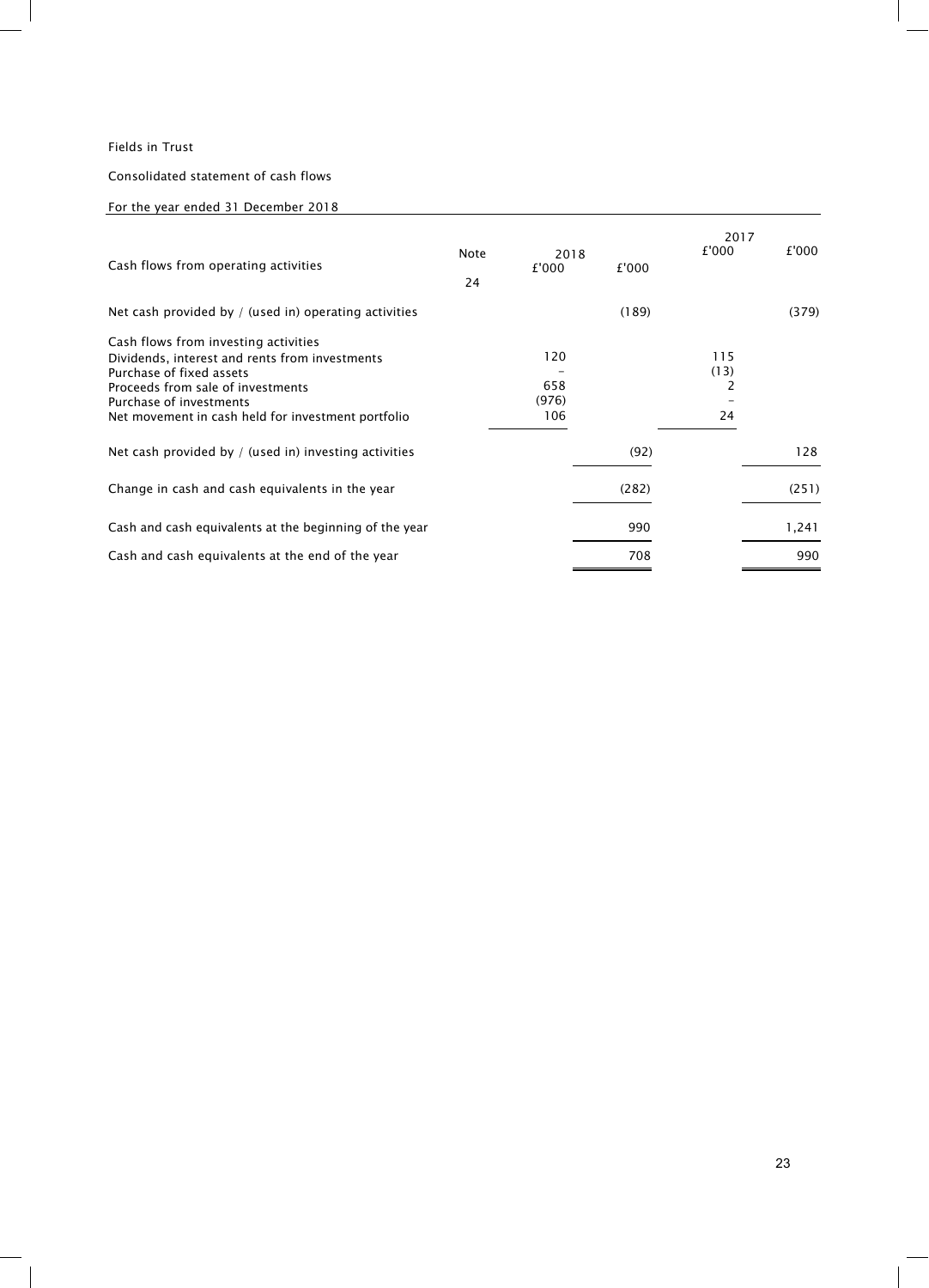### Notes to the financial statements

#### For the year ended 31 December 2018

#### 1 Accounting policies

#### a) Statutory information

Fields in Trust is incorporated by Royal Charter and registered charity. The registered office address is Unit 2D Woodstock Studios, 36 Woodstock Grove, London W12 8LE.

b) Basis of preparation

The financial statements have been prepared in accordance with Accounting and Reporting by Charities: Statement of Recommended Practice applicable to charities preparing their accounts in accordance with the Financial Reporting Standard applicable in the UK and Republic of Ireland (FRS 102) (effective 1 January 2015) - (Charities SORP FRS 102), and the Financial Reporting Standard applicable in the UK and Republic of Ireland (FRS 102) (September 2015).

Assets and liabilities are initially recognised at historical cost or transaction value unless otherwise stated in the relevant accounting policy or note.

#### Basis of preparation - group accounts

These financial statements consolidate the results of the charity and its wholly-owned subsidiaries NPFA Services Limited and also King George's Field Foundation from 25 July 2018 on a line by line basis. Transactions and balances between the charity and its subsidiary have been eliminated from the consolidated financial statements. Balances between the two entities are disclosed in the notes of the charity's balance sheet.

The accounts (financial statements) have been prepared to give a 'true and fair' view and have departed from the Charities (Accounts and Reports) Regulations 2008 only to the extent required to provide a 'true and fair view'. This departure has involved following Accounting and Reporting by Charities preparing their accounts in accordance with the Financial Reporting Standard applicable in the UK and Republic of Ireland (FRS 102) issued on 16 July 2014 rather than the Accounting and Reporting by Charities: Statement of Recommended Practice effective from 1 April 2005 which has since been withdrawn.

#### c) Public benefit entity

The charity meets the definition of a public benefit entity under FRS 102.

d) Going concern

The trustees consider that there are no material uncertainties about the charity's ability to continue as a going concern.

The trustees do not consider that there are any sources of estimation uncertainty at the reporting date that have a significant risk of causing a material adjustment to the carrying amounts of assets and liabilities within the next reporting period.

e) Income

Income is recognised when the charity has entitlement to the funds, any performance conditions attached to the income have been met, it is probable that the income will be received and that the amount can be measured reliably.

Income from grants, whether capital grants or revenue grants, is recognised when the charity has entitlement to the funds; any performance conditions attached to the grants have been met; it is probable that the income will be received; and the amount can be measured reliably and is not deferred.

For legacies, entitlement is taken as the earlier of the date on which either: the charity is aware that probate has been granted, the estate has been finalised and notification has been made by the executor(s) to the charity that a distribution will be made, or when a distribution is received from the estate. Receipt of a legacy, in whole or in part, is only considered probable when the amount can be measured reliably and the charity has been notified of the executor's intention to make a distribution. Where legacies have been notified to the charity, or the charity is aware of the granting of probate, and the criteria for income recognition have not been met, then the legacy is a treated as a contingent asset and disclosed if material.

Income received in advance of the provision of a specified service is deferred until the criteria for income recognition are met.

### f) Donations of gifts, services and facilities

Donated professional services and donated facilities are recognised as income when the charity has control over the item or received the service, any conditions associated with the donation have been met, the receipt of economic benefit from the use by the charity of the item is probable and that economic benefit can be measured reliably.

On receipt, donated gifts, professional services and donated facilities are recognised on the basis of the value of the gift to the charity which is the amount the charity would have been willing to pay to obtain services or facilities of equivalent economic benefit on the open market; a corresponding amount is then recognised in expenditure in the period of receipt.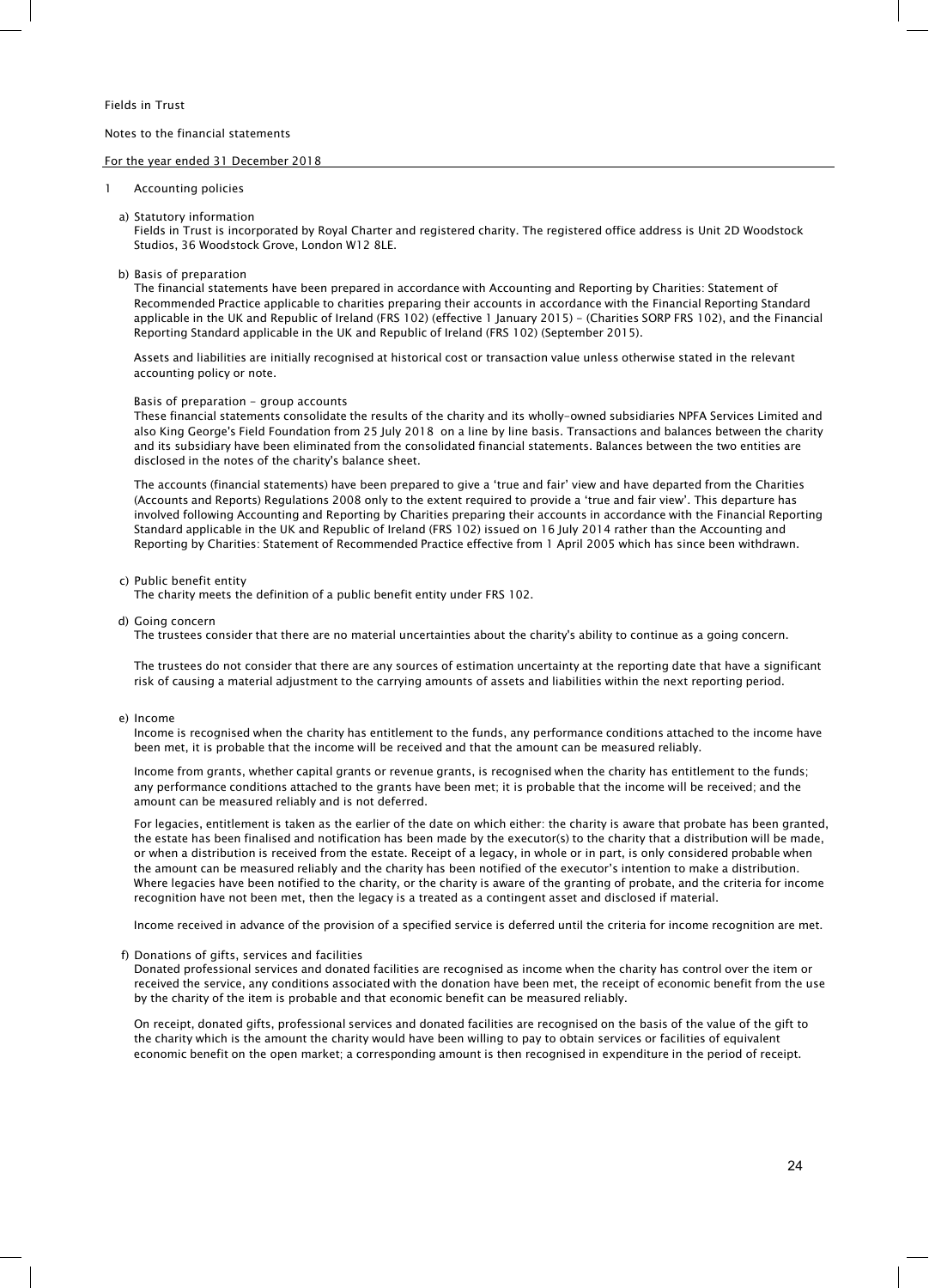#### Notes to the financial statements

#### For the year ended 31 December 2018

#### 1 Accounting policies (continued)

g) Interest receivable

Interest on funds held on deposit is included when receivable and the amount can be measured reliably by the charity; this is normally upon notification of the interest paid or payable by the bank.

h) Fund accounting

Restricted funds are to be used for specific purposes as laid down by the donor. Expenditure which meets these criteria is charged to the fund.

Unrestricted funds are donations and other incoming resources received or generated for the charitable purposes.

Designated funds are unrestricted funds earmarked by the trustees to ensure that Fields in Trust is able to fulfil its ongoing obligations to the stewardship of parks and green spaces protected in perpetuity.

#### i) Expenditure and irrecoverable VAT

Expenditure is recognised once there is a legal or constructive obligation to make a payment to a third party, it is probable that settlement will be required and the amount of the obligation can be measured reliably. Expenditure is classified under the following activity headings:

- Costs of raising funds relate to the costs incurred by the charity in inducing third parties to make voluntary contributions to it, as well as the cost of any activities with a fundraising purpose, and the costs of managing investments.
- Expenditure on charitable activities includes the costs of delivering services, advice, technical support and other related activities undertaken to further the purposes of the charity and their associated support costs.
- Other expenditure represents those items not falling into any other heading.

Irrecoverable VAT is charged as a cost against the activity for which the expenditure was incurred.

j) Grantmaking

Grants payable are charged to the Statement of Financial Activities in the year in which the offer is conveyed to the recipient except in those cases where the offer is conditional, such grants being recognised as expenditure when the conditions attaching are fulfilled.

k) Allocation of overhead costs

Resources expended are allocated to the particular activity where the cost relates directly to that activity. However, the cost of overall direction and administration of each activity, comprising the salary and overhead costs of the central function, is apportioned on the following bases which are an estimate, based on staff time, of the amount attributable to each activity.

| Protect Parks and Green Spaces  | 72% (2017 -44%, restated to include Activate activity) |
|---------------------------------|--------------------------------------------------------|
| Support Parks and Green Spaces  | 4% (2017 – 24%)                                        |
| Champion Parks and Green Spaces | $24\%$ (2017 – 32%)                                    |
|                                 |                                                        |

Where information about the aims, objectives and projects of the charity is provided to potential beneficiaries, the costs associated with this publicity are allocated to charitable expenditure.

Where such information about the aims, objectives and projects of the charity is also provided to potential donors, activity costs are apportioned between fundraising and charitable activities on the basis of area of literature occupied by each activity.

Overhead and governance costs are re-allocated to each of the activities on a similar basis which is an estimate, based on staff time, of the amount attributable to each activity.

l) Operating leases

Rental charges are charged on a straight line basis over the term of the lease.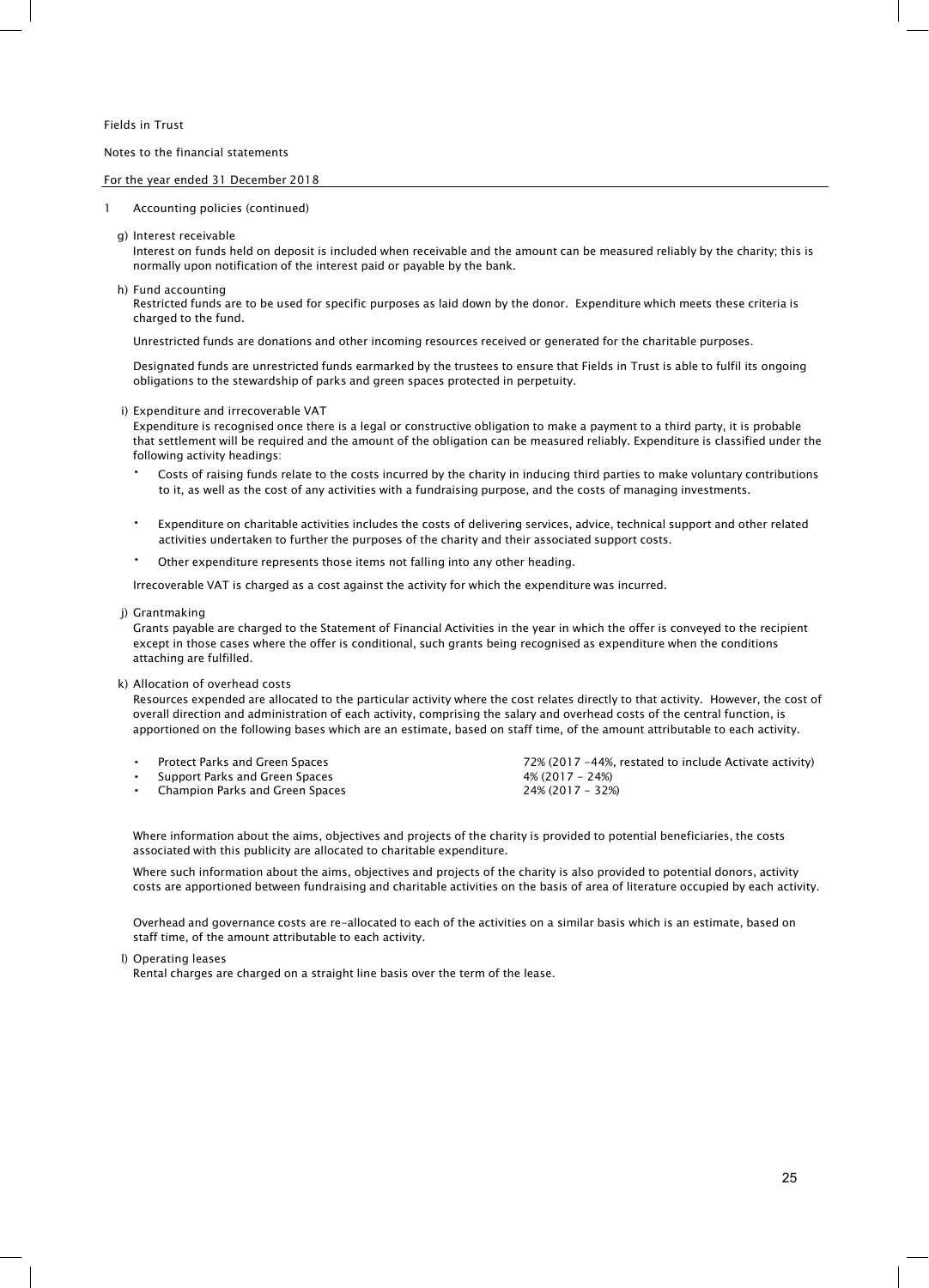### Notes to the financial statements

#### For the year ended 31 December 2018

#### 1 Accounting policies (continued)

m) Tangible fixed assets

Items of equipment are capitalised where the purchase price exceeds £1,000. Depreciation costs are allocated to activities on the basis of the use of the related assets in those activities. Assets are reviewed for impairment if circumstances indicate their carrying value may exceed their net realisable value and value in use.

Depreciation is provided at rates calculated to write down the cost of each asset to its estimated residual value over its expected useful life. The depreciation rates in use are as follows:

|        | Long leasehold properties            | 50 years |
|--------|--------------------------------------|----------|
| $\sim$ | Office Furniture                     | 10 vears |
|        | Office and IT Equipment and Database | 4 vears  |

n) Debtors

Trade and other debtors are recognised at the settlement amount due after any trade discount offered. Prepayments are valued at the amount prepaid net of any trade discounts due.

o) Cash at bank and in hand

Cash at bank and cash in hand includes cash and short term highly liquid investments with a short maturity of three months or less from the date of acquisition or opening of the deposit or similar account. Funds held exclude bank balances for accounts held in Scottish branches.

p) Creditors and provisions

Creditors and provisions are recognised where the charity has a present obligation resulting from a past event that will probably result in the transfer of funds to a third party and the amount due to settle the obligation can be measured or estimated reliably. Creditors and provisions are normally recognised at their settlement amount after allowing for any trade discounts due.

The charity only has financial assets and financial liabilities of a kind that qualify as basic financial instruments. Basic financial instruments are initially recognised at transaction value and subsequently measured at their settlement value.

q) Funds held as custodian

The charity, acting as custodian trustee, holds permanent endowment investments not included in the balance sheet. However, income arising from the investments is received into the Fields in Trust's bank account and correspondingly shown as a creditor on the balance sheet.

More information on these funds and the balances held is provided in note 27.

#### r) Pensions

The charity operates a defined contribution pension scheme. The assets of the scheme are held separately from those of the charity in an independently administered fund. The pension cost charge represents contributions payable under the scheme by the charity to the fund. The charity has no liability under the scheme other than for the payment of those contributions.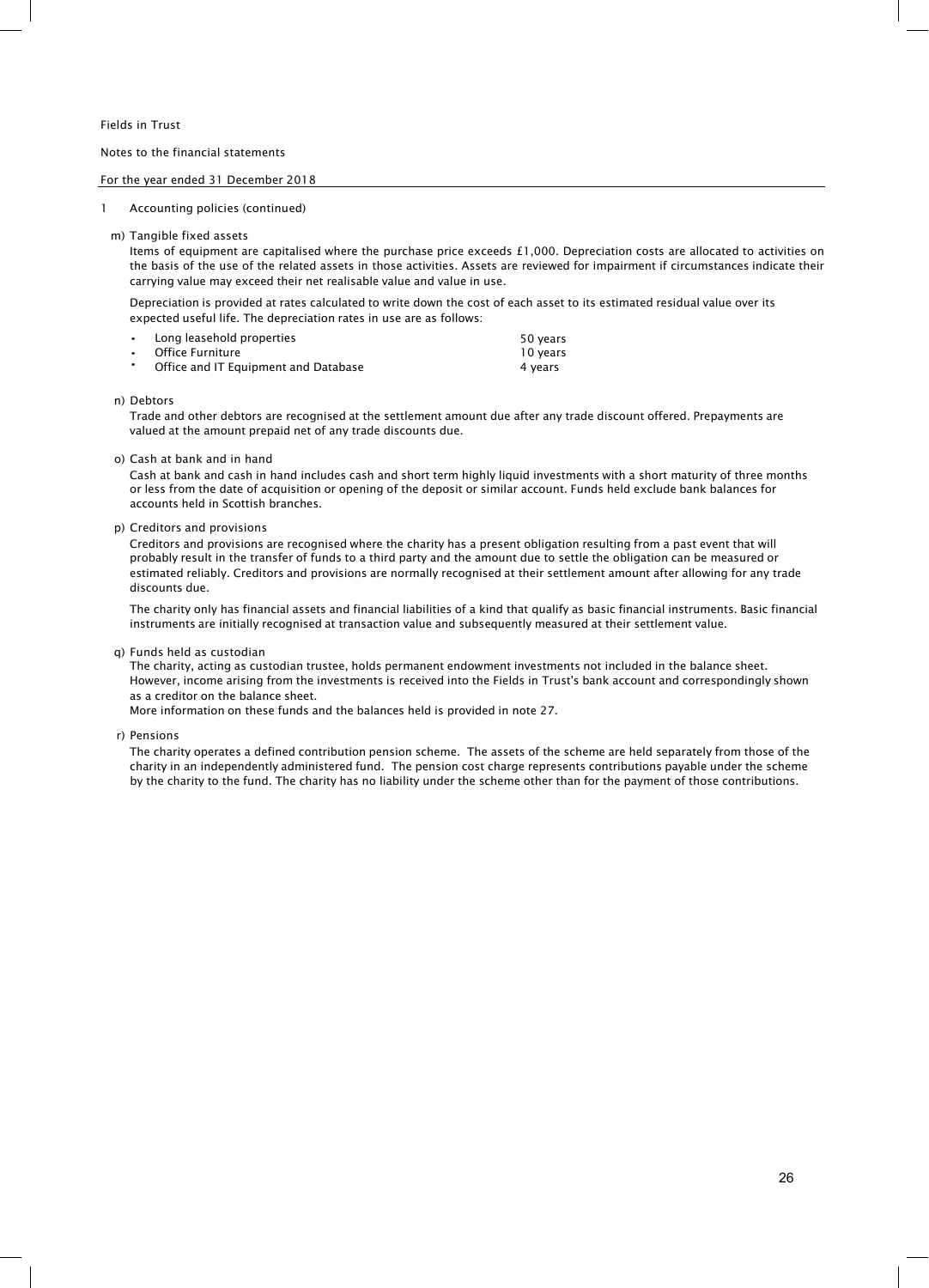### Notes to the financial statements

## For the year ended 31 December 2018

## 2 Detailed comparatives for SOFA (Prior Year)

|                                                                                                               | <b>Unrestricted Funds</b><br>General<br>fund<br>£'000 | Designated<br>fund<br>£'000 | <b>Restricted Funds</b><br>Income<br>funds<br>£'000 | Permanent<br>Endowment<br>£'000 | 2017<br>Total<br>£'000 |
|---------------------------------------------------------------------------------------------------------------|-------------------------------------------------------|-----------------------------|-----------------------------------------------------|---------------------------------|------------------------|
| Income from:                                                                                                  |                                                       |                             |                                                     |                                 |                        |
| Donations and legacies<br>Charitable activities                                                               | 320                                                   |                             | 635                                                 |                                 | 955                    |
| Protect Parks and Green Spaces                                                                                | 106                                                   |                             |                                                     |                                 | 106                    |
| Other trading activities<br>Investments                                                                       | 112                                                   |                             |                                                     | 3                               | 115                    |
| Total income                                                                                                  | 538                                                   |                             | 635                                                 | 3                               | 1,176                  |
| Expenditure on:                                                                                               |                                                       |                             |                                                     |                                 |                        |
| Raising funds<br>Charitable activities                                                                        | 90                                                    |                             |                                                     |                                 | 90                     |
| Protect Parks and Green Spaces<br><b>Support Parks and Green Spaces</b><br>Champion Parks and Green Spaces    | 192<br>196<br>442                                     |                             | 315<br>43<br>10                                     |                                 | 507<br>239<br>452      |
| Total expenditure                                                                                             | 920                                                   |                             | 368                                                 |                                 | 1,288                  |
| Net income / expenditure before net gains / (losses)<br>on investments<br>Net gains / (losses) on investments | (382)<br>112                                          |                             | 267                                                 | 3                               | (112)<br>112           |
| Net income / expenditure<br>Transfers between funds                                                           | (270)<br>270                                          | (280)                       | 267<br>10                                           | 3                               |                        |
| Net movement in funds<br>Total funds brought forward                                                          | 760                                                   | (280)<br>3,179              | 277<br>809                                          | 3<br>57                         | 4,805                  |
| Total funds carried forward                                                                                   | 760                                                   | 2,899                       | 1,086                                               | 60                              | 4,805                  |
|                                                                                                               |                                                       |                             |                                                     |                                 |                        |

## 3a Income from donations and legacies (Current Year)

| Total |
|-------|
| £'000 |
| 947   |
| 8     |
| 955   |
|       |
|       |
|       |
| 8     |
|       |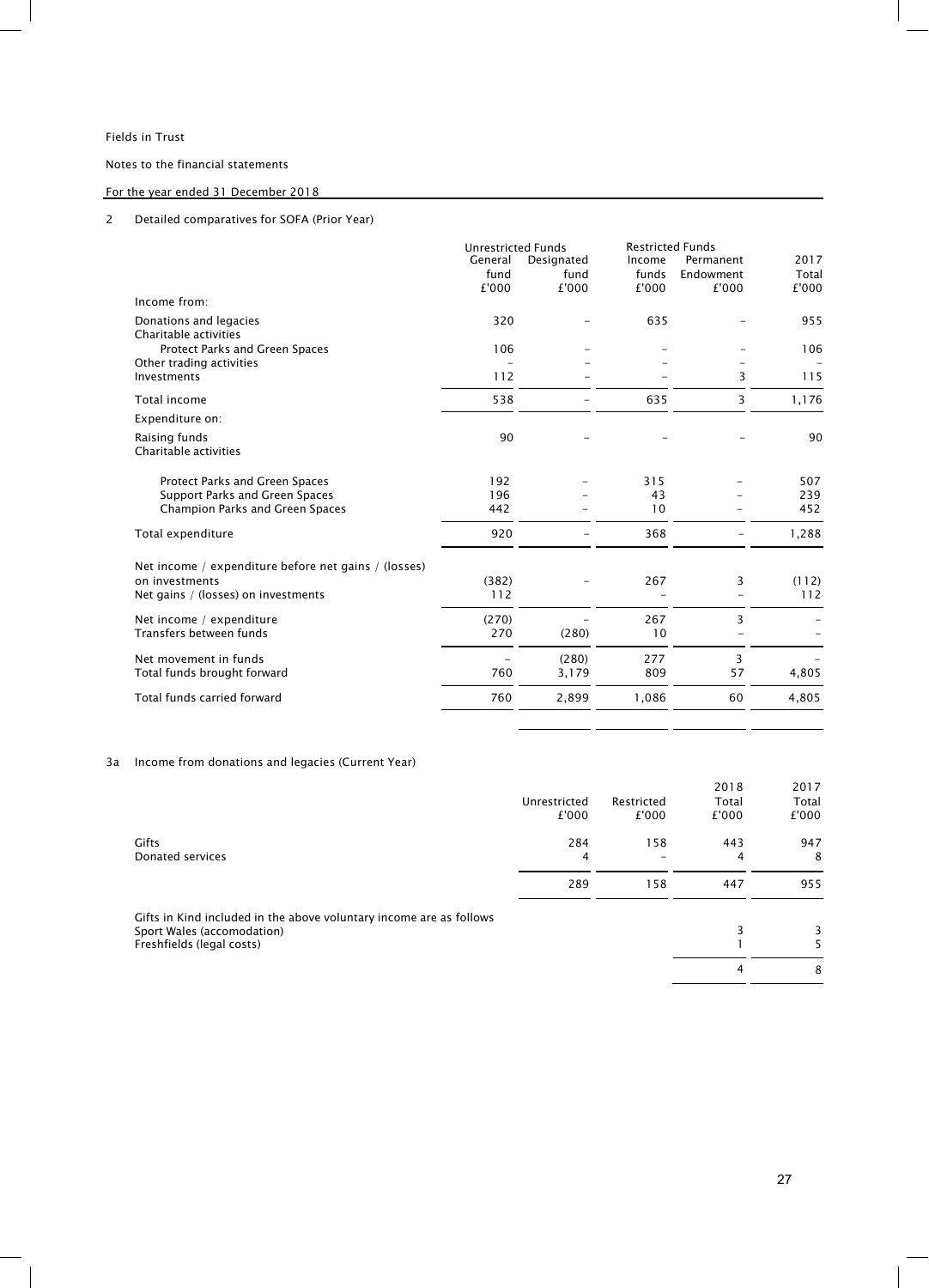Notes to the financial statements

#### For the year ended 31 December 2018

## 3b Income from donations and legacies (Prior Year)

|                                                                   | Unrestricted | Restricted | 2017  |
|-------------------------------------------------------------------|--------------|------------|-------|
|                                                                   | £'000        | £'000      | £'000 |
| Gifts                                                             | 312          | 635        | 947   |
| Donated services                                                  | 8            | -          | 8     |
|                                                                   | 320          | 635        | 955   |
| Donation - Transfer of King George's Field Foundation investments |              |            |       |

## 4 Donation - Transfer of King George's Field Foundation investments

|       | Unrestricted<br>£'000 | Restricted<br>£'000 | 2018<br>Total<br>£'000 | 2017<br>Total<br>£'000 |
|-------|-----------------------|---------------------|------------------------|------------------------|
| Gifts | 225                   | 41                  | 267                    | -                      |
|       | 225                   | 41                  | 267                    | -                      |

Fields in Trust is the sole trustee of King George's Field Foundation (charity number 220766). In 2018, the Charity Commission amended the scheme for the Foundation to remove long term restrictions on how its funds can be used. Subsequently, the investments of the Foundation were transferred to Fields in Trust at nil consideration. The fair value of these assets has been recognised as a gain on transfer and disclosed as a donation.

#### 5 Income from charitable activities (Current year)

|                                              | Unrestricted | Restricted               | 2018  | 2017  |
|----------------------------------------------|--------------|--------------------------|-------|-------|
|                                              | £'000        | £'000                    | £'000 | £'000 |
| Field income and rents                       | 63           | -                        | 63    | 70    |
| Technical consultancy                        | 59           | $\overline{\phantom{m}}$ | 59    | 36    |
| Sub-total for Protect Parks and Green Spaces | 122          | $\overline{\phantom{a}}$ | 122   | 106   |
| Total income from charitable activities      | 122          | -                        | 122   | 106   |

#### 6 Income from other trading activities

|    |                                                          | Unrestricted<br>£'000 | Restricted<br>£'000 | 2018<br>Total<br>£'000 | 2017<br>Total<br>£'000 |
|----|----------------------------------------------------------|-----------------------|---------------------|------------------------|------------------------|
|    | Sponsorship                                              | 2                     |                     | 2                      |                        |
|    |                                                          | 2                     |                     | 2                      |                        |
| 7a | Income from investments (Current Year)                   | Unrestricted<br>£'000 | Restricted<br>£'000 | 2018<br>Total<br>£'000 | 2017<br>Total<br>£'000 |
|    | Investment income<br>Interest on cash deposits and loans | 117                   | 2                   | 119                    | 115                    |
|    |                                                          | 118                   | 2                   | 120                    | 115                    |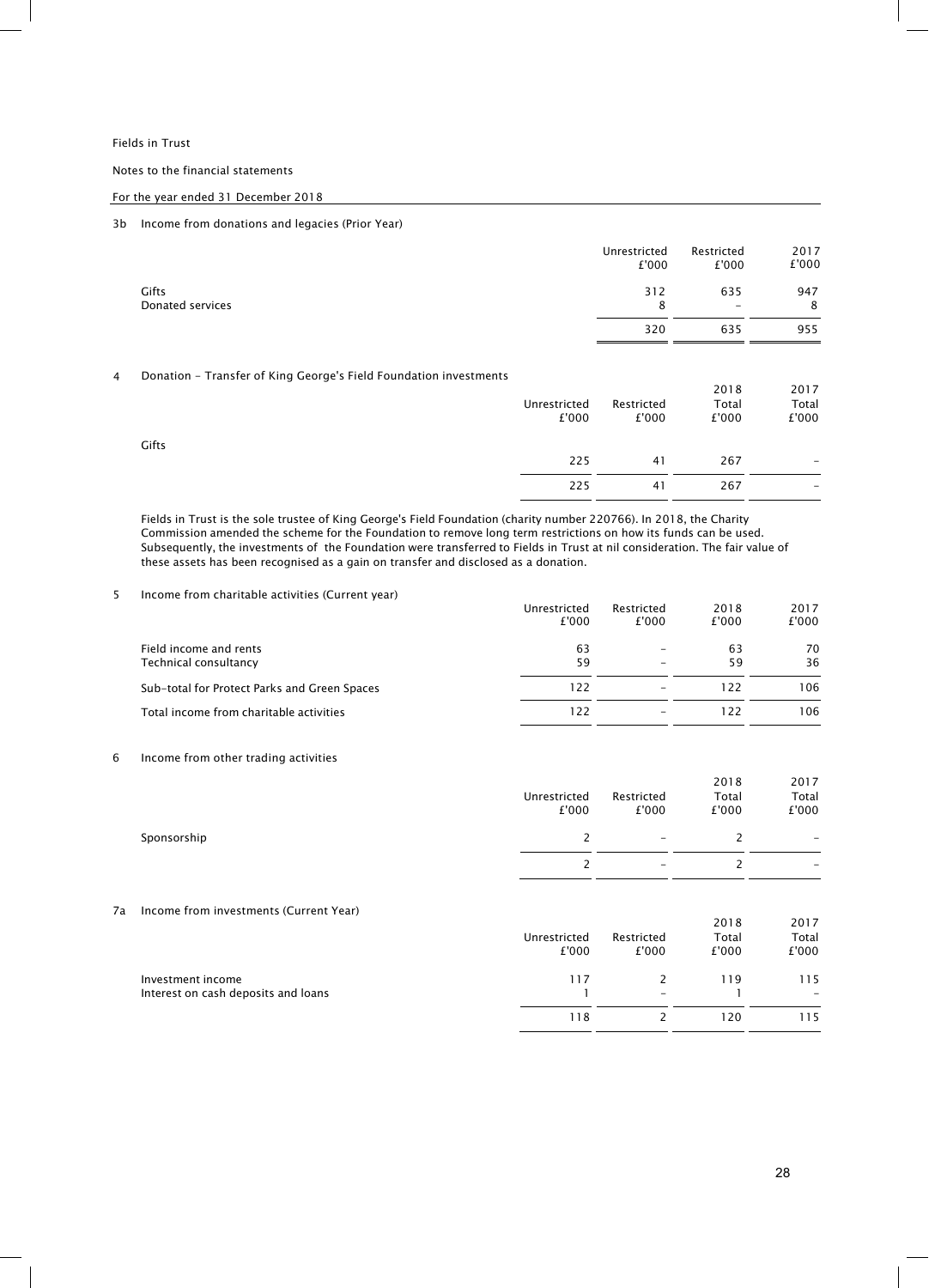## Notes to the financial statements

## For the year ended 31 December 2018

## 7b Income from investments (Prior Year)

|                                     | Unrestricted<br>£'000 | Restricted<br>£'000 | 2017<br>Total<br>£'000   |
|-------------------------------------|-----------------------|---------------------|--------------------------|
| Investment income                   | 112                   | 3.                  | 115                      |
| Interest on cash deposits and loans | -                     | -                   | $\overline{\phantom{0}}$ |
|                                     | 112                   |                     | 115                      |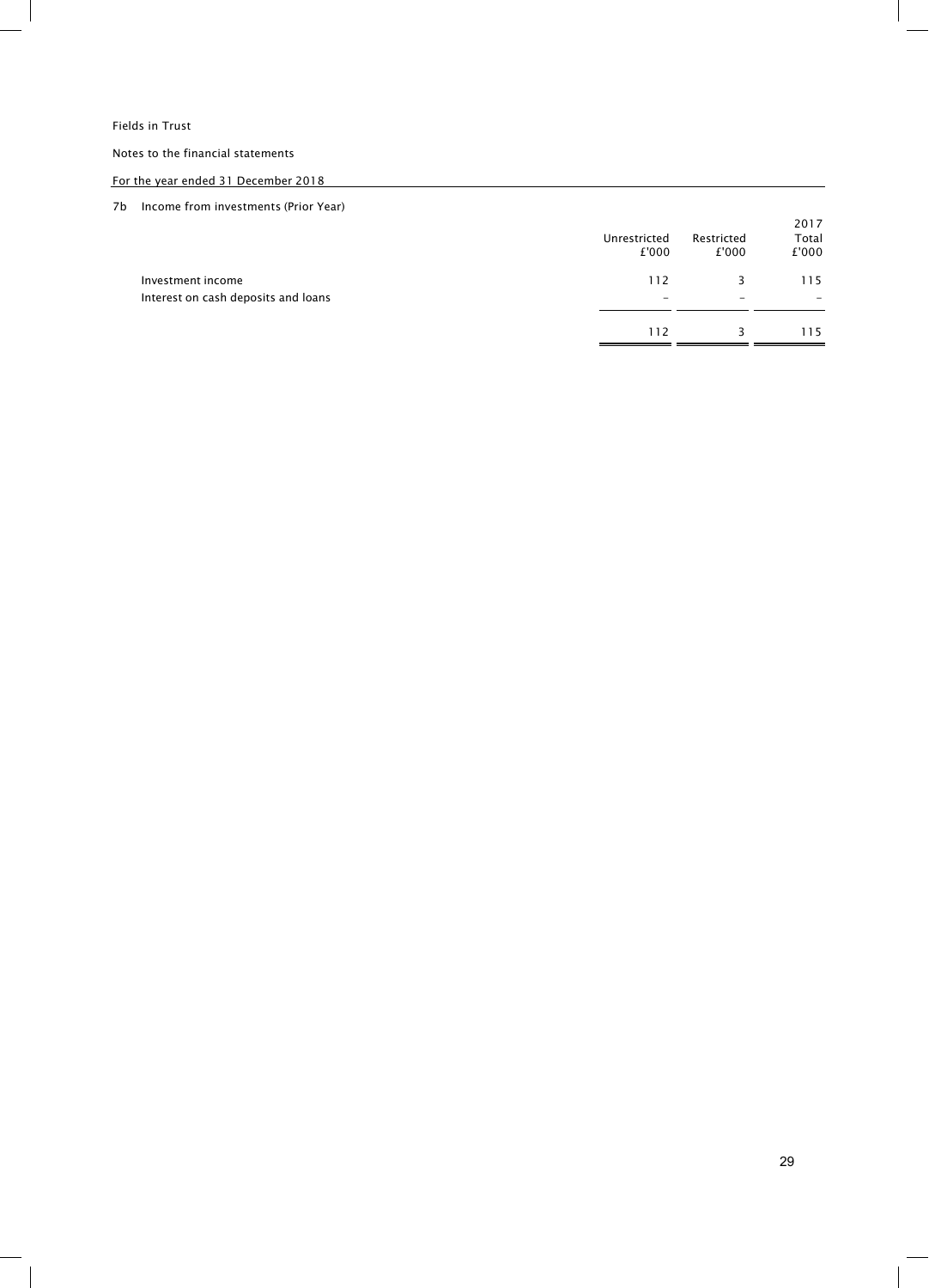| 8a<br>Analysis of expenditure (current year) |                            |                            |                       |                 |                           |                      |                        |                                       |
|----------------------------------------------|----------------------------|----------------------------|-----------------------|-----------------|---------------------------|----------------------|------------------------|---------------------------------------|
|                                              |                            | Charitable activities      |                       |                 |                           |                      |                        |                                       |
|                                              | Protect Parks<br>and Green | Support Parks<br>and Green | Champion<br>Parks and | Governance      |                           |                      |                        |                                       |
|                                              | Spaces<br>000,3            | Spaces<br>000,3            | Green Spaces<br>E'000 | E'000<br>Costs  | Raising<br>funds<br>£'000 | Overheads<br>$E'000$ | 2018<br>Total<br>£'000 | 2017<br>Total<br>£'00C                |
| Staff costs (note 10)                        | 339                        | $\overline{c}$             | Ξ                     | 80              | $\overline{z}$            | 88                   |                        | $\frac{1}{2} \frac{1}{2} \frac{1}{2}$ |
| HR and pool car costs                        |                            | Ï                          |                       | $\sf I$         |                           |                      |                        |                                       |
| Accommodation costs                          |                            |                            |                       | I               |                           |                      |                        |                                       |
| Office costs and charges                     |                            |                            |                       |                 |                           |                      |                        |                                       |
| T costs                                      |                            |                            |                       |                 |                           |                      |                        |                                       |
| Finance charges                              |                            |                            |                       |                 |                           |                      |                        |                                       |
| Governance and committee costs               |                            |                            |                       | UΠ              |                           |                      |                        |                                       |
| Consultancy and research costs               |                            |                            |                       |                 | $- - \frac{1}{6}$         |                      |                        |                                       |
| <b>Travel and subsistence</b>                | 4                          |                            |                       |                 |                           |                      |                        |                                       |
| Communications costs                         | 4                          |                            | δg                    |                 |                           | $\frac{9}{6}$        |                        |                                       |
| Awards and other event costs                 |                            |                            |                       |                 |                           |                      |                        |                                       |
| Field costs and charges                      | 83                         |                            |                       |                 |                           |                      | 83                     | $\frac{84}{7}$                        |
| Grants expenditure                           | $\infty$                   |                            |                       |                 |                           |                      |                        |                                       |
|                                              | 459                        | 22                         | 153                   | $\approx$       | 011                       | 308                  | 1,130                  | 1,28                                  |
| Overheads                                    | 222                        | $\overline{z}$             | 74                    | $\sf I$         |                           | (308)                |                        |                                       |
| Governance Costs                             | 95                         | ω                          | $\overline{8}$        | $\widetilde{S}$ |                           |                      |                        |                                       |
| Total expenditure 2018                       | 737                        | 37                         | 245                   |                 |                           |                      | 1, 130                 | 1,288                                 |
| Total expenditure 2017                       | 507                        | 239                        | 452                   |                 | 8 <sup>o</sup>            |                      | 1,288                  |                                       |
|                                              |                            |                            |                       |                 |                           |                      |                        |                                       |

Fields E Trust

Notes to the financial statements

30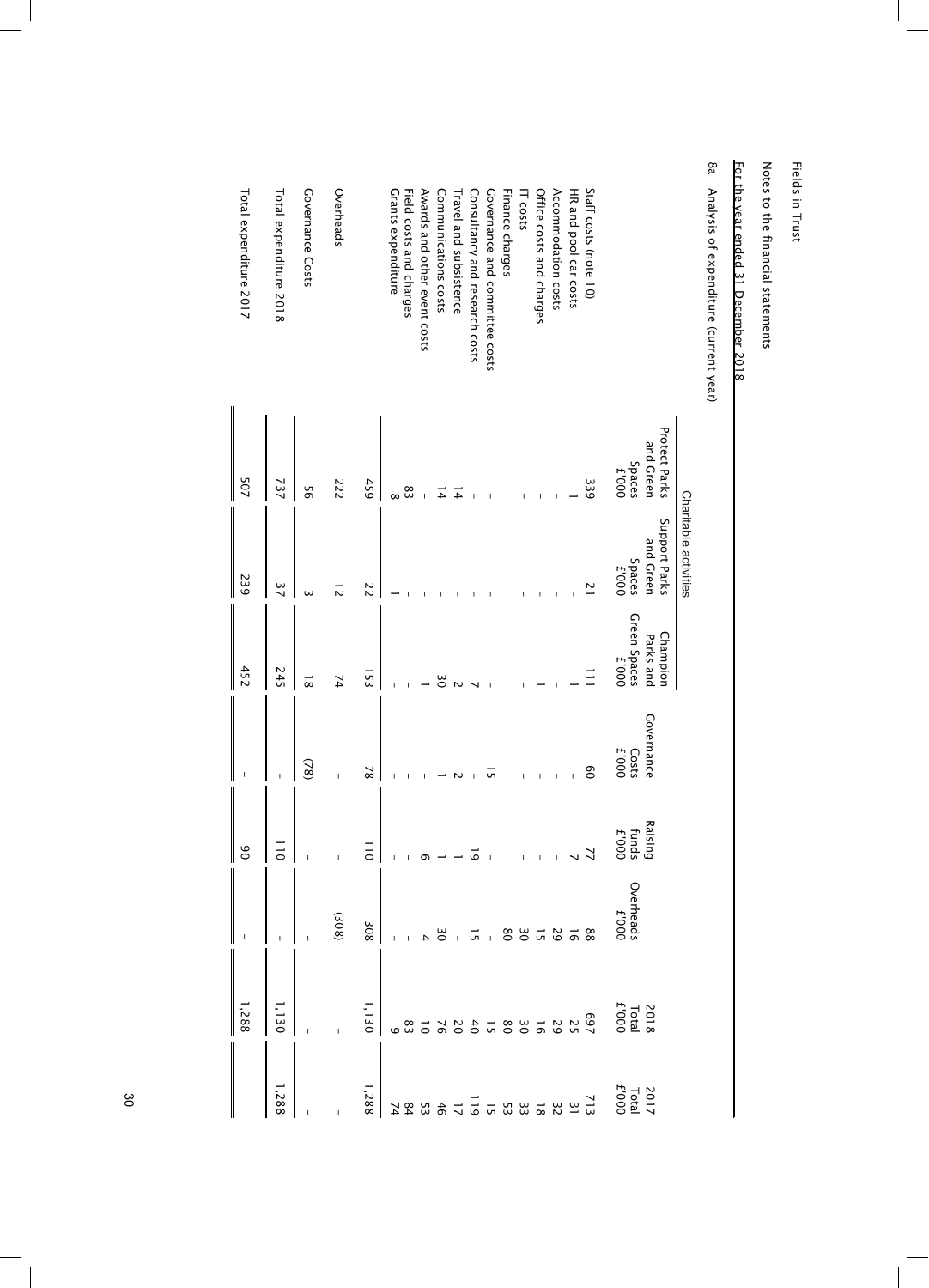| For the year ended 31 December 2018     |                                              |                                                                               |                                               |                             |                           |                            |              |
|-----------------------------------------|----------------------------------------------|-------------------------------------------------------------------------------|-----------------------------------------------|-----------------------------|---------------------------|----------------------------|--------------|
| 8b Analysis of expenditure (prior year) |                                              |                                                                               |                                               |                             |                           |                            |              |
|                                         | Protect Parks<br>and Green<br>Spaces<br>0003 | <u>Charitable activities</u><br>Support Parks<br>and Green<br>Spaces<br>000.3 | Green Spaces<br>Champion<br>Parks and<br>0003 | Governance<br>1000<br>Costs | Raising<br>funds<br>£'000 | $\frac{1}{2}$<br>specheads | 2017<br>1007 |
| Staff costs                             | 215                                          | $\frac{1}{6}$                                                                 | 191                                           | SO                          | $\frac{5}{7}$             |                            |              |
| HR and pool car costs                   |                                              |                                                                               |                                               |                             |                           |                            |              |
| Accommodation costs                     | $\overline{\phantom{a}}$                     | $\mathbf{I}$                                                                  | I                                             | I                           |                           |                            |              |
| Office costs and charges                |                                              |                                                                               | N                                             |                             |                           |                            |              |
| IT costs                                |                                              |                                                                               |                                               |                             |                           |                            |              |
| Finance charges                         |                                              |                                                                               |                                               |                             | $\overline{z}$            |                            |              |
| Governance and committee costs          |                                              |                                                                               |                                               | ÜЛ                          |                           |                            |              |
| Consultancy and research costs          |                                              |                                                                               | $\overline{5}$                                | Ō                           |                           |                            |              |
| Travel and subsistence                  |                                              |                                                                               | $\overline{v}$                                |                             |                           |                            |              |
| Communications costs                    | 4                                            |                                                                               | $\approx$                                     | Ξ                           |                           |                            |              |
| Awards and other event costs            |                                              |                                                                               | $^{40}$                                       |                             |                           |                            |              |
| Field costs and charges                 | 82                                           | $\sim$                                                                        | $\overline{1}$                                |                             |                           |                            | 84           |
| Grants expenditure                      | 38                                           | 96                                                                            | Ï                                             |                             |                           |                            |              |
|                                         | 361                                          | <b>159</b>                                                                    | 345                                           | $\overline{c}$              | 80                        | 197                        |              |
| Overheads                               | $\frac{1}{4}$                                | 63                                                                            | $\frac{8}{5}$                                 |                             |                           | (561)                      |              |
| Governance Costs                        | 32                                           |                                                                               | 23                                            | (Z)                         |                           |                            |              |
| Total expenditure 2017                  | 507                                          | 239                                                                           | 452                                           |                             | 80                        |                            | 1,288        |
|                                         |                                              |                                                                               |                                               |                             |                           |                            |              |

Notes to the financial statements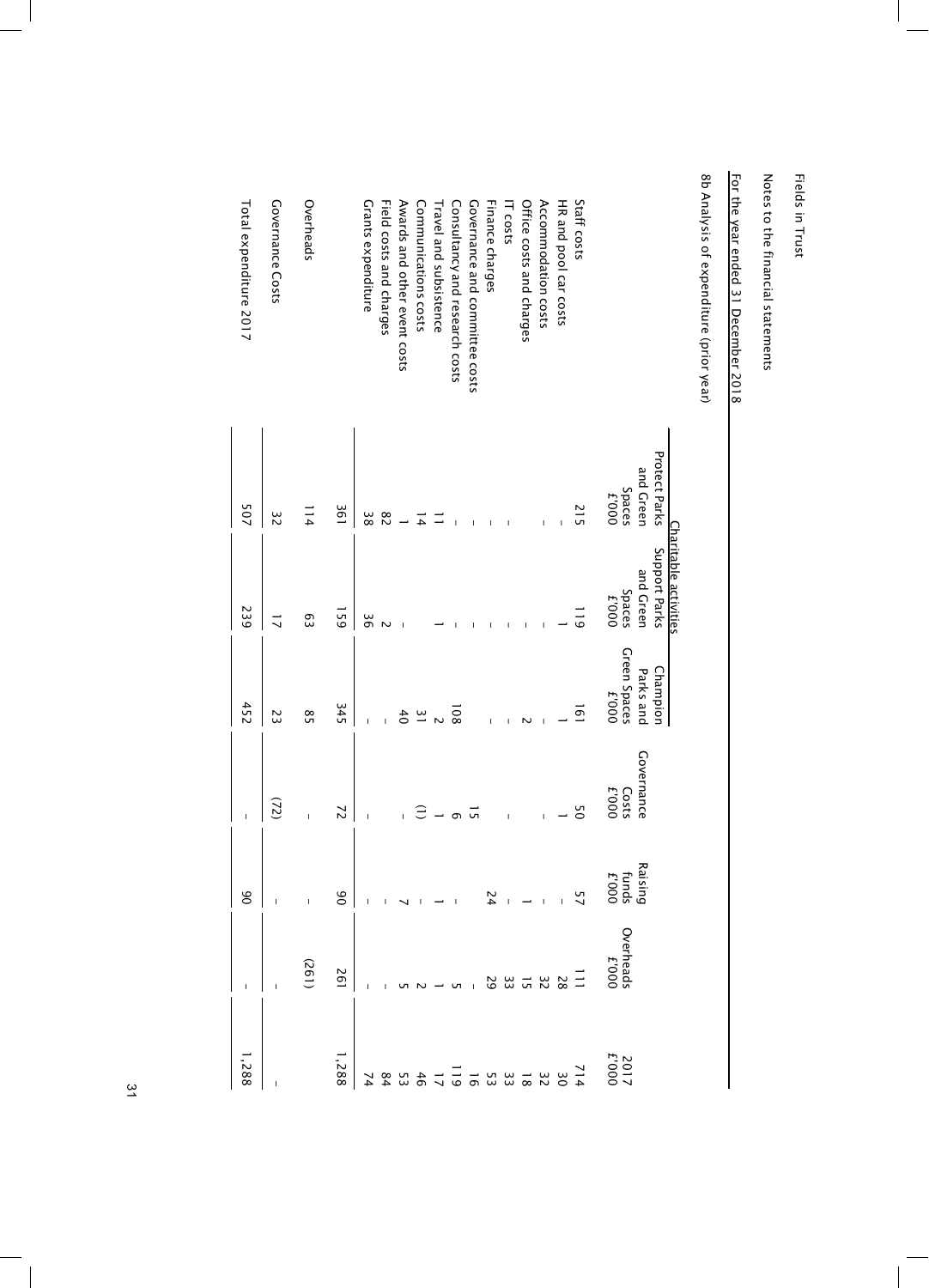Notes to the financial statements

For the year ended 31 December 2018

#### 9 Net income/(expenditure) for the year

This is stated after charging / crediting:

|                                         | 2018<br>£'000 | 2017<br>£'000 |
|-----------------------------------------|---------------|---------------|
| Depreciation                            | 21            | 26            |
| Trustee indemnity insurance             |               |               |
| Trustees' reimbursed travel expenses:   |               |               |
| 2 trustees (2017: 2)                    |               |               |
| Operating lease rentals                 | 4             | 4             |
| Auditor's remuneration (excluding VAT): |               |               |
| Audit                                   | 10            | 10            |
| Other services                          |               |               |

10 Analysis of staff costs, trustee remuneration and expenses, and the cost of key management personnel

| Staff costs were as follows:                                                                                   | 2018<br>£'000   | 2017<br>£'000   |
|----------------------------------------------------------------------------------------------------------------|-----------------|-----------------|
| Salaries and wages<br>Social security costs<br>Employer's contribution to defined contribution pension schemes | 615<br>57<br>26 | 621<br>66<br>26 |
|                                                                                                                | 697             | 713             |
|                                                                                                                |                 |                 |

One employee earned between £90,000 - £100,000 during the year (2017: 1 employee earned between £80,000 - £90,000).

The key management personnel of the charity in 2018 comprised the trustees, the Chief Executive Officer and the Senior Management team . The total employee benefits including pension contributions of the key management personnel were £335,504 (2017: £337,498).

The charity trustees were not paid nor received any other benefits from employment with the charity in the year (2017: £nil). No charity trustee received payment for professional or other services supplied to the charity (2017: £nil).

Trustees' expenses represents the payment or reimbursement of travel and subsistence costs totalling £798 (2017: £1,774) incurred by 2 (2017: 2) members relating to attendance at meetings of the trustees.

#### 11 Staff numbers

The average number of employees (head count based on number of staff employed) during the year was as follows:

|                                        | 2018<br>No. | 2017<br>No. |
|----------------------------------------|-------------|-------------|
| Raising funds                          |             |             |
| Protect Parks and Green Spaces         | 10          |             |
| <b>Support Parks and Green Spaces</b>  |             |             |
| <b>Champion Parks and Green Spaces</b> |             | Δ           |
|                                        | რ           | 16          |

### 12 Related party transactions

Aggregate donations from related parties were £2,000 (2017: £11,000).

13 Taxation

The charitable company is exempt from corporation tax as all its income is charitable and is applied for charitable purposes.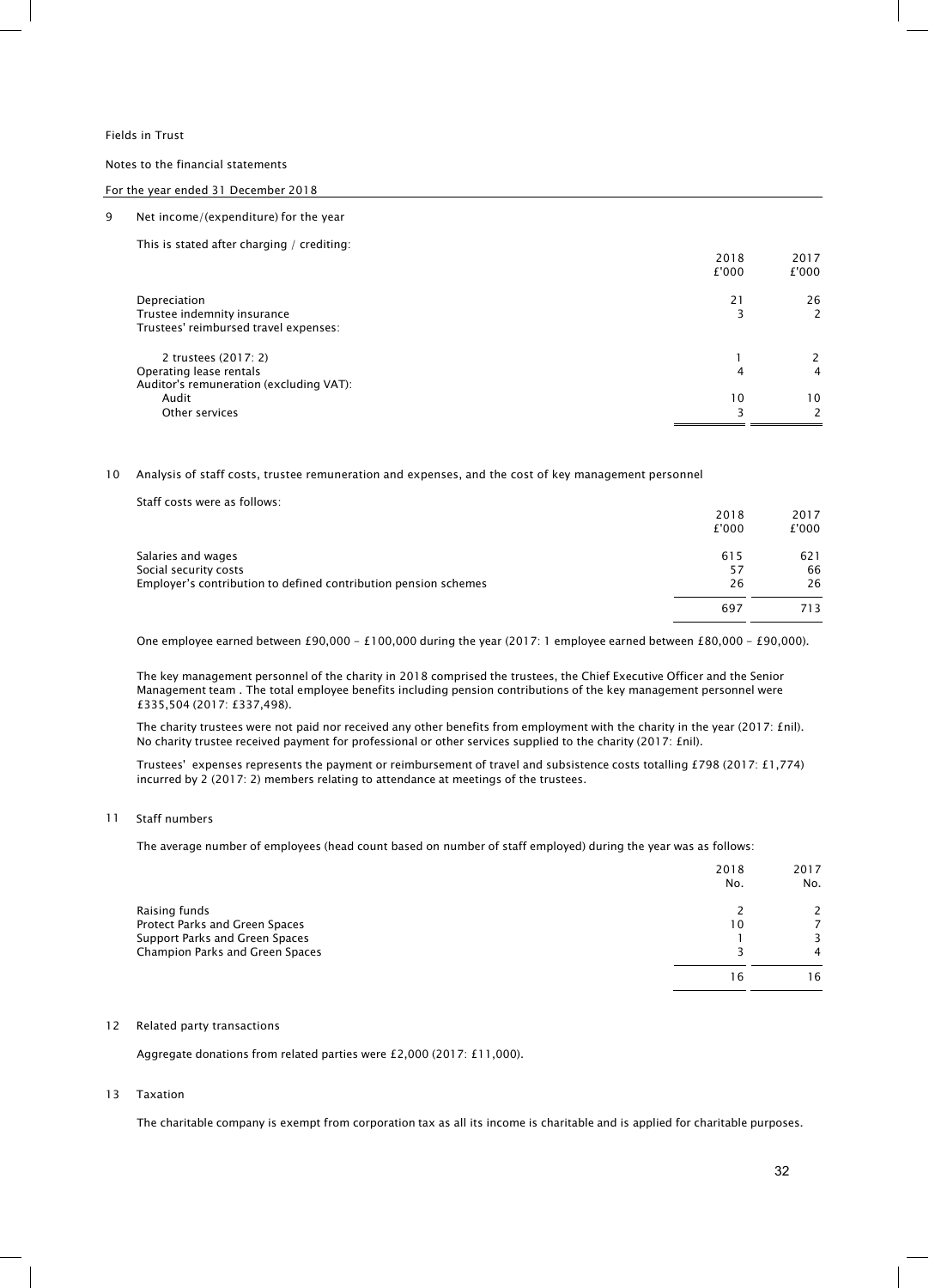## Notes to the financial statements

For the year ended 31 December 2018

14 Tangible fixed assets

|                          | Long      |           |          |           |       |
|--------------------------|-----------|-----------|----------|-----------|-------|
|                          | Leasehold | Office/IT |          | Office    |       |
|                          | property  | Equipment | Database | Furniture | Total |
|                          | £'000     | £'000     | £'000    | £'000     | £'000 |
| Cost                     |           |           |          |           |       |
| At the start of the year | 680       | 62        | 38       | 8         | 788   |
| Additions in year        |           |           |          |           |       |
| At the end of the year   | 680       | 62        | 38       | 8         | 788   |
| Depreciation             |           |           |          |           |       |
| At the start of the year | 147       | 52        | 29       | 4         | 232   |
| Charge for the year      | 13        | 4         | 4        |           | 21    |
| At the end of the year   | 160       | 56        | 33       | 4         | 253   |
| Net book value           |           |           |          |           |       |
| At the end of the year   | 520       | 6         | 5        | 4         | 535   |
| At the start of the year | 533       | 10        | 9        | 4         | 556   |

All of the above assets are used for charitable purposes.

#### 15 Listed investments

|                                                                                  | The group |       | The charity |           |
|----------------------------------------------------------------------------------|-----------|-------|-------------|-----------|
|                                                                                  | 2018      | 2017  | 2018        | 2017      |
|                                                                                  | £'000     | £'000 | £'000       | £'000     |
| Fair value at the start of the year                                              | 3,188     | 3,078 | 3,188       | 3,078     |
| Additions at cost                                                                | 740       |       | 740         |           |
| Addition of KGFF investments                                                     | 236       |       |             |           |
| Disposal proceeds                                                                | (658)     | (2)   | (658)       | (2)       |
| Net gain / (loss) on change in fair value                                        | (20)      | 112   | 2           | 112       |
| Fair value at the end of the year                                                | 3,486     | 3,188 | 3,272       | 3,188     |
| Cash held by investment broker pending reinvestment<br>Shares held in subsidiary | 64        | 170   | 64<br>14    | 170<br>14 |
| Total value of investments                                                       | 3,550     | 3,358 | 3,350       | 3,372     |
| Historical cost at the end of the year                                           | 3,313     | 3,039 | 3,152       | 3,053     |
| Investments fund portolio                                                        |           |       |             |           |
| UK Common Investment Funds                                                       | 3,550     | 3,358 | 3,336       | 3,358     |
| Investment in UK subsidiary undertakings                                         |           |       | 14          | 14        |
|                                                                                  | 3,550     | 3,358 | 3,350       | 3,372     |

Investments representing over 5% by value of the portfolio comprise:

|                                                          | The group |                          | The charity |       |
|----------------------------------------------------------|-----------|--------------------------|-------------|-------|
|                                                          | 2018      | 2017                     | 2018        | 2017  |
|                                                          | £'000     | £'000                    | £'000       | £'000 |
| CCLA Investment Management Ltd Global Equity Income Fund | 1.893     | 2.529                    | 1.893       | 2.529 |
| M&G Charibond CIF                                        | 672       | 449                      | 672         | 449   |
| J P Morgan Asset Management Liguidity Fund               | 500       | $\overline{\phantom{m}}$ | 500         | ۰     |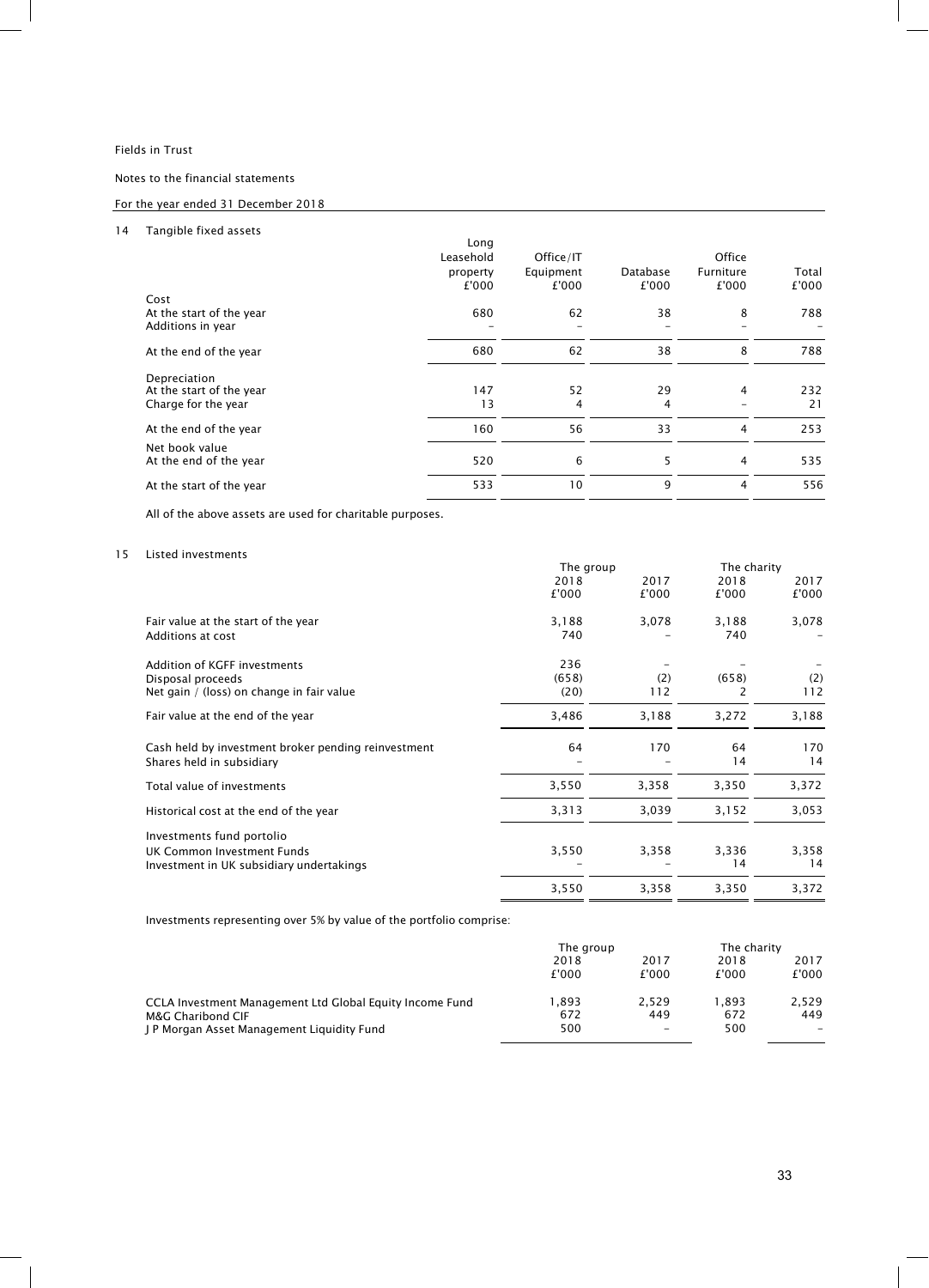Notes to the financial statements

### For the year ended 31 December 2018

#### 16 Subsidiary Undertakings

a The charity owns the whole of the issued ordinary share capital of NPFA Services limited, a company registered in England. The subsidiary is used for non-primary purpose trading activities. During the year there were no transactions. Available profits are gift aided to the charitable company. A summary of the results of the subsidiary is shown below:

|                                                         | 2018<br>£'000 | 2017<br>£'000 |
|---------------------------------------------------------|---------------|---------------|
| The aggregate of the assets, liabilities and funds was: |               |               |
| Assets<br>Liabilities                                   | 14<br>$\sim$  | 14<br>-       |
| <b>Funds</b>                                            | 14            | 14            |

b In 2018, the charity took over the assets and liabilities of The King George's Field Foundation (charity number 220766) as a charitable subsidiary for nil consideration. All activities have been consolidated on a line for line basis in the statement of financial activities. The charity is the sole trustee of the subsidiary.

A summary of the results of the subsidiary are shown below

|                                                                        | Unrestricted<br><b>Funds</b> | Restricted<br><b>Funds</b> |       |
|------------------------------------------------------------------------|------------------------------|----------------------------|-------|
|                                                                        | General Fund                 | Permanent<br>Endowment     | 2018  |
|                                                                        | £'000                        | £'000                      | £'000 |
| Donation - transfer of KGFF investments at cost                        | 195                          | 41                         | 236   |
| Donation - transfer of investment income due to fund                   | 31                           |                            | 31    |
| Total income                                                           | 226                          | 41                         | 267   |
| Total expenditure                                                      |                              |                            |       |
| Net income / expenditure before net gains / (losses) on<br>investments | 195                          | 41                         | 236   |
| Net (losses) / gains on investments                                    | (22)                         |                            | (22)  |
| Net income / (expenditure)                                             | 173                          | 41                         | 215   |
|                                                                        |                              |                            |       |

#### 17 Parent charity

The parent charity's gross income and the results for the year are disclosed as follows:

|                     | 2018  | 2017  |
|---------------------|-------|-------|
|                     | £'000 | £'000 |
| Gross income        | 690   | ,176  |
| Result for the year | (443) | $-$   |

### 18 Debtors

|                                    | The group |       | The charity              |       |
|------------------------------------|-----------|-------|--------------------------|-------|
|                                    | 2018      | 2017  | 2018                     | 2017  |
|                                    | £'000     | £'000 | £'000                    | £'000 |
| Trade debtors                      | 42        | 65    | 42                       | 65    |
| Taxation and other social security |           |       | $\overline{\phantom{a}}$ |       |
| Prepayments and accrued income     | 44        | 125   | 44                       | 125   |
| Other debtors                      | 19        | 12    | 19                       | 12    |
|                                    | 105       | 207   | 105                      | 207   |
|                                    |           |       |                          |       |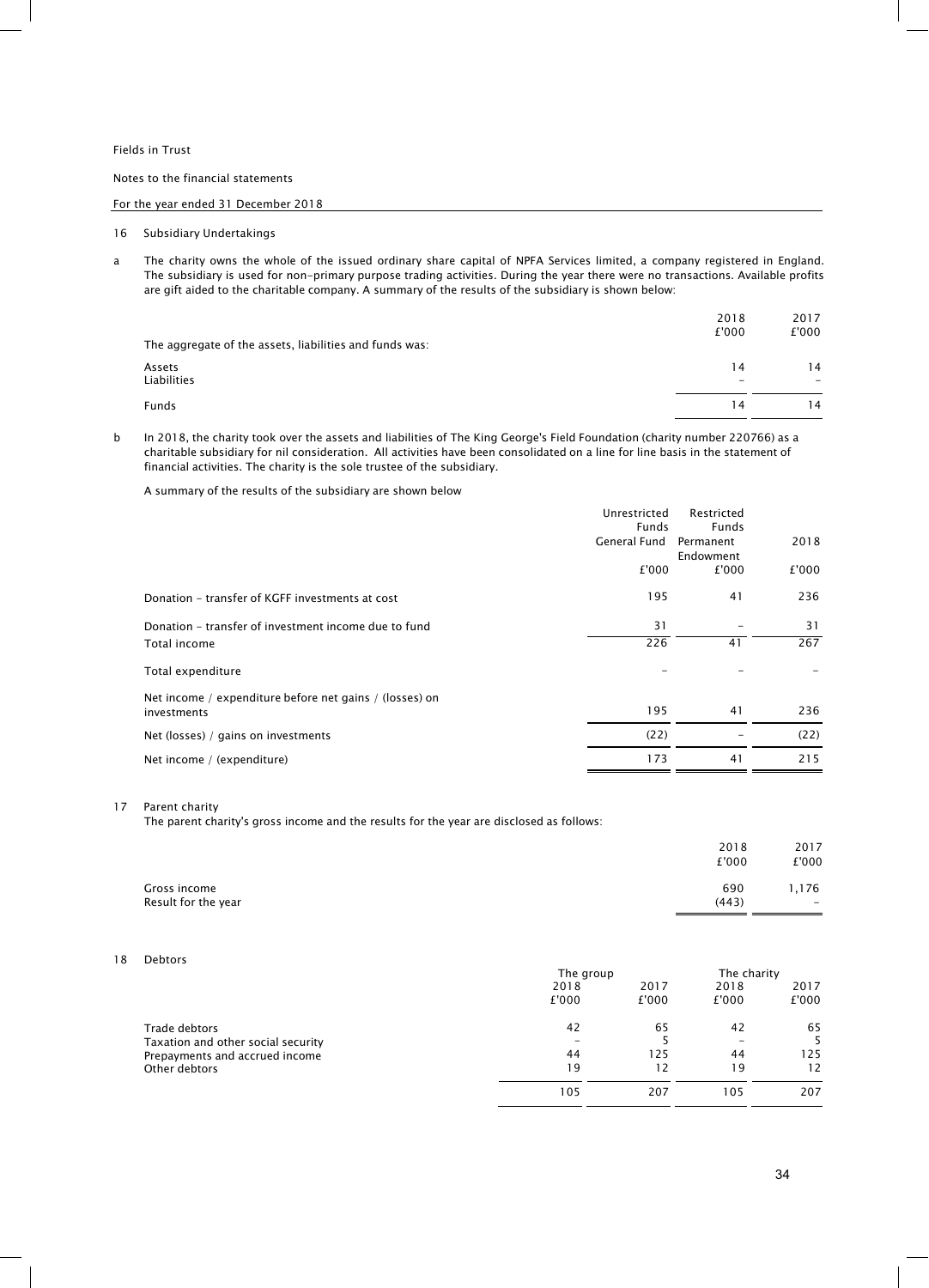## Notes to the financial statements

## For the year ended 31 December 2018

#### 19 Creditors: amounts falling due within one year

|                                                                          | The group |       | The charity |       |
|--------------------------------------------------------------------------|-----------|-------|-------------|-------|
|                                                                          | 2018      | 2017  | 2018        | 2017  |
|                                                                          | £'000     | £'000 | £'000       | £'000 |
| Trade creditors                                                          | 25        | 10    | 25          | 10    |
| Taxation and other social security                                       | 22        | 18    | 22          | 18    |
| Accruals and deferred income                                             | 48        | 43    | 48          | 43    |
| <b>Grants Commitments</b>                                                | 19        | 39    | 19          | 39    |
| Income held as Custodian Trustee                                         | 172       | 196   | 172         | 196   |
| Investment held in subsidiary (NPFA Services Ltd)                        |           |       | 14          | 14    |
| Income held on behalf of subsidiary (King George's Fields<br>Foundation) |           |       | 30          |       |
|                                                                          | 285       | 306   | 330         | 320   |

## 20 Analysis of group net assets between funds (current year)

|                                   | General<br>unrestricted<br>£'000 | Designated<br>funds<br>£'000 | Restricted<br>funds<br>£'000 | <b>Total funds</b><br>£'000 |
|-----------------------------------|----------------------------------|------------------------------|------------------------------|-----------------------------|
| Tangible fixed assets             | -                                | 535                          | -                            | 535                         |
| Investments<br>Net current assets | 1,325<br>(382)                   | 2,136<br>-                   | 89<br>910                    | 3,550<br>528                |
| Net assets at the end of the year | 943                              | 2.671                        | 999                          | 4,613                       |

## 21 Analysis of group net assets between funds (prior year)

|                                   | General      | Designated      | Restricted | Total |
|-----------------------------------|--------------|-----------------|------------|-------|
|                                   | unrestricted | funds           | funds      | funds |
|                                   | £'000        | £'000           | £'000      | £'000 |
| Tangible fixed assets             | -            | 556             | -          | 556   |
| Investments                       | 965          | 2,343           | 50         | 3,358 |
| Net current assets                | (205)        | $\qquad \qquad$ | 1.096      | 891   |
| Net assets at the end of the year | 760          | 2.899           | 1.146      | 4,805 |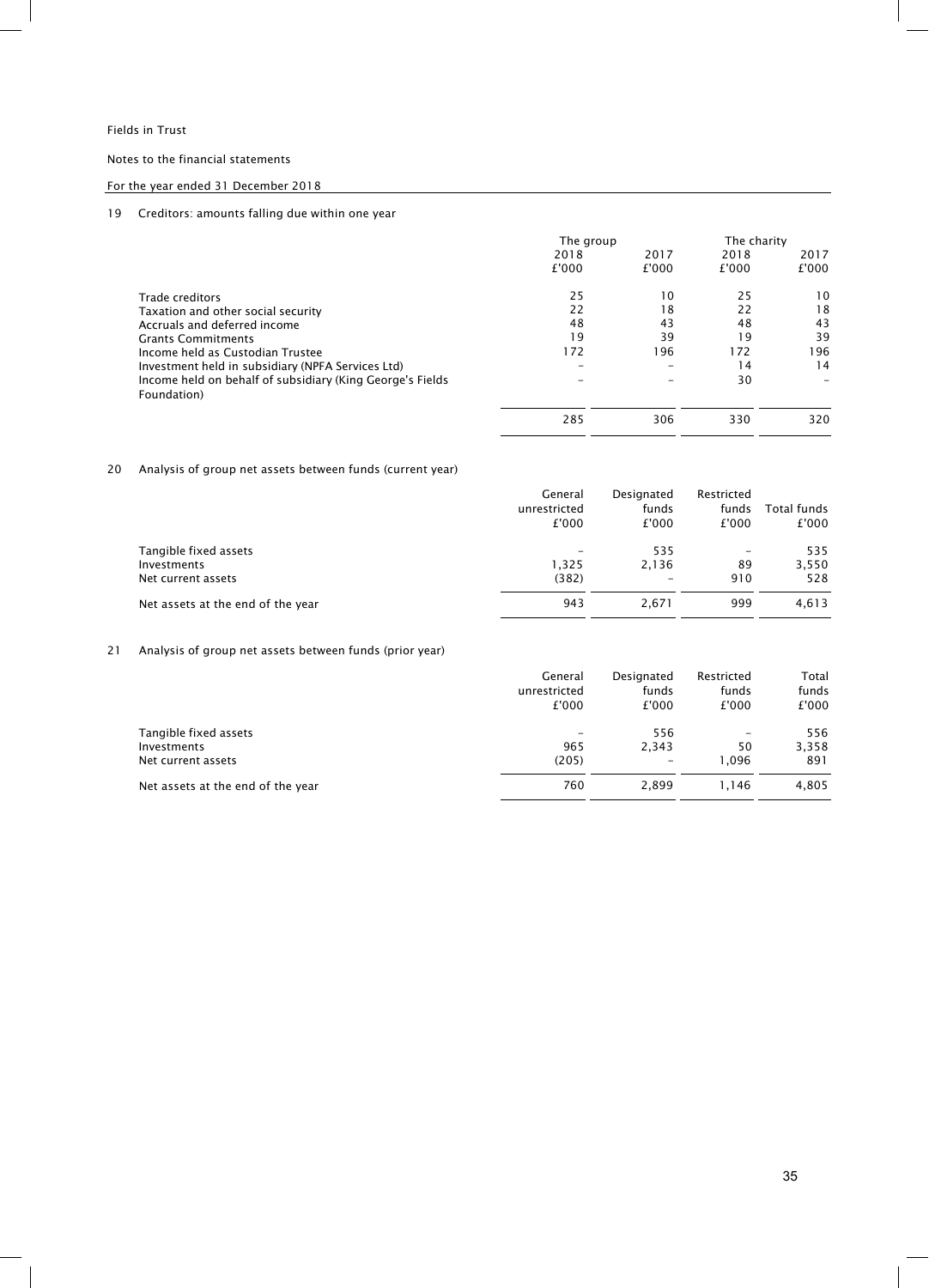## Notes to the financial statements

## For the year ended 31 December 2018

## 22 Movements in funds (current year)

|                                                                                               | At 1<br>January<br>2018<br>£'000 | Income &<br>gains<br>£'000 | Expenditure &<br>losses<br>£'000 | Transfers<br>£'000       | At 31<br>December<br>2018<br>£'000 |
|-----------------------------------------------------------------------------------------------|----------------------------------|----------------------------|----------------------------------|--------------------------|------------------------------------|
| Restricted funds:                                                                             |                                  |                            |                                  |                          |                                    |
| Protection of playing fields and play space:                                                  |                                  |                            |                                  |                          |                                    |
| Centenary Fields restricted funds<br>The London Marathon Charitable Trust Core Areas<br>Grant | 323<br>100                       |                            | (153)<br>(30)                    |                          | 170<br>70                          |
| The London Marathon Charitable Trust National<br>Grant                                        | 377                              | 100                        | (97)                             |                          | 380                                |
| Filwood Playing Field, Bristol                                                                | 132                              |                            | (27)                             |                          | 105                                |
| Landfill Tax Credit Scheme                                                                    | 18                               |                            |                                  |                          | 18                                 |
| Other income funds                                                                            | 10                               |                            |                                  |                          | 10                                 |
|                                                                                               | 960                              | 100                        | (307)                            | ÷                        | 753                                |
| Fields development:                                                                           |                                  |                            |                                  |                          |                                    |
| London Marathon Trust<br>County Donations, QEII Challenge                                     | 61<br>10                         |                            | (1)                              |                          | 61<br>9                            |
| Enfield Borough KG Fields                                                                     | 19                               |                            |                                  |                          | 19                                 |
| Future Proof Parks, National Heritage Lottery Fund                                            |                                  | 15                         | (4)                              |                          | 11                                 |
|                                                                                               | 90                               | 15                         | (6)                              |                          | 99                                 |
| Recreational development:                                                                     |                                  |                            |                                  |                          |                                    |
| Inclusion fund (Disabled Play Project)<br><b>Stanmer Park</b>                                 | 6<br>30                          |                            | 10                               |                          | 16<br>30                           |
|                                                                                               | 36                               | ÷,                         | 10                               | $\overline{\phantom{a}}$ | 46                                 |
| Geographically restricted funds:                                                              |                                  | 43                         | (43)                             |                          |                                    |
| Total restricted income funds                                                                 | 1,086                            | 158                        | (346)                            |                          | 898                                |
| Permanent endowment funds                                                                     |                                  |                            |                                  |                          |                                    |
| Kendal Playing Field                                                                          | 39                               | 1                          | (2)                              |                          | 39                                 |
| West Chiltington Field                                                                        | 16                               |                            |                                  |                          | 16                                 |
| Other field endowments<br>King George's Fields Foundation                                     | 5<br>L.                          | 41                         |                                  |                          | 5<br>41                            |
| Total permanent endowments                                                                    | 60                               | 43                         | (2)                              |                          | 101                                |
| Total restricted funds                                                                        | 1,146                            | 201                        | (348)                            |                          | 999                                |
| Unrestricted funds:                                                                           |                                  |                            |                                  |                          |                                    |
| Designated funds:                                                                             |                                  |                            |                                  |                          |                                    |
| Fields Legacy Fund                                                                            | 2,343                            |                            |                                  | (207)                    | 2,136                              |
| <b>Fixed Assets</b>                                                                           | 556                              |                            |                                  | (21)                     | 535                                |
| Total designated funds                                                                        | 2,899                            |                            |                                  | (228)                    | 2,671                              |
| General funds                                                                                 | 760                              | 756                        | (801)                            | 228                      | 943                                |
| Total unrestricted funds                                                                      | 3,659                            | 756                        | (801)                            |                          | 3,614                              |
| <b>Total funds</b>                                                                            | 4,805                            | 957                        | (1, 149)                         |                          | 4,613                              |
|                                                                                               |                                  |                            |                                  |                          |                                    |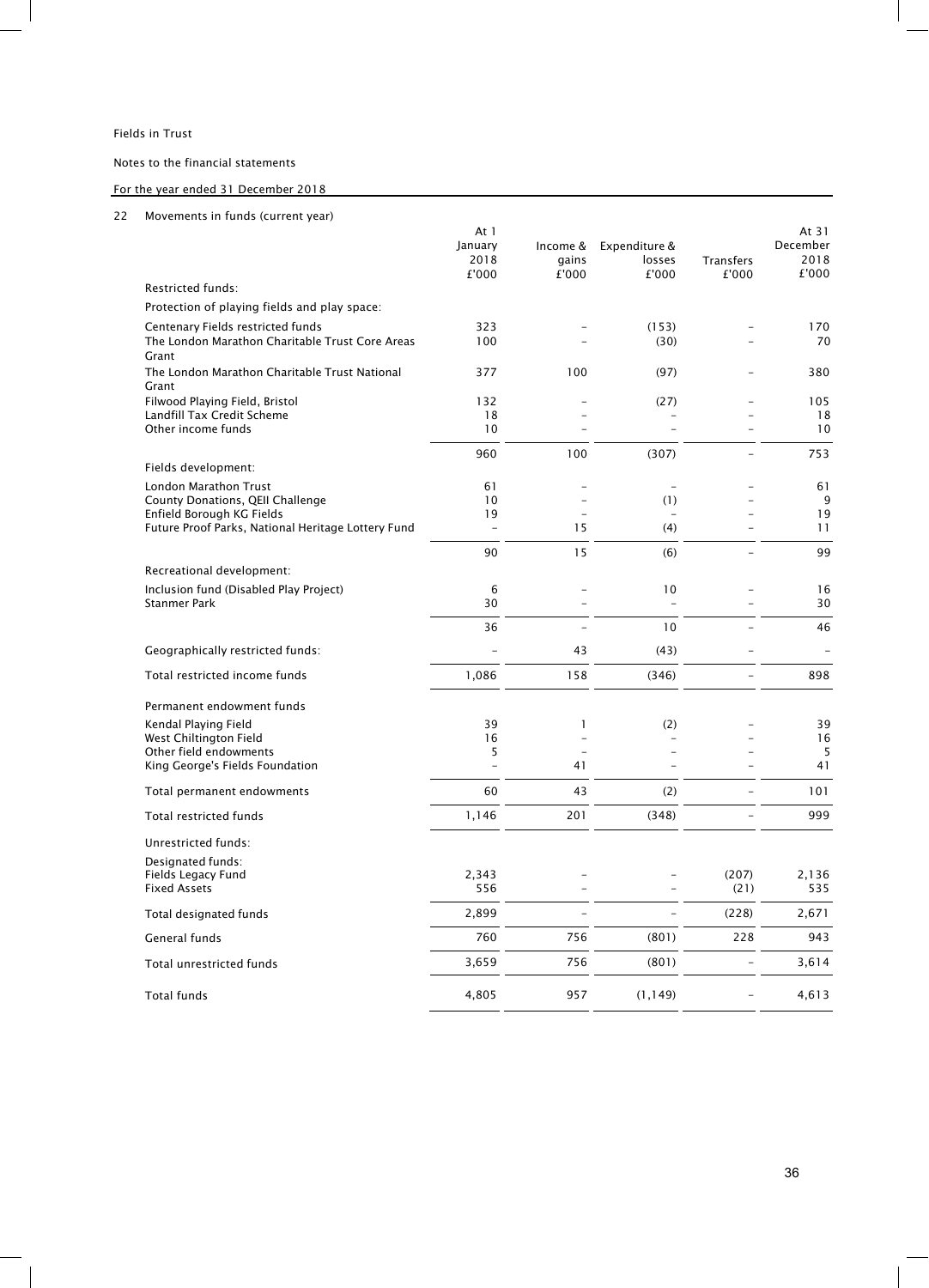#### Notes to the financial statements

#### For the year ended 31 December 2018

#### Movements in funds (continued)

#### Purposes of restricted funds

### Protection of playing fields and play space

These funds are for the protection of new sites (including the promotion of such programmes) and for improvements to those already protected by the charity.

#### Fields development

These funds provide for the development of protected sites and contribute to, for example, new pavilions, site drainage and resurfacing etc.

### Recreational development

The Inclusion Fund is for the creation and improvement on protected sites of recreational facilities designed for children with disabilities.

#### Geographically restricted donations

This fund reflects the requirements of certain donors who have specified a location or country in which their donations should be utilised.

### Purposes of Endowment funds

These permanent endowment funds provide for the cost of maintaining and improving recreational facilities at four owned Fields in Trust sites (Bluebell Hill Cricket Ground, Kendal Playing Field, Wedmore Playing Field and West Chiltington Field).

#### Purposes of designated funds

#### Fields legacy fund

The trustees have chosen to set aside this fund for the future of the significantly increased number of fields that the charity now safeguards. During the year, transfers were made between this fund and the general fund to recognise the staff time spent on these safeguarded fields.

#### Fixed assets

This fund reflects the trustees' decision to designate the value of the charity's fixed assets, comprising in the main the longleasehold building occupied by the charity.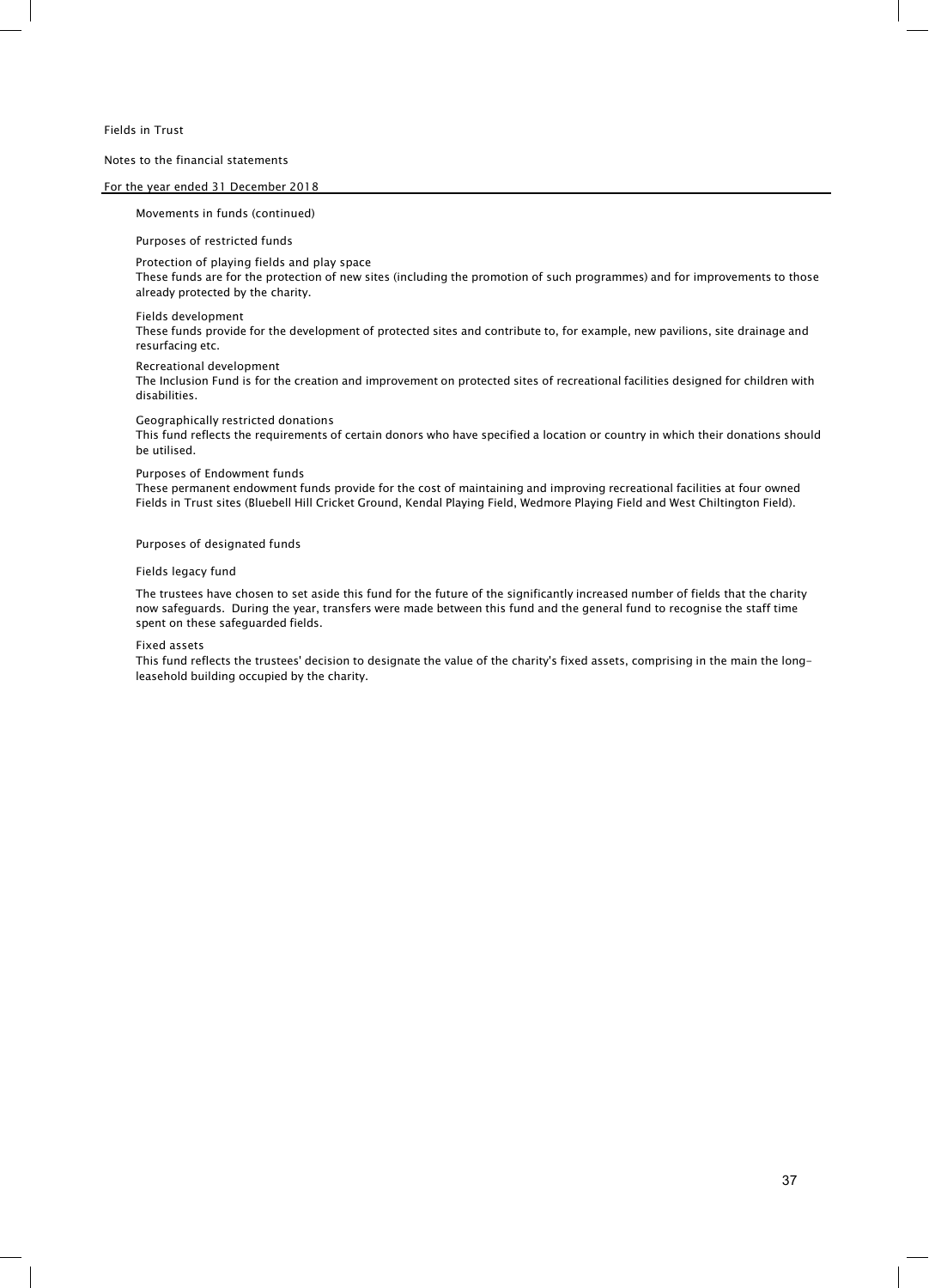Notes to the financial statements

## For the year ended 31 December 2018

## 23 Movements in funds (prior year)

| January<br>Incoming &<br>Expenditure &<br>2017<br><b>Transfers</b><br>losses<br>gains<br>£'000<br>£'000<br>£'000<br>£'000<br>Restricted funds:<br>Protection of playing fields and play space:<br>416<br>20<br>(113)<br>Centenary Fields restricted funds<br>$\overline{\phantom{0}}$<br>Promotion of Centenary Fields Programme<br>(14)<br>14<br>۳<br>The London Marathon Charitable Trust Core Areas<br>Grant<br>122<br>(22)<br>The London Marathon Charitable Trust National<br>463<br>(86)<br>Grant<br>Filwood Playing Field, Bristol<br>156<br>(24)<br>Landfill Tax Credit Scheme<br>18<br>$\overline{\phantom{a}}$<br>(10)<br>10<br>Carnegie Playing Fields<br>$\overline{\phantom{a}}$<br>Other income funds<br>15<br>(5)<br>$\overline{\phantom{a}}$<br>10<br>619<br>605<br>(274)<br>Fields development:<br>London Marathon Trust<br>89<br>(28)<br>County Donations, QEII Challenge<br>46<br>(36)<br>Enfield Borough KG Fields<br>19<br>$\qquad \qquad -$<br>154<br>(64)<br>÷,<br>Recreational development: | At 31                          |
|---------------------------------------------------------------------------------------------------------------------------------------------------------------------------------------------------------------------------------------------------------------------------------------------------------------------------------------------------------------------------------------------------------------------------------------------------------------------------------------------------------------------------------------------------------------------------------------------------------------------------------------------------------------------------------------------------------------------------------------------------------------------------------------------------------------------------------------------------------------------------------------------------------------------------------------------------------------------------------------------------------------------|--------------------------------|
|                                                                                                                                                                                                                                                                                                                                                                                                                                                                                                                                                                                                                                                                                                                                                                                                                                                                                                                                                                                                                     | December                       |
|                                                                                                                                                                                                                                                                                                                                                                                                                                                                                                                                                                                                                                                                                                                                                                                                                                                                                                                                                                                                                     | 2017<br>£'000                  |
|                                                                                                                                                                                                                                                                                                                                                                                                                                                                                                                                                                                                                                                                                                                                                                                                                                                                                                                                                                                                                     |                                |
|                                                                                                                                                                                                                                                                                                                                                                                                                                                                                                                                                                                                                                                                                                                                                                                                                                                                                                                                                                                                                     |                                |
|                                                                                                                                                                                                                                                                                                                                                                                                                                                                                                                                                                                                                                                                                                                                                                                                                                                                                                                                                                                                                     | 323                            |
|                                                                                                                                                                                                                                                                                                                                                                                                                                                                                                                                                                                                                                                                                                                                                                                                                                                                                                                                                                                                                     |                                |
|                                                                                                                                                                                                                                                                                                                                                                                                                                                                                                                                                                                                                                                                                                                                                                                                                                                                                                                                                                                                                     | 100                            |
|                                                                                                                                                                                                                                                                                                                                                                                                                                                                                                                                                                                                                                                                                                                                                                                                                                                                                                                                                                                                                     | 377                            |
|                                                                                                                                                                                                                                                                                                                                                                                                                                                                                                                                                                                                                                                                                                                                                                                                                                                                                                                                                                                                                     | 132                            |
|                                                                                                                                                                                                                                                                                                                                                                                                                                                                                                                                                                                                                                                                                                                                                                                                                                                                                                                                                                                                                     | 18<br>$\overline{\phantom{a}}$ |
|                                                                                                                                                                                                                                                                                                                                                                                                                                                                                                                                                                                                                                                                                                                                                                                                                                                                                                                                                                                                                     | 10                             |
|                                                                                                                                                                                                                                                                                                                                                                                                                                                                                                                                                                                                                                                                                                                                                                                                                                                                                                                                                                                                                     | 960                            |
|                                                                                                                                                                                                                                                                                                                                                                                                                                                                                                                                                                                                                                                                                                                                                                                                                                                                                                                                                                                                                     |                                |
|                                                                                                                                                                                                                                                                                                                                                                                                                                                                                                                                                                                                                                                                                                                                                                                                                                                                                                                                                                                                                     | 61                             |
|                                                                                                                                                                                                                                                                                                                                                                                                                                                                                                                                                                                                                                                                                                                                                                                                                                                                                                                                                                                                                     | 10<br>19                       |
|                                                                                                                                                                                                                                                                                                                                                                                                                                                                                                                                                                                                                                                                                                                                                                                                                                                                                                                                                                                                                     |                                |
|                                                                                                                                                                                                                                                                                                                                                                                                                                                                                                                                                                                                                                                                                                                                                                                                                                                                                                                                                                                                                     | 90                             |
| Inclusion fund (Disabled Play Project)<br>6                                                                                                                                                                                                                                                                                                                                                                                                                                                                                                                                                                                                                                                                                                                                                                                                                                                                                                                                                                         | 6                              |
| <b>Stanmer Park</b><br>30<br>$\equiv$                                                                                                                                                                                                                                                                                                                                                                                                                                                                                                                                                                                                                                                                                                                                                                                                                                                                                                                                                                               | 30                             |
| 36<br>÷,<br>÷<br>$\equiv$                                                                                                                                                                                                                                                                                                                                                                                                                                                                                                                                                                                                                                                                                                                                                                                                                                                                                                                                                                                           | 36                             |
| Geographically restricted funds:<br>(30)<br>30                                                                                                                                                                                                                                                                                                                                                                                                                                                                                                                                                                                                                                                                                                                                                                                                                                                                                                                                                                      |                                |
| 809<br>635<br>10<br>Total restricted income funds<br>(368)                                                                                                                                                                                                                                                                                                                                                                                                                                                                                                                                                                                                                                                                                                                                                                                                                                                                                                                                                          | 1,086                          |
| Permanent endowment funds                                                                                                                                                                                                                                                                                                                                                                                                                                                                                                                                                                                                                                                                                                                                                                                                                                                                                                                                                                                           |                                |
| 37<br>2<br>Kendal Playing Field                                                                                                                                                                                                                                                                                                                                                                                                                                                                                                                                                                                                                                                                                                                                                                                                                                                                                                                                                                                     | 39                             |
| West Chiltington Field<br>15<br>$\mathbf{1}$<br>5<br>Other permanent endowments<br>$\overline{\phantom{0}}$                                                                                                                                                                                                                                                                                                                                                                                                                                                                                                                                                                                                                                                                                                                                                                                                                                                                                                         | 16<br>5                        |
|                                                                                                                                                                                                                                                                                                                                                                                                                                                                                                                                                                                                                                                                                                                                                                                                                                                                                                                                                                                                                     |                                |
| 3<br>57<br>Total permanent endowments                                                                                                                                                                                                                                                                                                                                                                                                                                                                                                                                                                                                                                                                                                                                                                                                                                                                                                                                                                               | 60                             |
| 866<br>638<br>(368)<br>10<br>Total restricted funds                                                                                                                                                                                                                                                                                                                                                                                                                                                                                                                                                                                                                                                                                                                                                                                                                                                                                                                                                                 | 1,146                          |
| Unrestricted funds:                                                                                                                                                                                                                                                                                                                                                                                                                                                                                                                                                                                                                                                                                                                                                                                                                                                                                                                                                                                                 |                                |
| Designated funds:                                                                                                                                                                                                                                                                                                                                                                                                                                                                                                                                                                                                                                                                                                                                                                                                                                                                                                                                                                                                   |                                |
| Fields Legacy Fund<br>2,610<br>(267)<br><b>Fixed Assets</b><br>569<br>(13)                                                                                                                                                                                                                                                                                                                                                                                                                                                                                                                                                                                                                                                                                                                                                                                                                                                                                                                                          | 2,343<br>556                   |
|                                                                                                                                                                                                                                                                                                                                                                                                                                                                                                                                                                                                                                                                                                                                                                                                                                                                                                                                                                                                                     |                                |
| Total designated funds<br>3,179<br>(280)                                                                                                                                                                                                                                                                                                                                                                                                                                                                                                                                                                                                                                                                                                                                                                                                                                                                                                                                                                            | 2,899                          |
| 760<br>650<br>270<br>General funds<br>(920)                                                                                                                                                                                                                                                                                                                                                                                                                                                                                                                                                                                                                                                                                                                                                                                                                                                                                                                                                                         | 760                            |
| 650<br>(10)<br>3,939<br>(920)<br>Total unrestricted funds                                                                                                                                                                                                                                                                                                                                                                                                                                                                                                                                                                                                                                                                                                                                                                                                                                                                                                                                                           | 3,659                          |
| <b>Total funds</b><br>4,805<br>1,288<br>(1, 288)                                                                                                                                                                                                                                                                                                                                                                                                                                                                                                                                                                                                                                                                                                                                                                                                                                                                                                                                                                    | 4,805                          |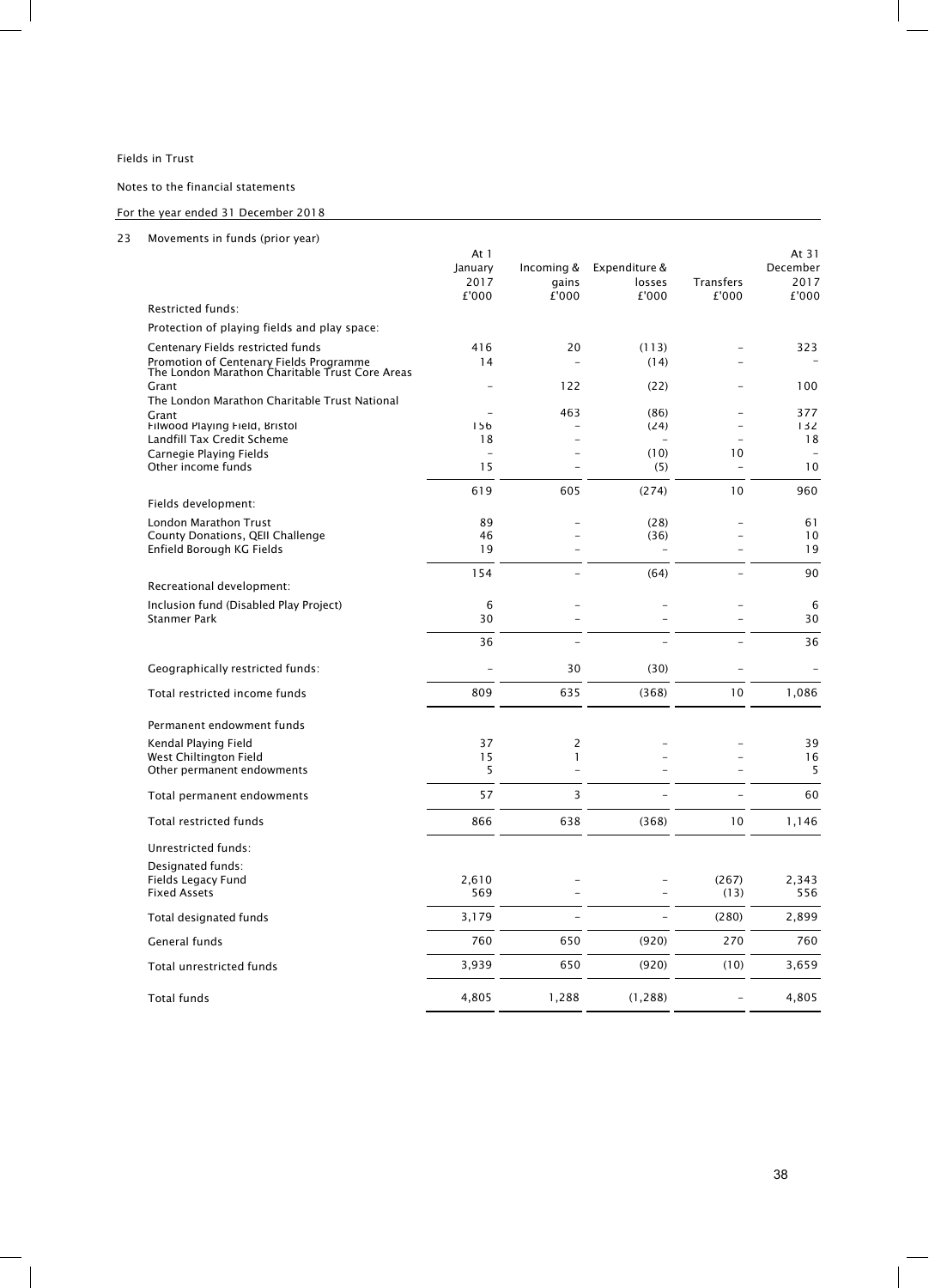Notes to the financial statements

#### For the year ended 31 December 2018

| Reconciliation of net income / (expenditure) to net cash flow from operating activities<br>24 |                                        |       |                                      |       |
|-----------------------------------------------------------------------------------------------|----------------------------------------|-------|--------------------------------------|-------|
|                                                                                               |                                        |       | 2018                                 | 2017  |
|                                                                                               |                                        |       | £'000                                | £'000 |
| Net income/(expenditure) for the reporting period<br>activities)                              | (192)                                  |       | - (as per the statement of financial |       |
| Depreciation charges                                                                          | 21                                     |       | 26 (Gains)/losses on investments     |       |
| (112) Dividends, interest and rent from investments<br>19                                     |                                        | (120) | (115) (Increase)/decrease            |       |
| in debtors<br>102                                                                             | (141) Increase/(decrease) in creditors |       |                                      | (20)  |
| (38)                                                                                          |                                        |       |                                      |       |
| Net cash provided by $/$ (used in) operating activities                                       | (189)                                  | (379) |                                      |       |

## 25 Operating lease commitments

The charity's total future minimum lease payments under non-cancellable operating leases is as follows for each of the following periods  $\bigcap_{n\geq 0}$ 

|                  | Other |       |
|------------------|-------|-------|
|                  | 2018  | 2017  |
|                  | £'000 | £'000 |
| Less than 1 year | 4     | 3     |
| $1 - 2$ years    | 4     |       |
| $2 - 3$ years    |       |       |
| 3 - 4 years      | -     |       |
|                  | 9     | 6     |

#### 26 Legal status of the charity

The charity is incorporated by Royal Charter and has no share capital.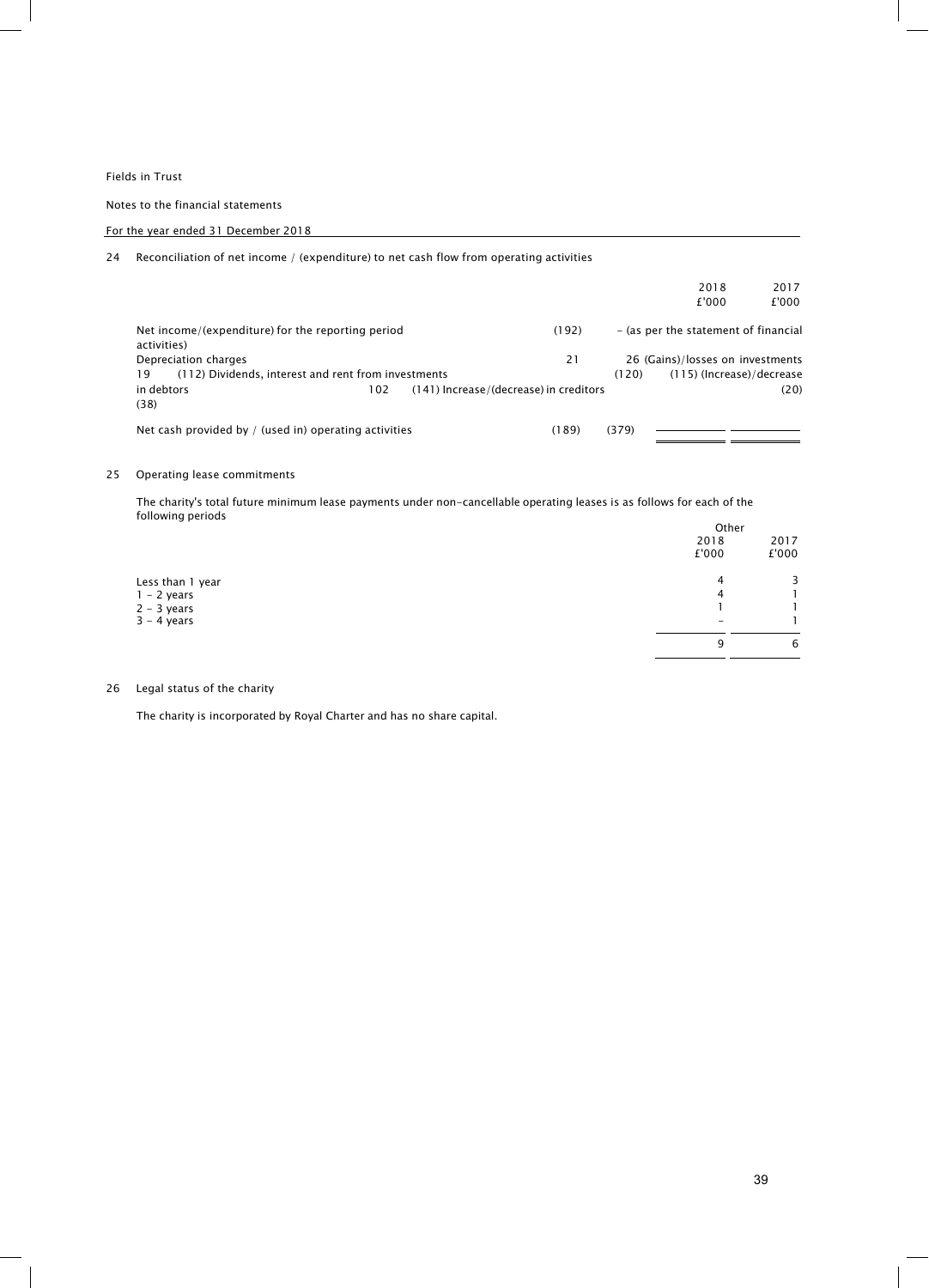Notes to the financial statements

#### For the year ended 31 December 2018

#### 27 Other funds held

a) The charity holds the sole trusteeship for two other charities registered with the Charity Commission as follows:

King George's Fields Stepney (charity number 1001827) Playing Field and Recreation Ground Holt (charity number 1091667)

The charity, acting as custodian trustee, holds permanent endowment investment funds for each of these charities separately from its own assets as a parent. The charity has not consolidated these funds into the charity's accounts as subsidiaries as limitations in the original schemes present severe long-term restrictions as to how the funds can be used. The charity has determined that it will seek to address and resolve these restrictions through discussions with the Charity Commission.

However, income arising from these investments is received into the charity's bank account and shown correspondingly as a creditor on the balance sheet. The value of these funds were as follows:

|                                                        | 2018<br>£'000 | 2017<br>£'000 |
|--------------------------------------------------------|---------------|---------------|
| King George's Fields Foundation                        |               |               |
| Book value                                             |               | 175           |
| Market value                                           |               | 241           |
| King George's Fields Stepney<br>Book value             | 85            | 85            |
| Market value                                           | 168           | 178           |
| Playing Field and Recreation Ground Holt<br>Book value | 132           | 132           |
| Market value                                           | 181           | 192           |

b) In addition, the charity, acting as custodian trustee, holds permanent endowment investments for the following playing fields for which it is not the sole trustee.

Dolwyddelan Playing Field, Gwynedd Haling Grove, Croydon (Eleanor Shorter Fund) Lightwater Playing Field, Surrey Firgrove Playing Field, Rochdale, Manchester Pen Park, Bristol Watersfield Playing Field, Sussex

In 2018, the remaining investments for Brow Edge Playing Field, Backbarrow, Cumbria and King George's Field, Worth, Kent were returned to the respective playing field committees for use in line with the terms of the permanent endowment. The custodian permanent investments are held separately from the charity's own assets and are not included in the charity's balance sheet. However, the income arising from the investments is received into the charity's bank account and shown correspondingly as a creditor on the balance sheet. The combined value of these investments were:

|              | 2018<br>£'000 | 2017<br>£'000 |
|--------------|---------------|---------------|
| Book value   | 233           | 234           |
| Market value | 339           | 356           |

c) The objects of all the above trusts are similar to those of the charity and concerned with the protection and improvement of recreational space.